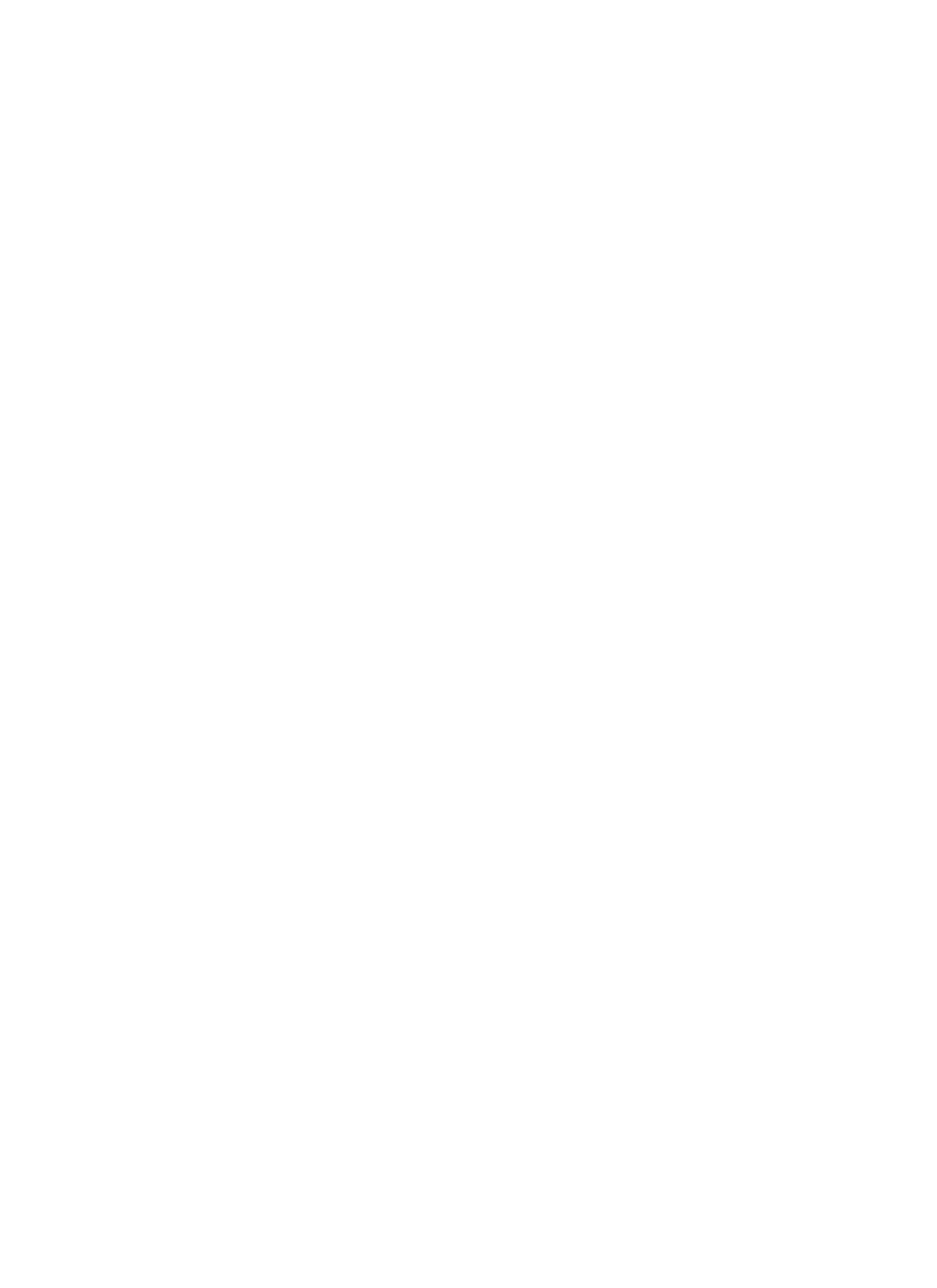# **Content**

|     | <b>Institution</b>                          | Page No |
|-----|---------------------------------------------|---------|
|     | 01. Ministry of Mass Media                  | 1       |
| 02. | Department of Government Information        | 16      |
|     | 03. Sri Lanka Broadcasting Corporation      | 19      |
|     | 04. Sri Lanka Rupavahini Corporation        | 27      |
|     | 05. Independent Television Network Limited  | 30      |
|     | 06. Associated Newspapers of Ceylon Limited | 35      |
|     | 07. Sri Lanka Press Council                 | 40      |
|     | 08. Selacine Television Institute           | 45      |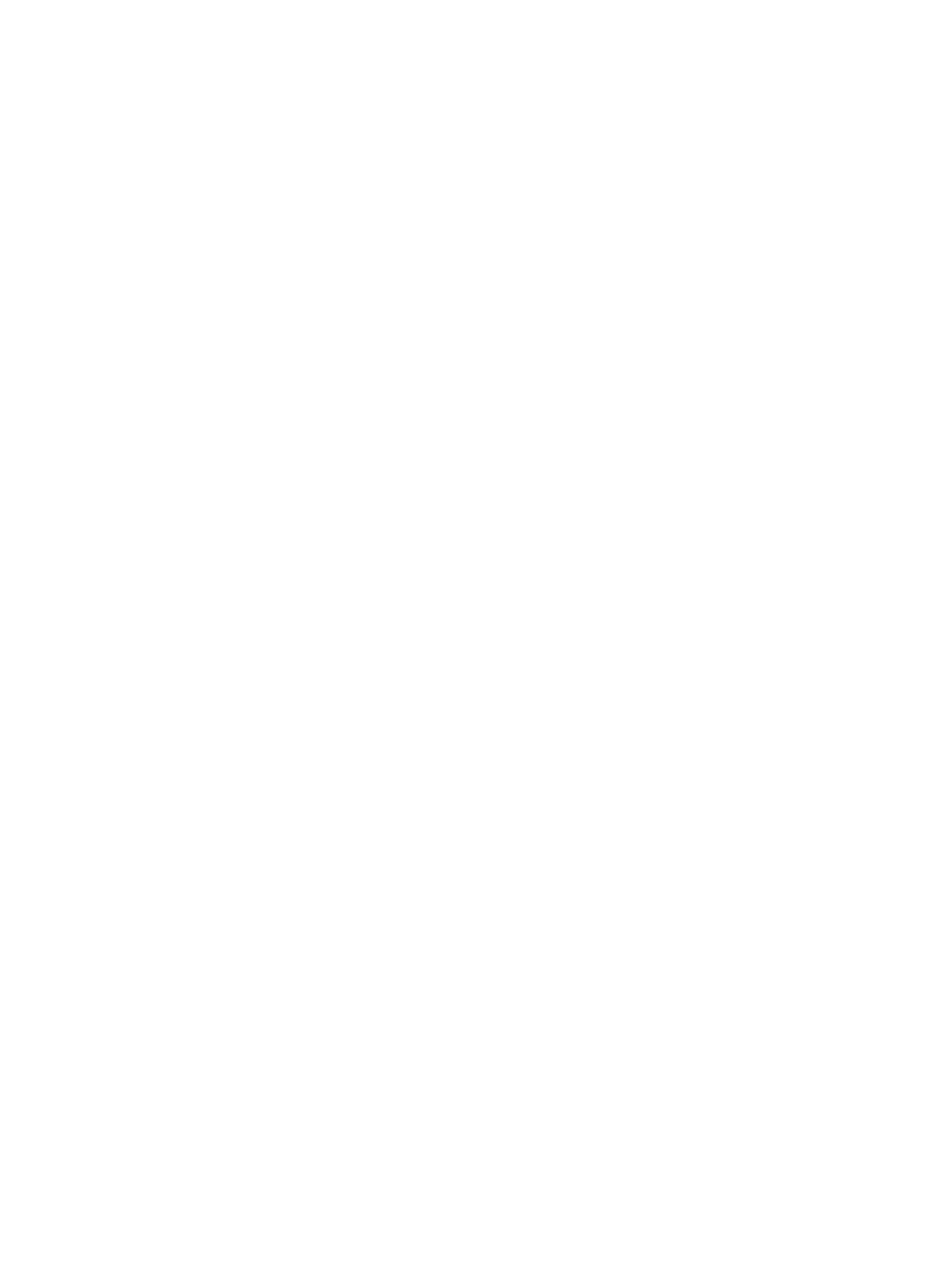# **Ministry of Mass Media**

#### **Introduction**

Ensuring public right to information and maintenance of press freedom is a vital requirement of democracy; otherwise the breach of public trust in democracy is inevitable. Therefore, the Ministry of Mass Media along with its 09 affiliated institutions has functioned during the year 2017 with the intention of creating a better media culture while regulating media and media institutions. In terms of Gazette Extraordinary No. 2022/34 of  $09<sup>th</sup>$  June, 2017, above 09 institutions out of the above have been affiliated to the Ministry of Finance.

#### **Vision**

"A well-informed pluralistic and dynamic society"

#### **Mission**

"Formulating, facilitating, implementing, monitoring and evaluating policies and strategies in order to establish a people-friendly, development-oriented, free and responsible Sri Lankan media culture"

#### **Objectives**

- Assisting the creation of a better media culture.
- Broadening equal access to information for the public.
- Facilitating the field of media with sophisticated technology.
- Encouraging the uplift of professionalism of media personnel.
- Upgrade media contribution and participation in the national development effort.
- Providing leadership to boost country"s image internationally.
- Development of human resources to achieve the goals of the Ministry.
- Effective utilization of resources of institutions affiliated to the Ministry.
- Strengthening the development process through coordination of respective parties.

#### **Functions of the Ministry**

- Formulating, facilitating, implementing, monitoring and evaluating of policies, projects and programmes related to the scope of the Ministry of Mass Media and the Departments, statutory institutions and State Corporations affiliated thereto.
- Provision of strategies for the contribution of media as an advancing factor in economic, social, cultural and political spheres while focusing public opinion towards better perspectives.
- Implementing programs to inculcate knowledge, attitudes and interests in general public.
- Ensuring the public right for accurate information
- Implementing programmes to create an advanced media culture.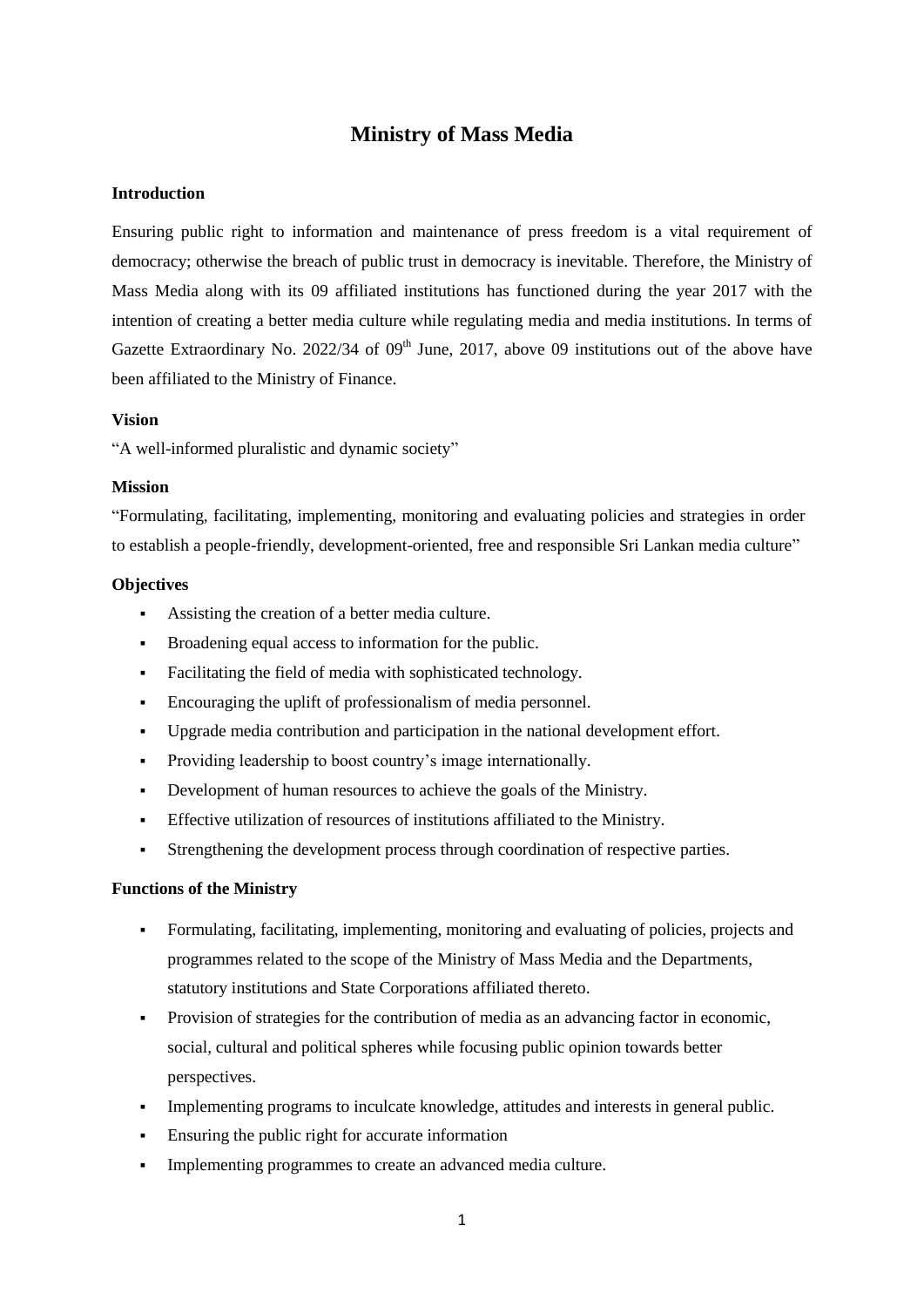- Releasing of official statements and press releases of the government.
- Issuance of information on Sri Lanka to local and international media institutions.
- Providing information and publicity services to diplomatic missions abroad.
- Implementation of international agreements and conventions related to publications.
- Market, store and dispatch of government publications except for departmental publications.
- Activities related to production and exhibition of news, films and documentaries.
- Publicity activities including commercial television and radio broadcastings and foreign broadcastings.

# **Progress of Development Projects implemented under the Ministry of Mass Media (from 01.01.2018 to 31.12.2018)**

#### **01. Right to Information Act No. 12 of 2016**

Ministry of Mass Media is entrusted with the responsibility of implementing and socializing the Right to Information Act passed by the Parliament and implemented on  $04<sup>th</sup>$  August, 2016. This Act came in to effect from  $03<sup>rd</sup>$  February, 2017 and it has been introduced with the prime objective of implementing the fundamentals of good governance and democracy within the country by ensuring the public right to know official information of the government and thereby establishment of a responsible public service free of corruption. The role of this Ministry in socializing this Act during the year 2018 includes following:

- 1.1 Strengthening the special unit for Right to Information at the Ministry of Mass Media.
	- Special unit for right to information at the Ministry has been established by now and necessary office equipment has been granted.
- 1.2 Establishment of Right to Information (RTI) Resource Centre
	- Preparation of concept paper for establishment of this resource centre has been inaugurated. Financial assistance for the purpose is remitted by USAID.
	- Accordingly, construction of this resource centre is scheduled to be inaugurated during year 2019.
- 1.3 Making aware the government general authorities on revelation of reactionary information.
	- Pilot project pertaining to this has been inaugurated with the participation of the Municipal Council of Kotte, the Ministry of Home Affairs as well as the Ministry of Vocational Training whereas they provide sufficient training as well as technical and financial assistance for updating websites. Financial assistance for the purpose is rendered by United Nations Development Programme (UNDP).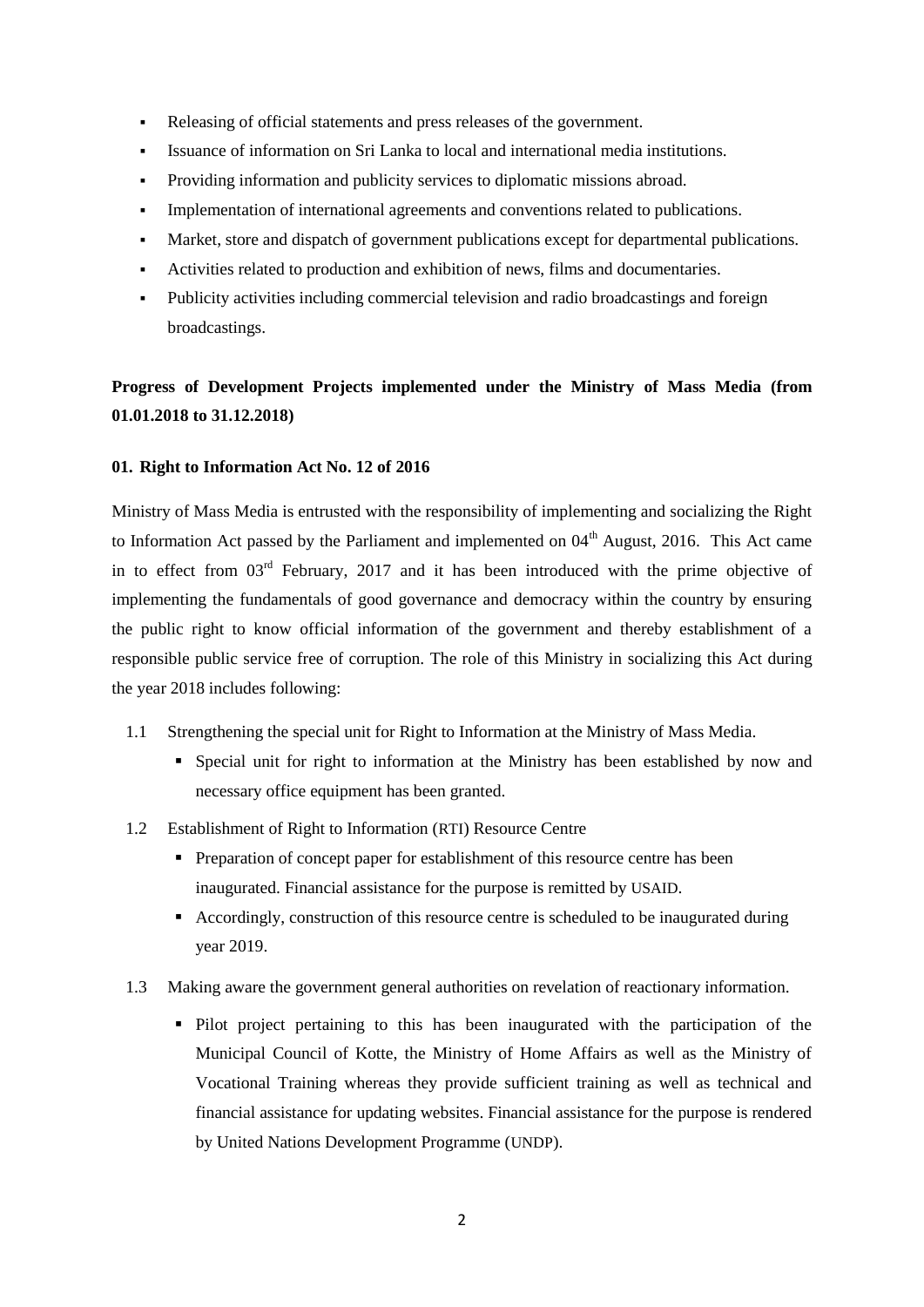- In addition to that, a digital screen has been erected / affixed within the Ministry premises with the objective of exhibiting all information pertaining to the Ministry.
- 1.4 Moulding / Training trainers pertaining to Right to Information act
	- Four training workshops for moulding and training trainers as per the action plan of year 2017 while they render their service as resource persons for training programmes conducted with regard to the act at present.
	- These officers have been trained covering all District Secretariats, Provincial Councils, Ministries and Sri Lanka Police while those officers have been subject to a brainstorming programme during this year.
- 1.5 Conducting training programmes for Information Officers.
	- Since training programmes were conducted covering all government officers during years 2016 and 2017, no priority was given in this regard during this year.
	- However, adhering to the requests for training programmes by institutions workshops are organized and conducted whereas provision of resources and resource sets are provided when necessary.
- 1.6 Re printing of Right to Information manual, training module, and training methods books.
	- 6000 copies from right to information act and 1000 copies of manual were re printed and Tamil translation of Right to Information manual too was published.
- 1.7 Awareness programmes at Divisional Secretariat level is to be conducted on this act for Grama Niladhari officers, field officers and community based leaders.
	- These workshops were inaugurated from Gampaha district and have been inaugurated in other districts as well.
- 1.8 Conducting experience exchange programmes for information officers
	- Exchange programmes for Information Officers in Southern, Northern, Western and Central provinces were held in year 2017 while programmes in Sabaragamuwa, Eastern and North Central provinces were held in year 2018.
- 1.9 Including Right to Information as a subject in the school curriculum.
	- Discussions were held collectively with the Ministry of Education, National Institute of Education and National Education Commission and it was agreed to include Information Act as a subject at the curriculum amendments to be taken place in year 2020.
	- Accordingly, inclusion of information act in Citizenship Education, Media Education and Political Science in grades 9, 10, 11 and advance level curriculum.
	- Training of teacher trainers in the connection was inaugurated and training under Political Science subject stream has now completed.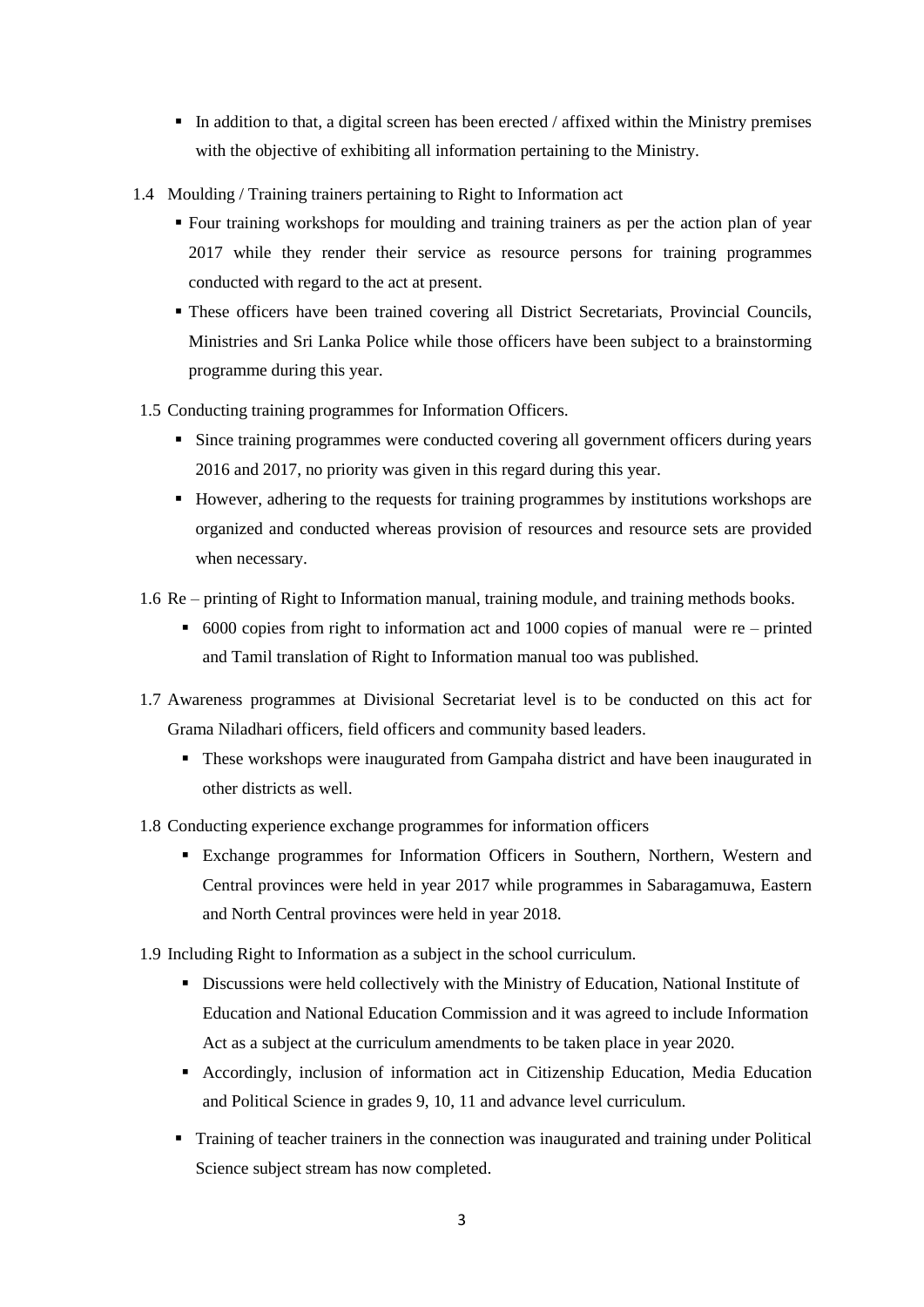- 1.10 Inclusion of Right to Information in University and Technical Education streams.
	- Several preliminary rounds of discussions were held in this regard and further discussions in this regard are being held.
	- A programme for Vice Chancellors of all the Universities and a workshop for officers in the University Grants Commission were conducted parallel to this.
- 1.11 Introduction of an online certificate course on Right to Information for government officers.
	- Opportunity is rendered through this programme which was collectively introduced by UNDP and SLIDA, for studies on Right to Information for novel officers enter government service.
- 1.12 Directing documentaries and short movies/films with regard to information act.
	- Film division of the Department of Government Information, International Media Corporation Institute completed 10 creations this year.
- 1.13 Launching "Pawatha" news magazine
	- A new official news magazine "Pawatha" was launched from April 2018 and it will be published monthly with Dinamina and Thinakaran newspapers.
	- Apart from this, hand-outs and leaflets are being designed and distributed in both languages among the citizens. 32,3000 hand-outs and 250,000 leaflets are printed.
- 1.14 Commemoration of International Right to Information Day
	- Parallel to commemoration of the International Day for Right to Information a week of information was declared from  $20^{th}$  to  $28^{th}$  September 2018.
	- Conducting awareness programmes for Information Officers and public during the week
	- Obtaining service of foreign resource persons for the purpose
	- Conducting an international conference at Nelum Pokuna Auditorium parallel to commemoration of the international Right to Information day that falls on 28<sup>th</sup> September 2018.
- 1.15 Conducting an island wide school debate and essay competition under the title "RTI School Champion"
	- An all island school debate and essay competition was inaugurated with the objective of popularizing the act among school student as strategy to make aware the citizens on the right to information.
	- This series of competitions conducted in combination with the Ministry of Education is expected to be held annually.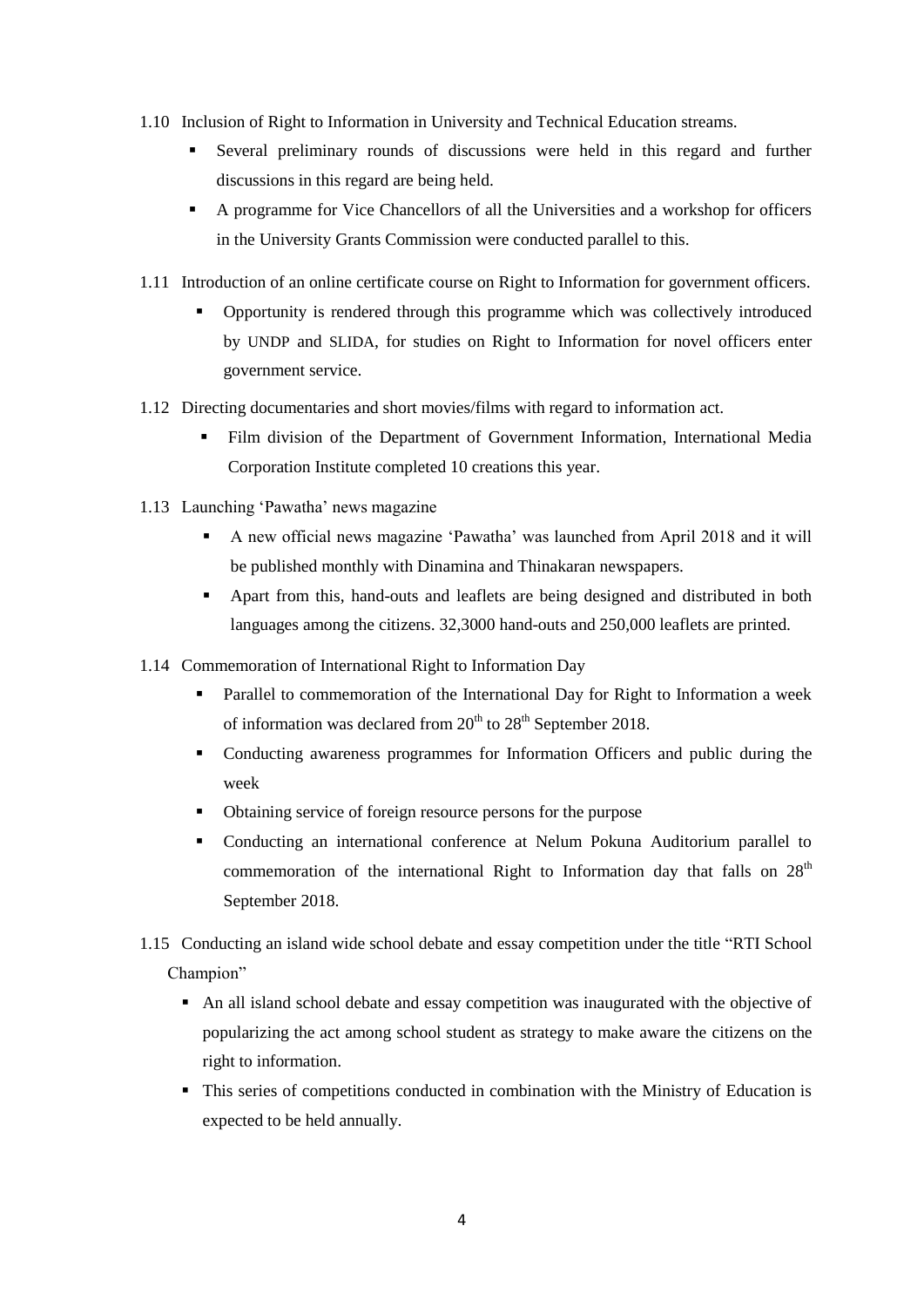- 1.16 International Conference on Right to Information Calling of extracts from researches conducted by University students and other professionals under the themes of Right to Information act, productive government service, democracy and sovereignty of law and conducting an international conference on publishing them was held on  $27<sup>th</sup>$  September this year at Hotel Janaki, Colombo parallel to information week.
- 1.17 Conducting exhibition stalls at the Enterprise Sri Lanka Programme and the exhibition held at the Royal College for awareness of people
- 1.18 Updating RTI website and introduction of a Facebook page. Introduction of a new e mail address for submission of RTI issues.
- 1.19 Staging a series of street dramas created on Right to Information act parallel to information week in Colombo and Gampaha districts.
- 1.20 Conducting monthly rounds of discussions with civil organisations holding public awareness programmes on right to information and provision of printed acts, leaflets as well as posters for their programmes as required.
- 1.21 "Do  $\partial$   $\partial \omega$  and  $\partial \overline{\partial}$ " Stop Beating Round the Bush Short film screening.

Ten short films produced using true stories of individuals solved general issues as well as their own issues with the help of right to information act were screened at Tharanganie Cinema on  $21<sup>st</sup>$  September 2018. All these short films produced with endeavours of pioneer film directors are uploaded to YouTube by now to be viewed. This was conducted collectively with the National Secretariat for Media Reforms, International Media Partnership Programme as well as the Ministry of Mass Media.

1.22 Information Right to the Village - RTI Mobile Service

The Ministry of Mass Media initiated a mobile service named "Information Right to the Village" in year 2018 with the objective of providing the citizens with proper understanding on the right to information. The initial programme of this was inaugurated from Northern Province while it was held at the Weerasinghem hall in Jaffna on the  $24<sup>th</sup>$  September 2018 parallel to the International Day for Right to Information falls every  $28<sup>th</sup>$  September annually. Approximately thousand individuals participated in this workshop covering each area of Northern province whereas issues erupted with regard to right to information and its importance as well as problematic circumstances to the Northern community were given insitu solutions and answers by a panel of intellects present at the occasion.

From the annual budget of 2018, Rs. 30 million was allocated and Rs. 20 million has been spent for RTI activities.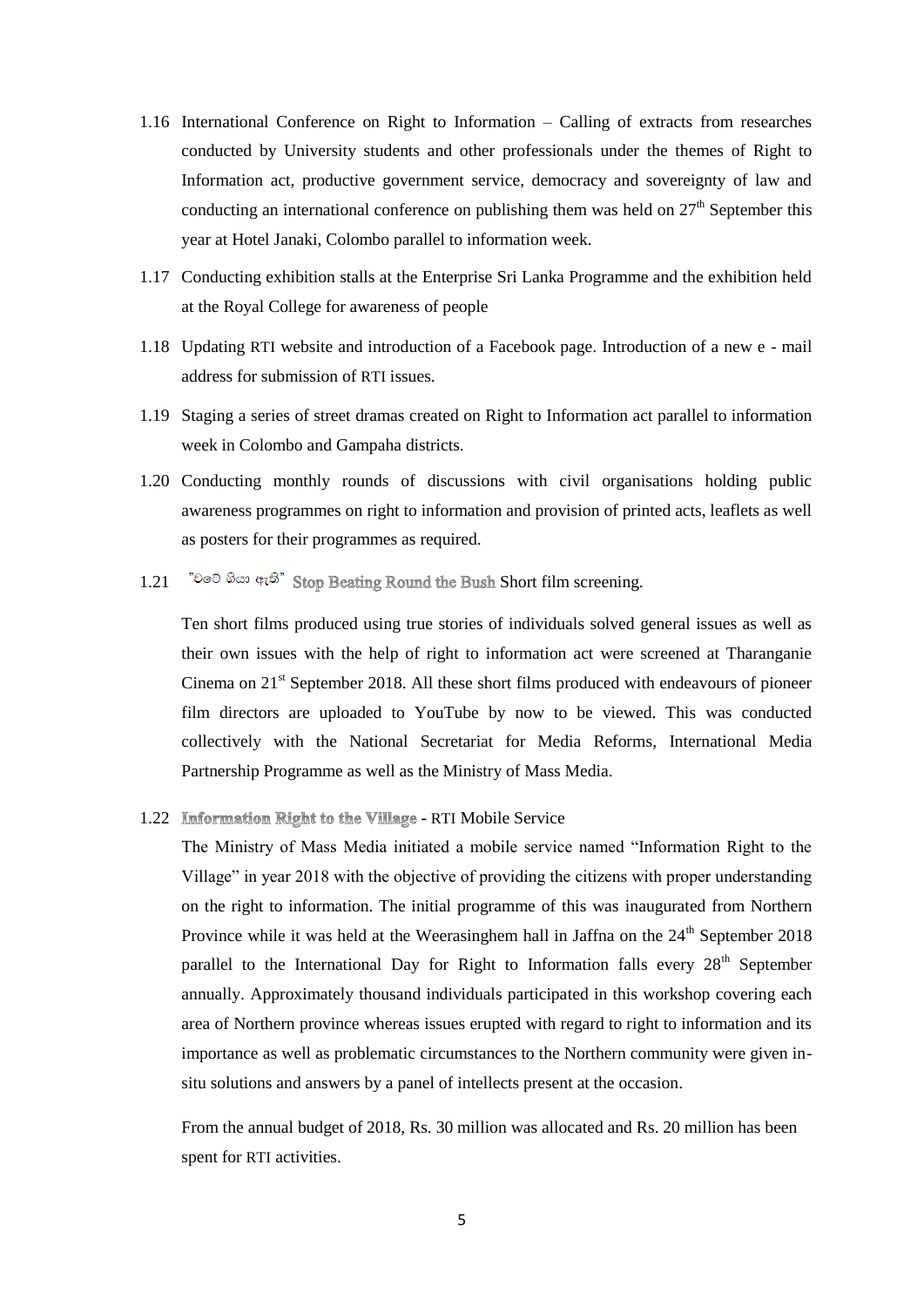#### **02. Establishment of the Amaradeva Sangeetha Asapuwa**

Arrangements have been made to establish a monastery of music in the name of "Amaradeva Asapuwa" in gratitude of the invaluable service rendered by Dr. Pandit Amaradeva to the field of music in Sri Lanka. This monastery comprised with research, archive, library and museum facilities will be established at "Ape Gama" premises in Battaramulla.

#### **Objectives**

- To conduct workshops and seminars in paving way for veteran as well as apprentice musicians to produce local music creations.
- Facilitating to archive the musical creations of Pandit Amaradeva for the benefit of future generations
- Raising awareness on lyric writing, singing, composing melodies and music in promoting the creation of artistic songs
- Providing opportunities to research and investigate on streams of local and universal music
- Providing opportunities for the general public to appreciate world renowned as well as local music creations
- To instil younger generation and the public with the pride of an internationally awarded local musician

Urban Development Authority has allocated a land of 100 perches at "Ape Gama" for the Asapuwa to be established and currently, necessary arrangements have been made to vest this land in the Ministry of Mass Media.

It has been proposed to build up a museum, an archive, a library and an auditorium, which can accommodate 150 persons, a recording studio as well as to erect a bust sculpture of Pandit Amaradeva. The architectural drawings of this monastery has been designed free of charge by an architecture in respect of the musical maestro Pandit Amaradeva.

The foundation stone was ceremonially launched with the chief participation of His Excellency the President on 28.08.2017.

"Amaradeva Aesthetic and Research Centre" has been passed as a legal institution by a parliamentary act.

Discussions have been conducted with the National Library and Documentation Services Board, Department of Museum and the Department of National Archives in relation to the establishment of the proposed museum, archives and the library and their reports have been obtained.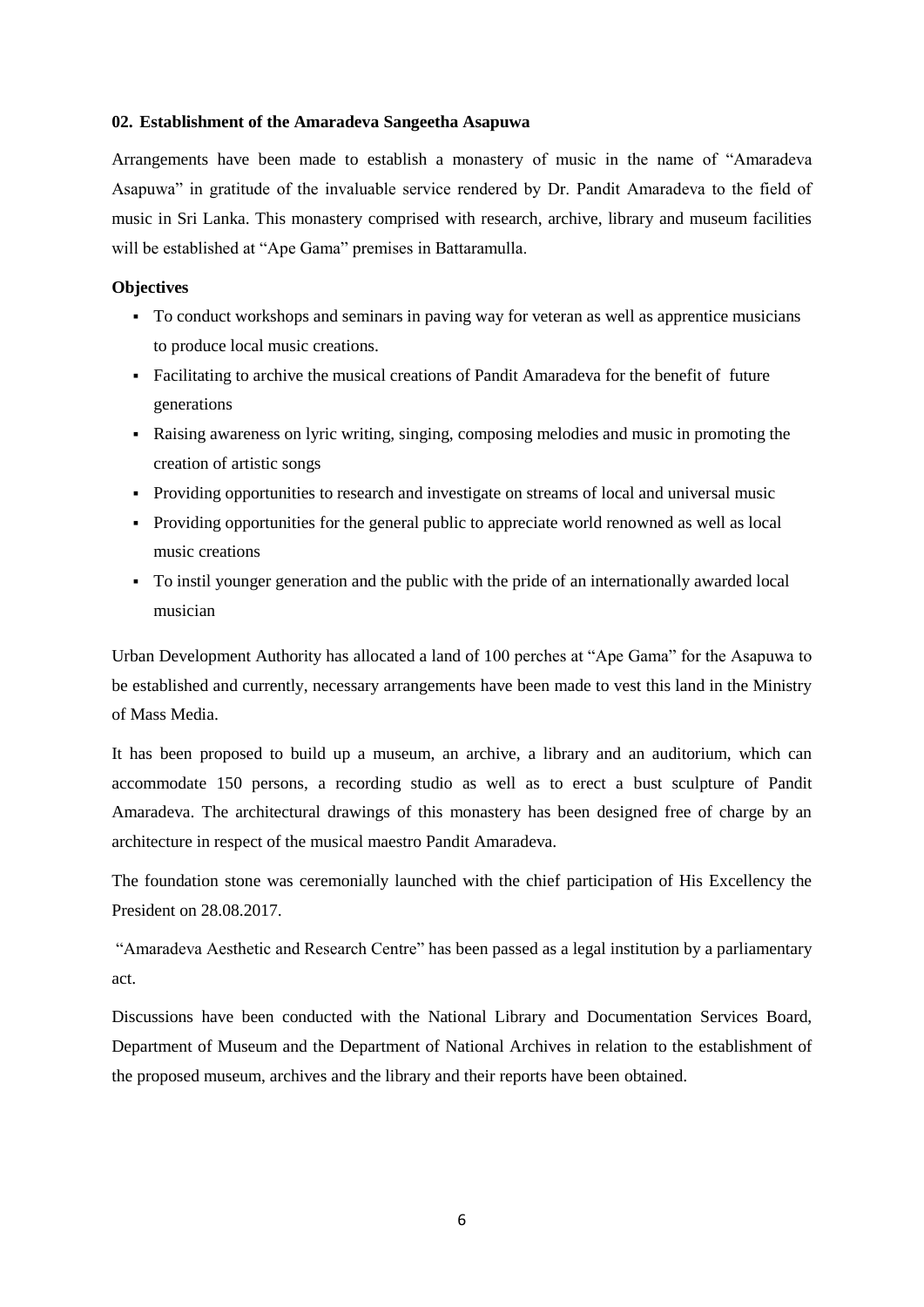According to the procurement methodology a construction company has been selected for construction of Amaredeva Asapuwa while Central Engineering Consultancy Bureau is performing consultancy activities. It is expected to complete construction in June 2019.

Total estimation of this project is Rs. 190 Mn. whereas the estimation for building construction if Rs. 148 Mn. An amount of Rs. 44.53 Mn. has been spent through year 2018 and the total financial progress is Rs. 48.72 Mn.

#### **03. Presidential Media Awards - 2018**

The expectation of media policies is to responsibly contribute in the realization of social, economic, cultural and development goals of the country while ensuring the public right to information. Maintaining highest standards in mass media is essential in realizing these goals and the journalists should be encouraged to maintain the contents of electronic, print and web media in Sri Lanka responsibly, independently and sensitive towards the aspirations of the receptors. Accordingly, the Ministry of Finance and Mass Media has identified the necessity of conducting a Presidential Media Awards in evaluation of the contribution of the Sri Lankan journalists in establishment of an excellent media culture within the country as follows;

- Identification and evaluation of talents, skills and unique competencies of journalists
- Providing guidance and motivation to felicitate professional journalists
- Empowering the field of media in building up a better society
- Encouraging journalists in creating a social-friendly, free and constructive media culture for entire society.
- Encouraging the field of media in building up a well-informed civil society and to provide state sponsorship for journalists through the evaluation of their performance covering the entire mass media field.

The Ministry of Mass Media has recognized the essentiality of conducting the Presidential Media Awards ceremony for evaluation of performance and contribution rendered by Sri Lankan media personalities in order to establish an excellent media culture within the country.

In the present context in Sri Lanka, even though the field of media has quantitively developed; the quality of media practice has not developed. Therefore, as the pioneering institution in introducing criteria to establish standards of advanced media, this Ministry has made arrangements to annually conduct the Presidential Media Awards Ceremony from year 2018 onwards. Approval of the Cabinet of Ministers has already been granted to obtain allocations from the National Budget for this Award Ceremony.

Award categories and the number of awards has already been recognized and at present, on instructions of the Working Committee, Panels of Jury comprised of veterans in each field have been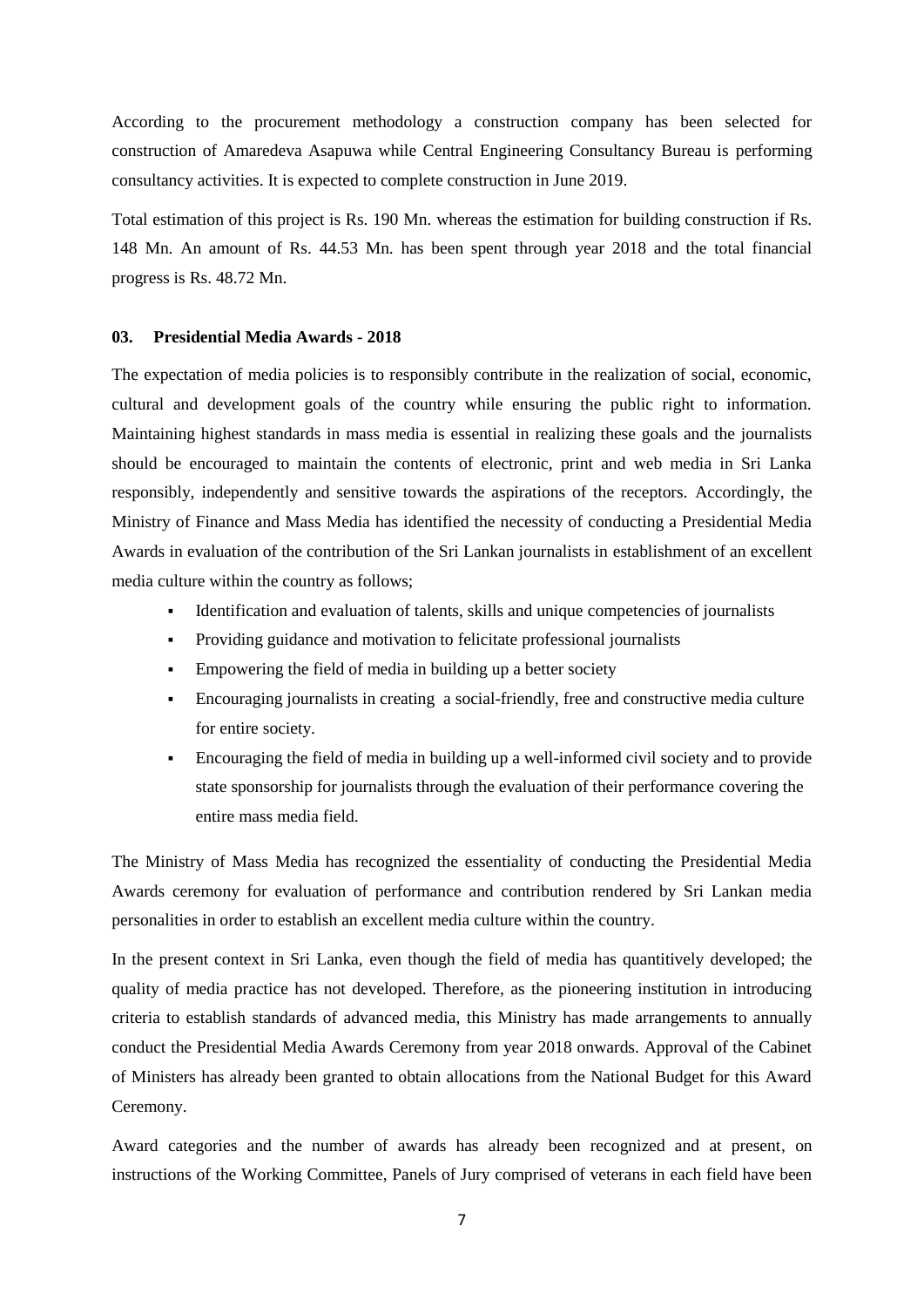appointed to categorize awards for the categories of Radio, Television, Newspapers and Web media and the formulation of criteria is in progress.

1674 applications were received for the newspaper advertisement published on 13.07.2018. A panel of judges nominated subject to instructions and proposals of the members of the monitoring committee appointed while the board of judges has submitted nominations representing four (04) sectors for winners, nominees and lifelong awards.

Directions have been made for procurement process to select an event manager and a designer for creating awards. It has been decided to print and publish a magazine named "Maadya Sankathana" parallel to the awarding ceremony and furnish it for the use of the University students. Scholarly articles from those eminent in the field as well as the University lecturers have been obtained in this connection.

This ceremony is planned to be held in 2019 whereas expected for approximately 1500 invitees.

Rs.10 Mn. has been allocated from the annual budget 2018 for organizing activities and conducting this awarding ceremony.

# **Presidential Media Awards – 2017 Proposed Categories for Awards**

|              | <b>Proposed Award Categories</b> | <b>Sinhala</b> | <b>English</b> | <b>Tamil</b> | <b>Common</b>  |
|--------------|----------------------------------|----------------|----------------|--------------|----------------|
| 01           | Newspaper Category               | 4              | 4              | 4            | 4              |
| 02           | Radio Category                   |                | 4              | 4            | $\overline{2}$ |
| 03           | <b>Television Category</b>       |                | 3              | 3            | 5              |
| 04           | <b>Web Category</b>              |                |                |              | 3              |
| <b>Total</b> |                                  | 12             | 12             | 12           | 14             |
|              | <b>Total Awards</b>              |                |                |              |                |
|              | <b>Lifetime Awards</b>           |                |                |              |                |
|              | <b>Total No of Awards</b>        | 54             |                |              |                |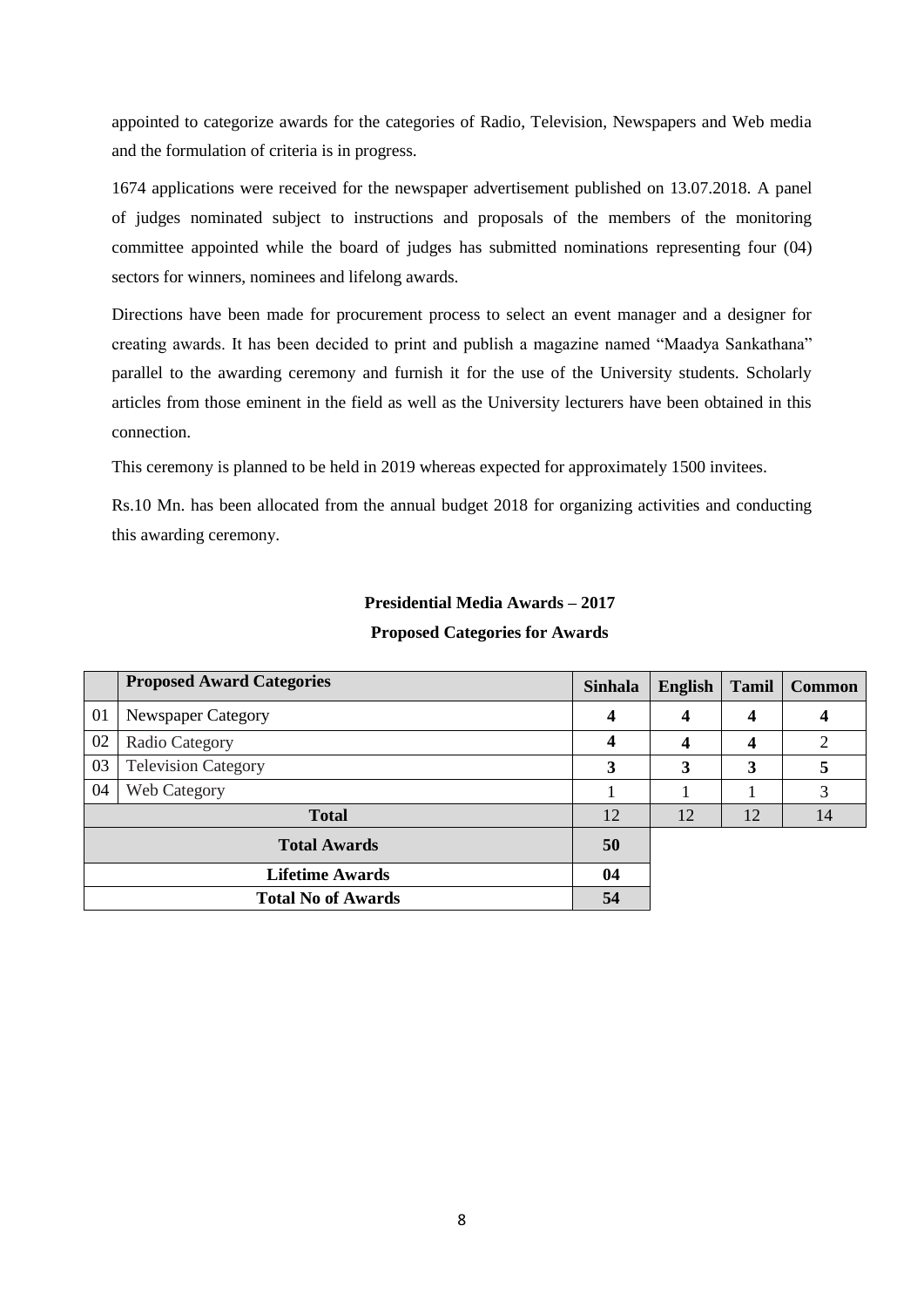|     | <b>Award Categories</b>                          | <b>No of Awards</b>      |                          |                          |                          |
|-----|--------------------------------------------------|--------------------------|--------------------------|--------------------------|--------------------------|
|     | <b>Newspaper Category</b>                        | <b>Sinhala</b>           | <b>English</b>           | <b>Tamil</b>             | Common                   |
| 1.1 | Best News Reporting of the Year                  | ✔                        | ✔                        | ✔                        |                          |
| 1.2 | Best Photography of the Year                     |                          |                          |                          | ✔                        |
| 1.3 | Best Column of the Year                          | ✔                        | ✔                        | ✔                        |                          |
| 1.4 | Best Cartoon of the Year                         |                          |                          |                          | ✔                        |
| 1.5 | Best Page Design of the Year                     |                          |                          |                          | ✔                        |
| 1.6 | Best Feature Article of the Year                 | ✔                        | ✔                        | ✔                        |                          |
| 1.7 | Best Investigative Press of the Year<br>✔<br>✔   |                          | ✔                        | $\overline{\phantom{a}}$ |                          |
| 1.8 | Most Promising Press Journalist of the Year      |                          |                          |                          | ✔                        |
|     | <b>Total</b>                                     | $\overline{\mathbf{4}}$  | $\overline{\mathbf{4}}$  | $\overline{\mathbf{4}}$  | $\overline{\mathbf{4}}$  |
|     | <b>Radio Category</b>                            | <b>Sinhala</b>           | <b>English</b>           | <b>Tamil</b>             | <b>Common</b>            |
| 2.1 | Best Radio Newscaster of the Year / Presenting   |                          |                          | $\overline{\phantom{0}}$ | ✔                        |
| 2.2 | Best Radio Program of the Year                   | ✔                        | ✔                        | ✔                        |                          |
| 2.3 | Best Radio Children's Program of the Year        | ✔                        | ✔                        | ✔                        |                          |
| 2.4 | Best Radio Explorative Program of the Y ear      | ✔                        | ✔                        | ✔                        |                          |
| 2.5 | Best Radio Educational Program of the Year       | ✔                        | ✔                        | ✔                        |                          |
| 2.6 | Most Promising Radio Journalist of the Year      |                          |                          |                          | ✔                        |
|     |                                                  |                          |                          |                          |                          |
|     | <b>Total</b>                                     | $\overline{\mathbf{4}}$  | $\overline{\mathbf{4}}$  | $\overline{\mathbf{4}}$  | $\overline{2}$           |
|     | <b>Television Category</b>                       | <b>Sinhala</b>           | <b>English</b>           | <b>Tamil</b>             | <b>Common</b>            |
| 3.1 | Best News Reporting of the Year                  | ✔                        | ✔                        | ✔                        |                          |
| 3.2 | Best News Reading of the Year                    | ✔                        | ✔                        | ✔                        |                          |
| 3.3 | Best Program Presentation of the Year            | ✔                        | ✔                        | ✔                        | $\overline{\phantom{0}}$ |
| 3.4 | Best Investigative Program of the Year           |                          |                          |                          |                          |
| 3.5 | Best Documentary Program of the Year             | $\qquad \qquad -$        | $\overline{\phantom{a}}$ | $\overline{\phantom{a}}$ | ✔                        |
| 3.6 | Best Discussion Program of the Year              |                          |                          |                          | ✔                        |
| 3.7 | Best Educational Program of the Year             | $\overline{\phantom{a}}$ | $\overline{\phantom{a}}$ | $\overline{\phantom{a}}$ | ✔                        |
| 3.8 | Most Promising Television Journalist of the Year |                          |                          |                          | ✔                        |
|     | <b>Total</b>                                     | $\overline{\mathbf{3}}$  | $\overline{3}$           | 3                        | 5                        |
|     | <b>Web Category</b>                              | <b>Sinhala</b>           | <b>English</b>           | <b>Tamil</b>             | <b>Common</b>            |
| 4.1 | Best News casting Website of the Year            |                          |                          |                          | ✔                        |
| 4.2 | Best Web Reporting of the Year                   | $\overline{\phantom{a}}$ |                          |                          | ✔                        |
| 4.3 | Best Multimedia Content of the Year              | ✔                        | ✔                        | ✔                        |                          |
| 4.4 | Best Blogger of the Year                         | $\overline{\phantom{a}}$ |                          | $\overline{\phantom{a}}$ | ✔                        |

# **Presidential Media Awards 2018**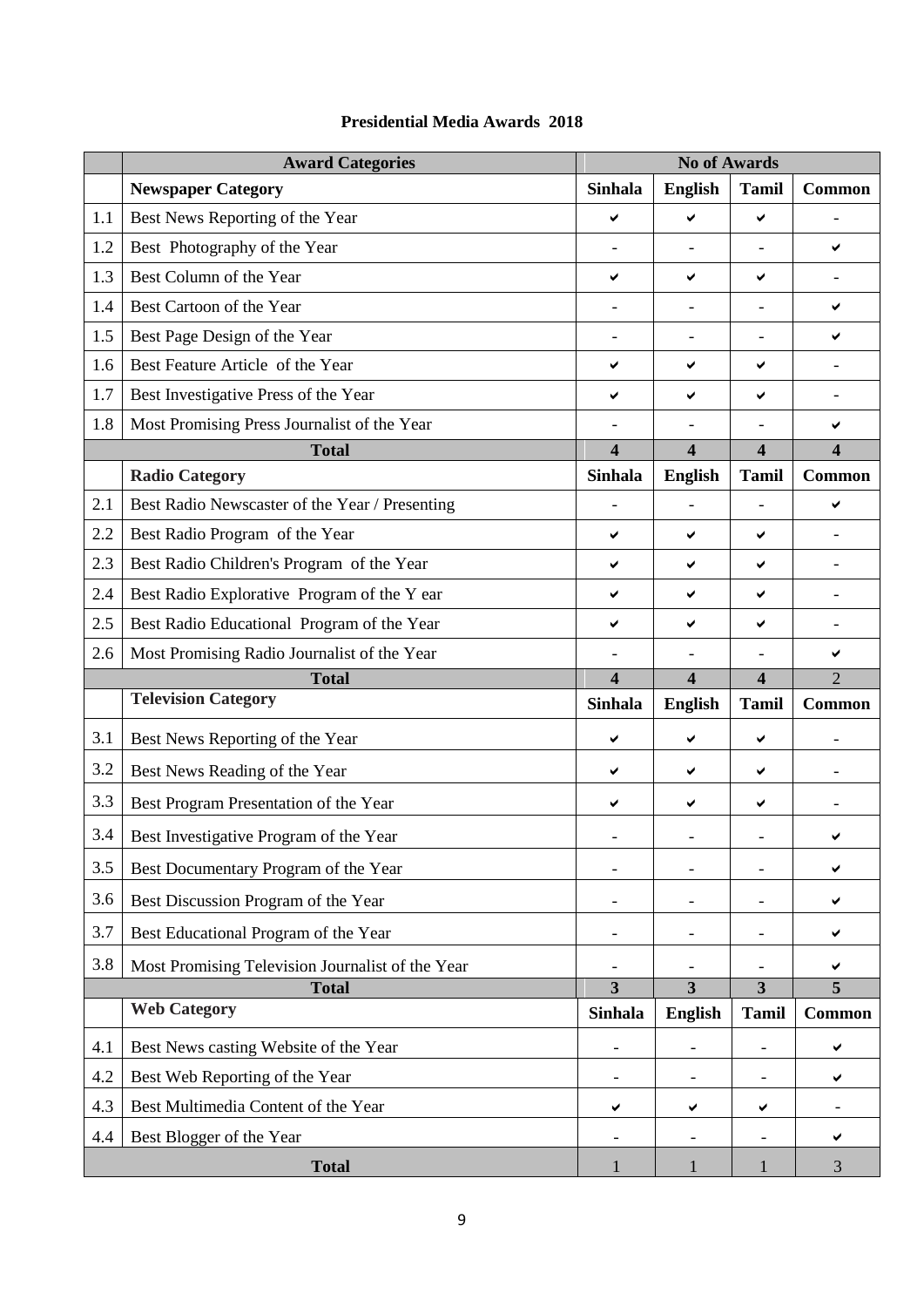#### **04 . "Asi Disi" Media Scholarship Programme**

"Asi Disi" Media Scholarship Programme has been implemented with the view of enhancing professionalism of journalists. Under this programme implemented since year 2006, journalists serving in recognized media Institutions Island - wide have been provided with financial assistance for their higher education requirements. Each beneficiary will be awarded with a scholarship of a maximum of Rs.  $100,000/=\text{in three instalments.}$ 

Rs. 2.5 Mn. has been allocated by the national budget for this programme in the year 2018. Accordingly, 109 eligible journalists have been selected to award scholarships under this.

| Year                 | $2006 - 2017$ | 2018 | <b>Total</b> |
|----------------------|---------------|------|--------------|
| No. of beneficiaries | 739           | 109  | 848          |

#### 05. "**Madya Aruna" Loan Scheme – 2018**

This loan scheme has been implemented by the Ministry of Mass with the intention of upgrading professionalism of journalists in Sri Lanka and facilitating their professional duties. Under this scheme, loan facilities are granted to full time or part time journalists, freelance journalists, provincial journalists and web journalists, who have completed three years of service in recognized electronic or print media institutions in Sri Lanka. Loans will be granted as follows;

Journalists may purchase or upgrade computers (Laptop, desktop, i-pad), camera, fax machines, digital recorders or any other media equipment recommended by the Ministry of Finance and Mass Media from this facility.

|                 |                  | <b>Maximum</b> | <b>Interest Rate of the</b> | <b>Interest concession paid</b> |
|-----------------|------------------|----------------|-----------------------------|---------------------------------|
| <b>Category</b> | <b>Reason</b>    | <b>Credit</b>  | Loan                        | to the People's Bank by         |
|                 |                  | Limit(Rs)      | (Annual)                    | the Government (Annual)         |
| Category        | Purchasing media | $300,000/=$    | $0\%$                       | 100% of the existing rate       |
| 01              | equipment        |                |                             |                                 |
| Category        | Upgrading media  | 150,000/       | 50% of the existing         | 50% of the existing rate        |
| 02              | equipment        |                | rate                        |                                 |

Loans granted in the previous year under "Maadya Aruna" Loan Scheme

| <b>Loan Category</b> | Year | <b>No of Journalists</b> |
|----------------------|------|--------------------------|
|                      | 2017 |                          |
|                      | 2018 | 554                      |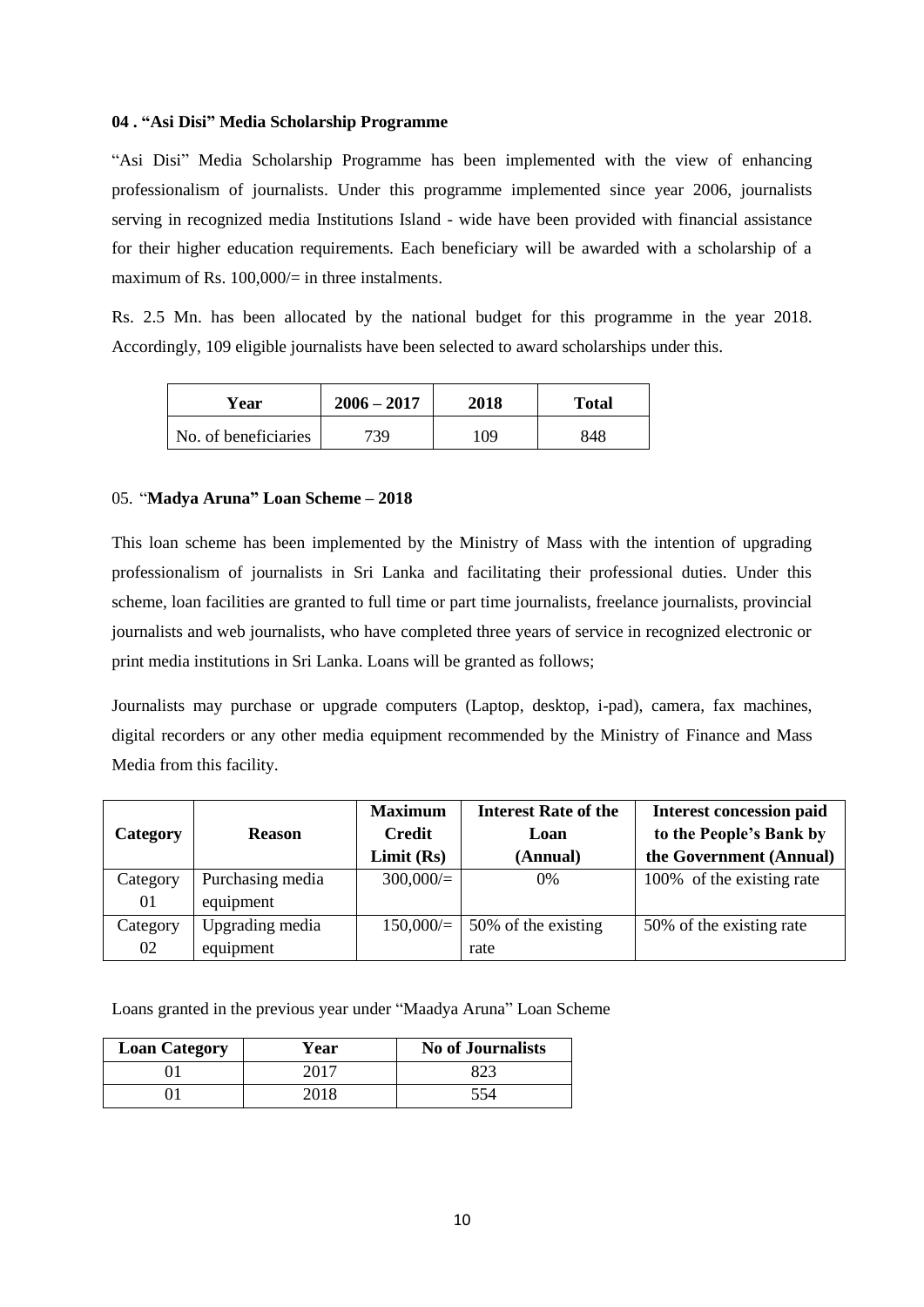#### **06. Providing Motorcycles on Concessionary Basis for Journalists**

Ministry of Mass Media has implemented a programme to provide motorcycles on concessionary basis for journalists with the intention of facilitating their professional activities. Under this project, journalists serving in recognized state and private media institutions in Sri Lanka as well as provincial journalists are provided with a concessionary loan from the People"s Bank to purchase motorcycles.

The maximum loan limit of this project is Rs. 2,50,000/=. 2% of the loan interest will be recovered from journalists while the balance 7% will be reimbursed from Treasury funds. Loan repayment period is 4 years. As at  $31<sup>st</sup>$  December, 2018, 330 eligible journalists have been provided with loans and a total sum of Rs. 2,846 Mn. has been reimbursed by the Ministry.

#### **07. National Tele Cinema Park - Ranmihithenna**

Ranmihithenna Tele Cinema Park established in the year 2010 for the development of the tele-cinema industry to provide back lots, studio, accommodation and other facilities for tele-cinema artistes. Shooting of local short films, tele dramas and commercials are being taken place in this Park while a current trend of using this Park for wedding photography is evident. Numbers of visitors including school students daily visit the Park. 109,116 have visited this Park.

| <b>Source of Revenue</b>                                                           | Amount<br>(Rs. Mn.) |
|------------------------------------------------------------------------------------|---------------------|
| Sale of tickets                                                                    | 4.906               |
| Fees for reservation of accommodation and<br>shooting                              | 1.127               |
| Other (Revenue earned from the golf cart /<br>wedding photography and cultivation) | 3.489               |
| Total                                                                              |                     |

#### **Revenue and Expenditure of the Tele Cinema Park in the year 2018**

Capital expenditure allocated for tele cinema park in year 2018 is Rs. 8 Mn. while Rs. 2.73 Mn. has been allocated for maintenance activities.

Draft Act for establishment of Ranmihithenna Tele Cinema Part has been forwarded to the Cabinet of Ministers for approval.

#### **08. Issuance of Radio and Television Broadcasting Licenses**

In terms of powers vested in the Hon. Minister of Mass Media by Section 44 of the Sri Lanka Broadcasting Corporation Act No 37 of 1966, this Ministry issues radio broadcasting licenses while in terms of powers vested by Section 28 of the Sri Lanka Rupavahini Corporation Act No 06 of 1982 and Sri Lnaka Rupavahini Corporation (Amendment) Act No 43 of 1988 and as per Gazette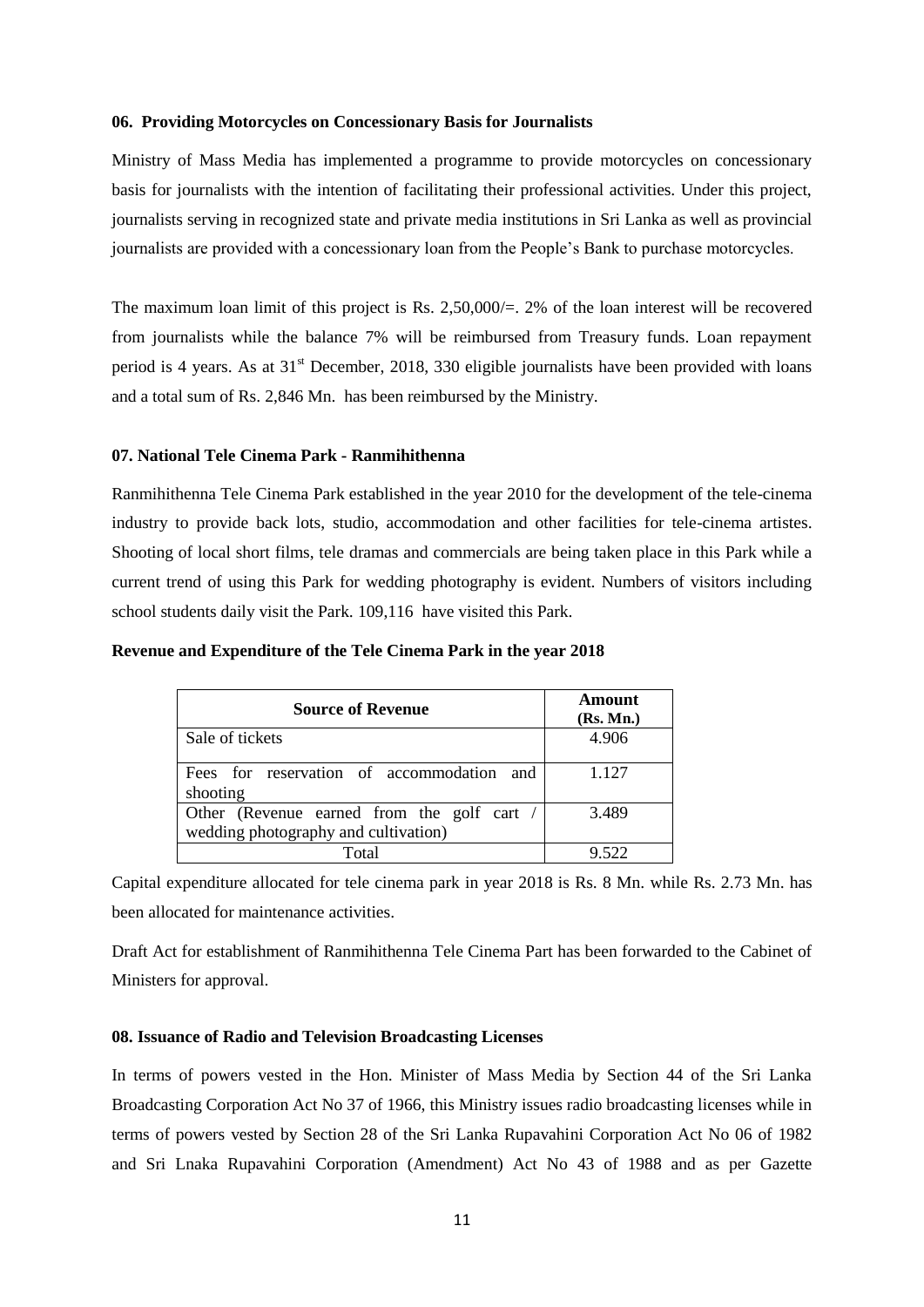Extraordinary No 1669/25 of 03.09.2010 of the Democratic Socialist Republic Socialist Republic of Sri Lanka, the Ministry issues television broadcasting licenses.

Licenses issued as at 31.12.2018

| <b>License Category</b>       | <b>No of Licensee</b><br><b>Institutions</b> |
|-------------------------------|----------------------------------------------|
| Radio                         | 21                                           |
| <b>Terrestrial Television</b> | 25                                           |
| Cable Television              | 09                                           |
| <b>Satellite Television</b>   | 08                                           |
| <b>IPTV</b>                   | 02                                           |
| Mobile TV                     | ሰ1                                           |
| Total                         | 66                                           |

Two state broadcasting institutions i.e. Sri Lanka Broadcasting Corporation and the Independent Television Network operate 21 radio channels including regional services while 36 private broadcasting institutions have commenced their broadcasting. Accordingly, 56 radio channels are currently being operated.

05 television channels are operated by the two state television broadcasting institutions while 19 channels have commenced by 14 private institutions.

Main objective of issuing these licenses is to create a responsible and accountable media culture.

Report of the intellectual committee appointed to issue electronic media licenses more effectively and formally has been submitted and intended to inquire views of public and media stakeholders.

#### **09. Registration of News-casting Websites**

Pursuant to Cabinet decision No 12/103/37/019-1 dated 13.08.2012 all news casting websites should be registered in the Ministry of Mass Media

Each website should pay Rs. 25,000/- to this Ministry for initial registration and Rs. 10,000/- for renewal of registration.

24 news casting websites have been registered in this Ministry in year 2018.

#### **10. Levying Taxes on Imported Tele dramas, Films and Commercials**

As per Rules published in the Gazette Extraordinary No  $1451/16$  of  $29<sup>th</sup>$  June, 2006, this Ministry levies taxes from films, tele-dramas and commercials imported and broadcast by local media institutions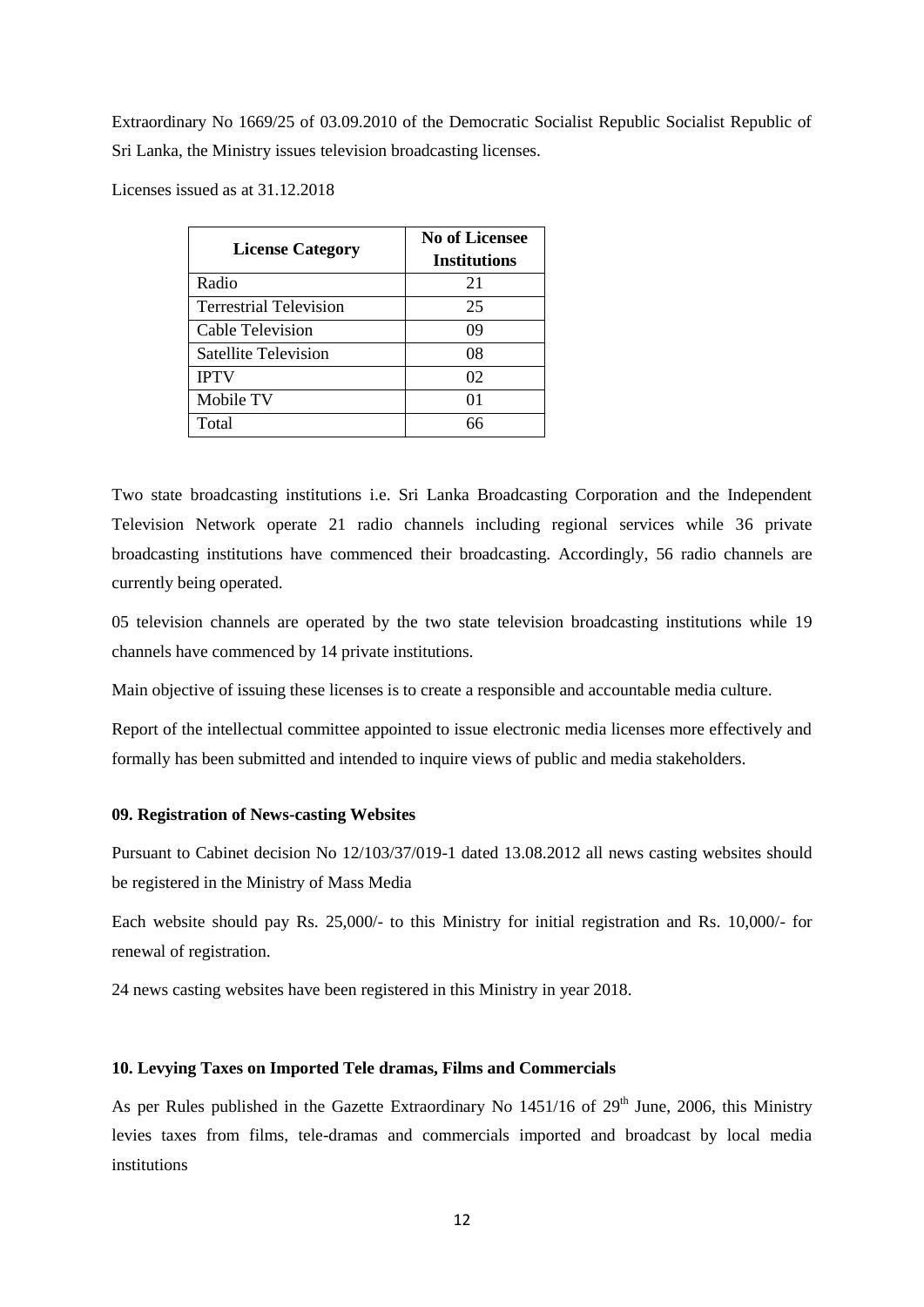| <b>Type of</b><br>Programme | No of programmes<br>exempted from | No of<br>programmes | <b>Tax Revenue</b><br>(Rs. Mn.) |
|-----------------------------|-----------------------------------|---------------------|---------------------------------|
|                             | taxes                             | taxed               |                                 |
| Films                       | 476                               | 169                 | 28.32                           |
| Tele<br>and<br>dramas       | 1331                              | 3903                | 587.75                          |
| Documentaries               |                                   |                     |                                 |
| Advertisements and          |                                   | 82                  | 47.00                           |
| Commercial                  |                                   |                     |                                 |
| Programmes                  |                                   |                     |                                 |
| Total                       | 1807                              | 4154                |                                 |

#### **Programmes taxed and exempted from taxes as at 31st Decermber, 2018**

#### **11. Standardization and Regulation of Tele dramas**

With the intention of mitigating the adverse impact tele dramas telecast via every television channel operated in Sri Lanka as well as in securing the quality of the field of tele drama and in consideration of the views and proposals submitted at the first committee meeting held on 22.11.2017 under the presidency of the Hon. Deputy Minister of Finance and Mass Media, the Ministry has initiated the process of standardization and regulation of tele dramas.

#### **12. Amendment of Acts and Articles of Association**

It has been identified that the Acts and Articles of Association of the institutions coming under the purview of Mass Media. Accordingly, a preliminary study is being conducted to identify the Acts and Articles of Association required to be amended.

Furthermore, the approval of the Cabinet of Ministers was obtained to register the Selacine Television Institute established 30 years ago, as a Company Limited by Gurantee with 100% shareholding to the General Treasury under the Companies Act No 07 of 2007.

#### **13. Planning Activities**

#### **a.) Providing guidance in preparing Action Plans and Strategic Plans**

- Two awareness workshops on preparing the Action Plan 2018 and the Strategic and Corporate Plans 2018 – 2020 of institutions coming under the subject of Mass Media have been conducted.
- Furthermore, at the request of institutions several rounds of discussions on preparing Action Plans and Strategic Plans have been conducted
- A workshop has been conducted at the Ministry for the officials of the Mass Media Division and the Department of Government Information on preparing Action Plans.
- Action Plan 2018 has been reviewed at the end of this year.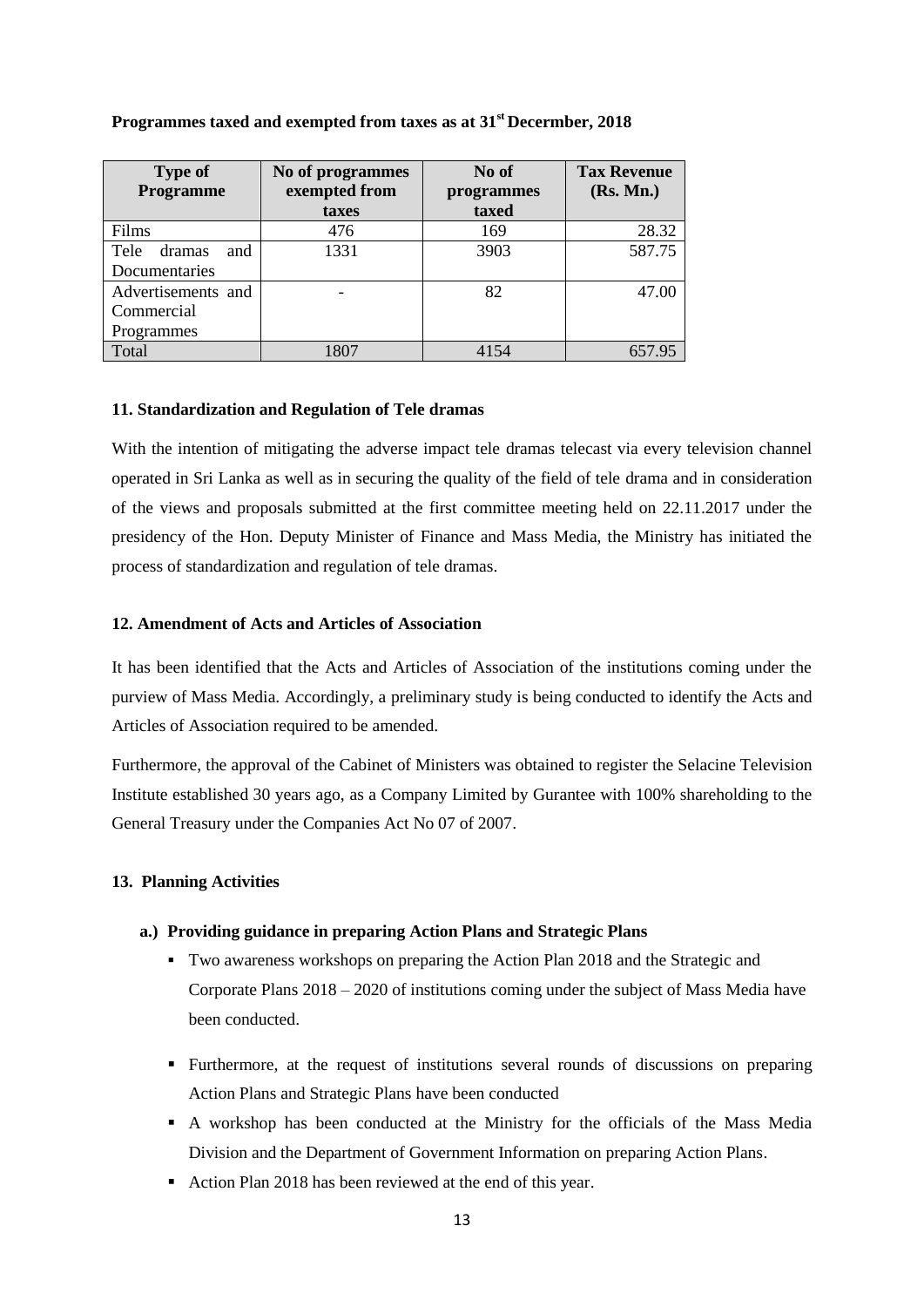#### **Quarterly Progress Review Meetings**

- First, second and third quarterly progress review meetings of the Mass Media Division and the institutions coming under the Ministry have been conducted.
- Second quarter progress review meetings have been conducted at respective institutions.
- The annual progress review meeting of the year 2017 is scheduled be held in the first quarter of the year 2018

#### **c.) Submission of Project Proposals**

- Provided guidance in preparing the extensive project proposal on Ranmihithenna Tele Cinema Park to be submitted to the Department of National Planning and the proposal is being prepared.
- Preliminary activities have been initiated in compiling a project proposal to establish a National Media Training Institute aimed at producing professional journalists to the field of media.
- Approval of the Department of the National Planning and the Cabinet of Ministers have been granted for the project proposal submitted in relation to enhancement of the coverage of Vasantham TV channel of the ITN

#### **d.) Other**

 Taking measures to issue frequency ranges for enhancing coverage of both Sri Lanka Rupavahini Cooperation and Independent Television Network.

# **15.4 Institutional**

# Staff Training :

Ministry of Mass Media has deployed 42 employees for local trainings and 12 for foreign trainings with the intention of establishment of an efficient office management system by inculcating positive attitudes in public officers.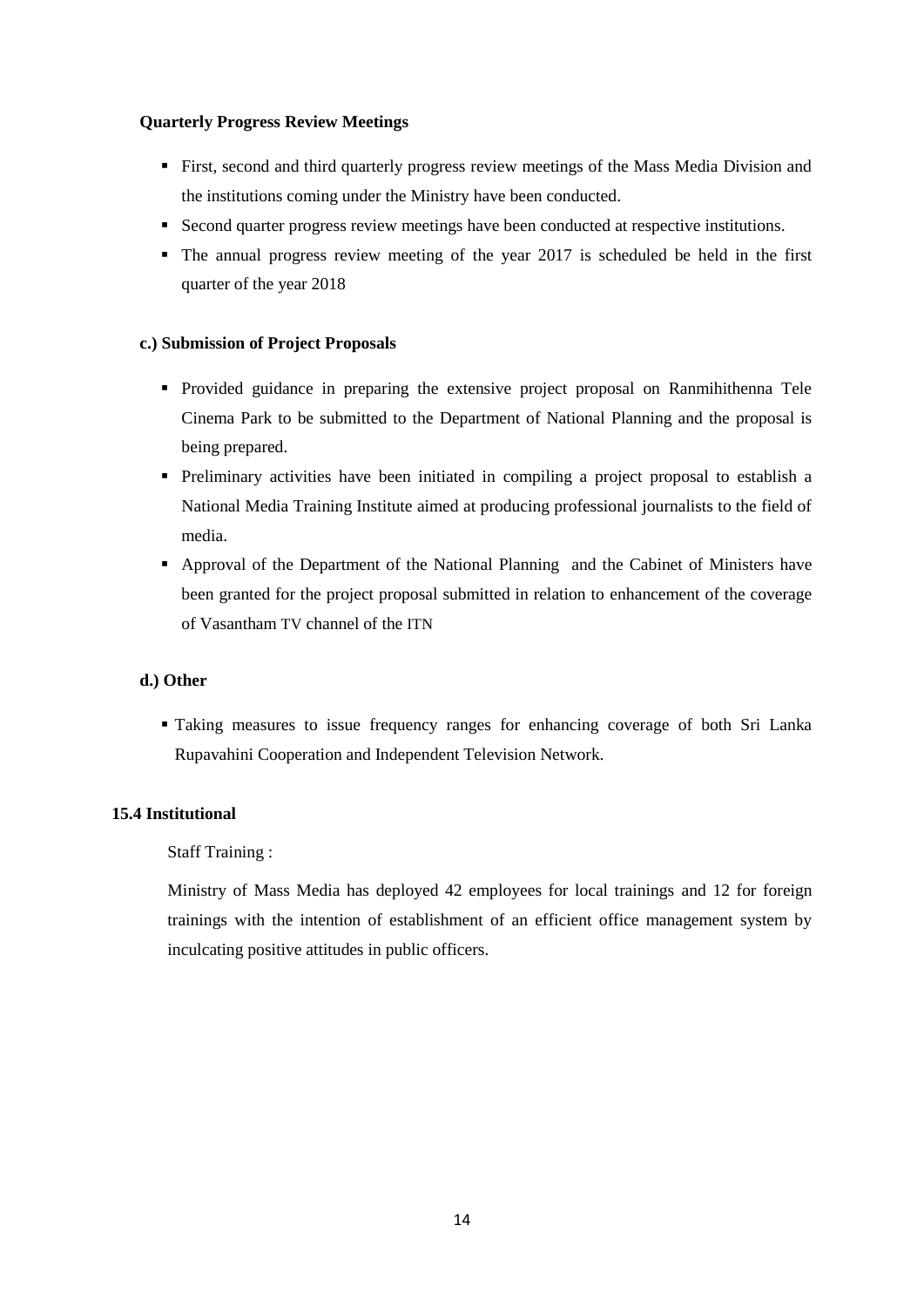|                                                     | <b>Financial Progress (Rs. Mn.)</b> |                       |          |
|-----------------------------------------------------|-------------------------------------|-----------------------|----------|
| <b>Description</b>                                  | <b>Annual Estimate</b>              | <b>Cumulative</b>     | $\%$     |
|                                                     | / Additional                        | <b>Expenditure as</b> |          |
|                                                     | <b>Allocation</b>                   | at 31.12.2018         |          |
| 01-Administration and Establishment                 |                                     |                       |          |
| <b>Services</b>                                     |                                     |                       |          |
| Rehabilitation and Improvement of Capital<br>Assets | 9.80                                | 6.83                  | 70       |
| <b>Acquisition of Capital Assets</b>                | 3.35                                | 3.09                  | 92       |
| <b>Capacity Building</b>                            | 25.00                               | 15.00                 | 60       |
| Other Capital Expenditure                           | 6.00                                | $\Omega$              | $\Omega$ |
| Project on Digitalisation of Terrestrial            | 110.00                              | 0                     | $\Omega$ |
| <b>Television Broadcasting</b>                      |                                     |                       |          |
| Improvement of TV Programmes of SLRC                | 20.00                               | 20.00                 | 100      |
| (GOSL/JICA)                                         |                                     |                       |          |
| <b>Construction of Pandit Amaradeva</b>             | 225.00                              | 44.53                 | 20       |
| Sangeetha Asapuwa                                   |                                     |                       |          |
| <b>Sub Total</b>                                    | 399.15                              | 89.45                 | 22       |
| <b>Project 02 – Development Activities</b>          |                                     |                       |          |
| <b>Public Enterprises and Institutions</b>          |                                     |                       |          |
| Sri Lanka Broadcasting Corporation                  | 222.00                              | 12.80                 | 6        |
| Sri Lanka Rupavahini Corporation                    | 160.00                              | 72.40                 | 45       |
| Sri Lanka Media Training Institute                  | 10.00                               | 0                     | $\Omega$ |
| Sri Lanka Press Council                             | 4.00                                | 3.30                  | 83       |
| Ranmihithenna Tele Cinema Park                      | 8.00                                | 2.73                  | 34       |
| <b>Independent Television Network Limited</b>       | 30.00                               | 10.00                 | 33       |
| Sub Total                                           | 434.00                              | 101.23                | 23       |
| <b>Total</b>                                        | 833.15                              | 190.60                | 13       |

# **Financial Progress in the year 2018 – Capital Expenditure**

Source : Treasury Allocation

A policy decision has to be taken with regard to the project on Digitalisation of Terrestrial Television Broadcasting.

From the Annual Budget 2018, Rs 135.6 Mn was allocated for Recurrent Expenditure and Rs. 128.19 Mn has been spent.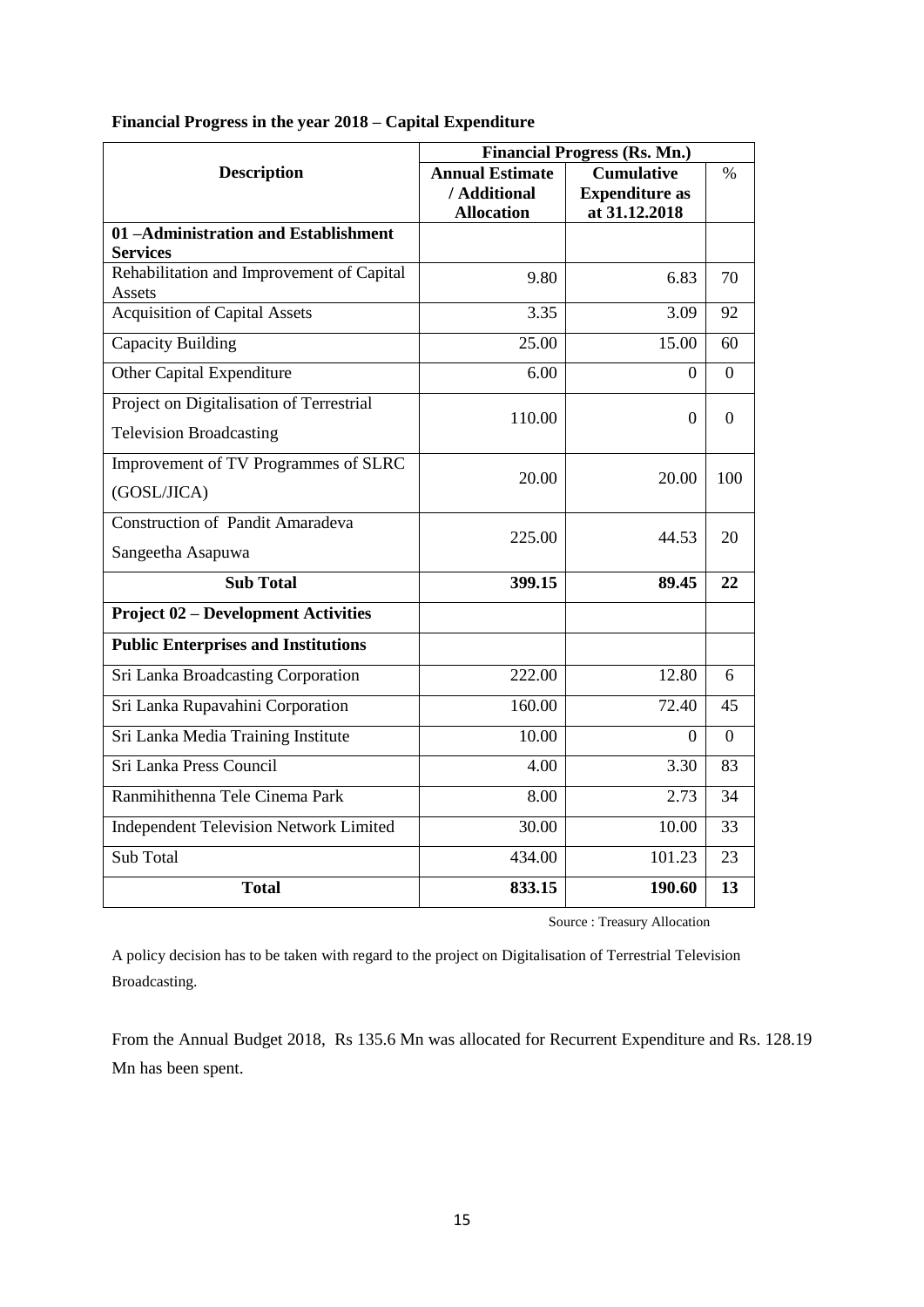# **Department of Government Information**

# **Introduction**

Department of Government Information has been established on  $31<sup>st</sup>$  June, 1948. The main role of this Department is to raise public awareness on the role of the government including state policies, development effort of the government, events of national significance. Its foremost goal is to assist and provide leadership for the establishment of a free, responsible advanced media culture while managing information technological process and adhering to global technological trends.

The Department guides its staff in order to achieve the above goals while providing knowledge, skills and environment required for the employees to perform their obligations.

Attention is focused to the objective of the establishment of this department and all the divisions of the Department operate towards achieving the desired goals.

#### **Vision**

"Maintain an independent and responsible media culture"

#### **Mission**

"By taking steps to establish mutual communication media environment in Sri Lanka, to uplift media culture and determine the rights of the general public for accurate information"

# **Objectives**

The objectives in relation to transmitting the development news of the government to the public;

- Creation of a standard media tradition
- Dissemination of development news of the government to the public in ensuring their right to information
- Strengthening the media investigation process
- Ensuring the right of expression in establishment of good governance, reconciliation and sustainable development
- Planning, development and research activities in relation to the field of media

#### **Main Functions**

- Awareness programs in relation to functions of other Ministries (Journalists, students, Media Secretaries and other parties)
- Organization of press briefings (Cabinet Briefing, Press Briefings of other Ministries and institutions)
- Issuing press releases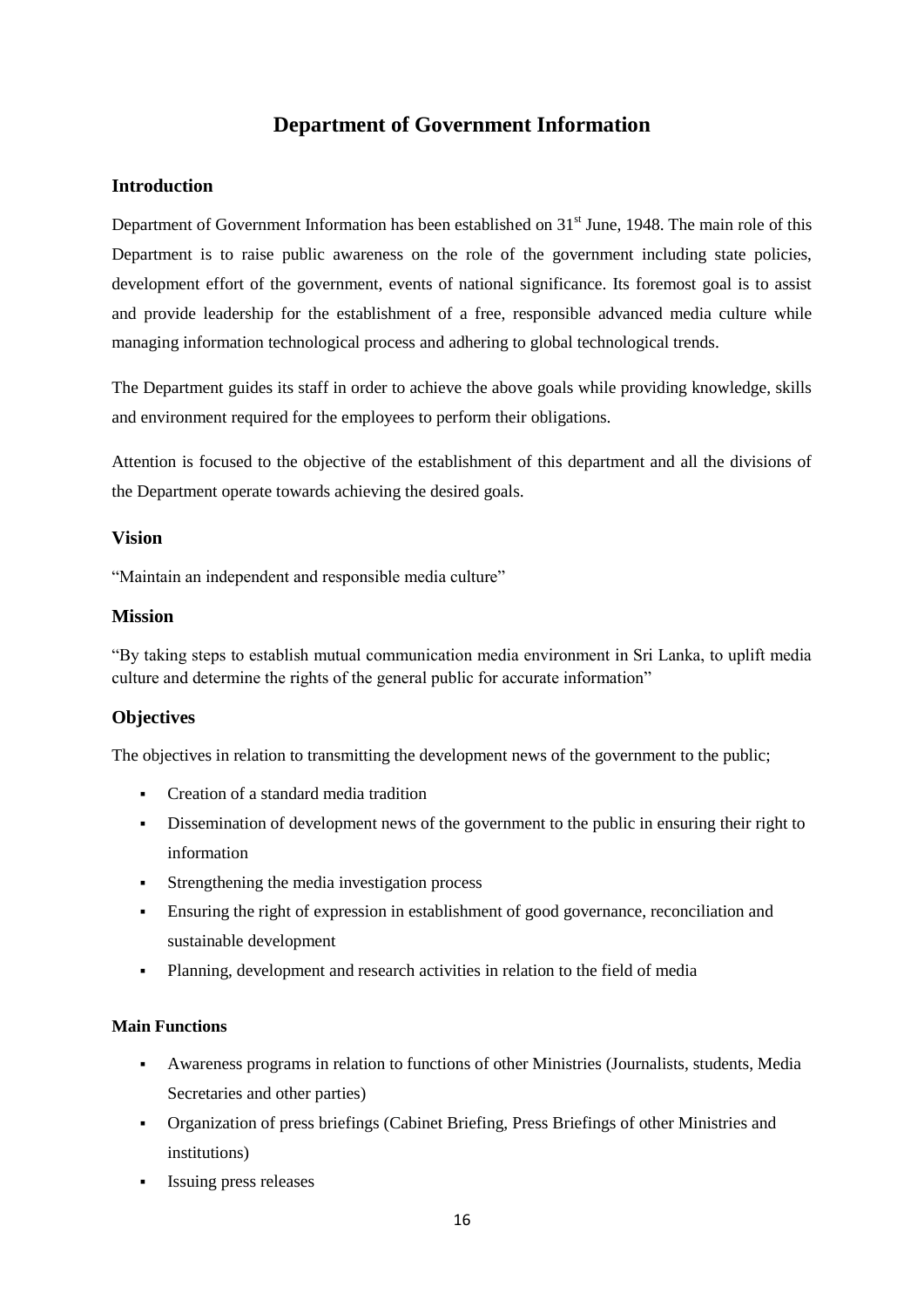- Organization of media observation tours
- Publishing of articles and publications on development programmes
- Publicizing development programmes through new media (Facebook, You Tube, Twitter)
- Issuance of media accreditations for local and foreign journalists
- Preparation of daily investigation reports and informing respective parties accordingly
- Conducting researches on contemporary significant issues and current trends in the field of media
- Production and publicizing of documentaries
- Media coverage, photographing and archiving national events

# **Progress of Development Project implemented in the year 2018**

- 20 documentaries, 02 notifications and 249 press releases were produced and published for an expense of Rs. 2.483 Mn. for educating public on right to information..
- 29 Cabinet briefings and 34 press briefings have been conducted, 57 press releases have been issued and with the expense of Rs. 4.35 Mn.
- Media coverages have been conducted as 219 for 8 projects.
- 19 awareness workshops have been conducted for journalists and Media Secretaries and 03 workshops to a cost of Rs. 5.2 Mn.
- 6 official tours of foreign diplomats in Sri Lanka have been covered to an expenditure of Rs. 0.6 Mn.
- "Desathiya" and "Thingal" magazins contribute to carry news for enlightening public about various development projects of the government from time to time and 14 Desathiya volumes and a volume of Thingal has been issued in 2018 with the expense of Rs. 2.93 Mn.
- The department possess programmes and photographs of historical and educational importance. They are released whenever the public requires it for use. However it has been planned to construct a library for conserving these information for the next generation.
- Public is educated on development projects of the government through Facebook, Twitter, Youtube and through audio visual as well as short messages.

# **Capital Projects of 2018**

- Installation and purchase of VRF air-conditioning system to audio division
- Cost for instalment of 4K HD cameras, Vision Mixer and 2 Editing systems is Rs. 6.4 Mn.
- Cost of Rs. 4.40 Mn. for installation of a DVD library and a conservation system.
- Cost of purchasing electronic equipment for government film division is Rs. 4.10 Mn.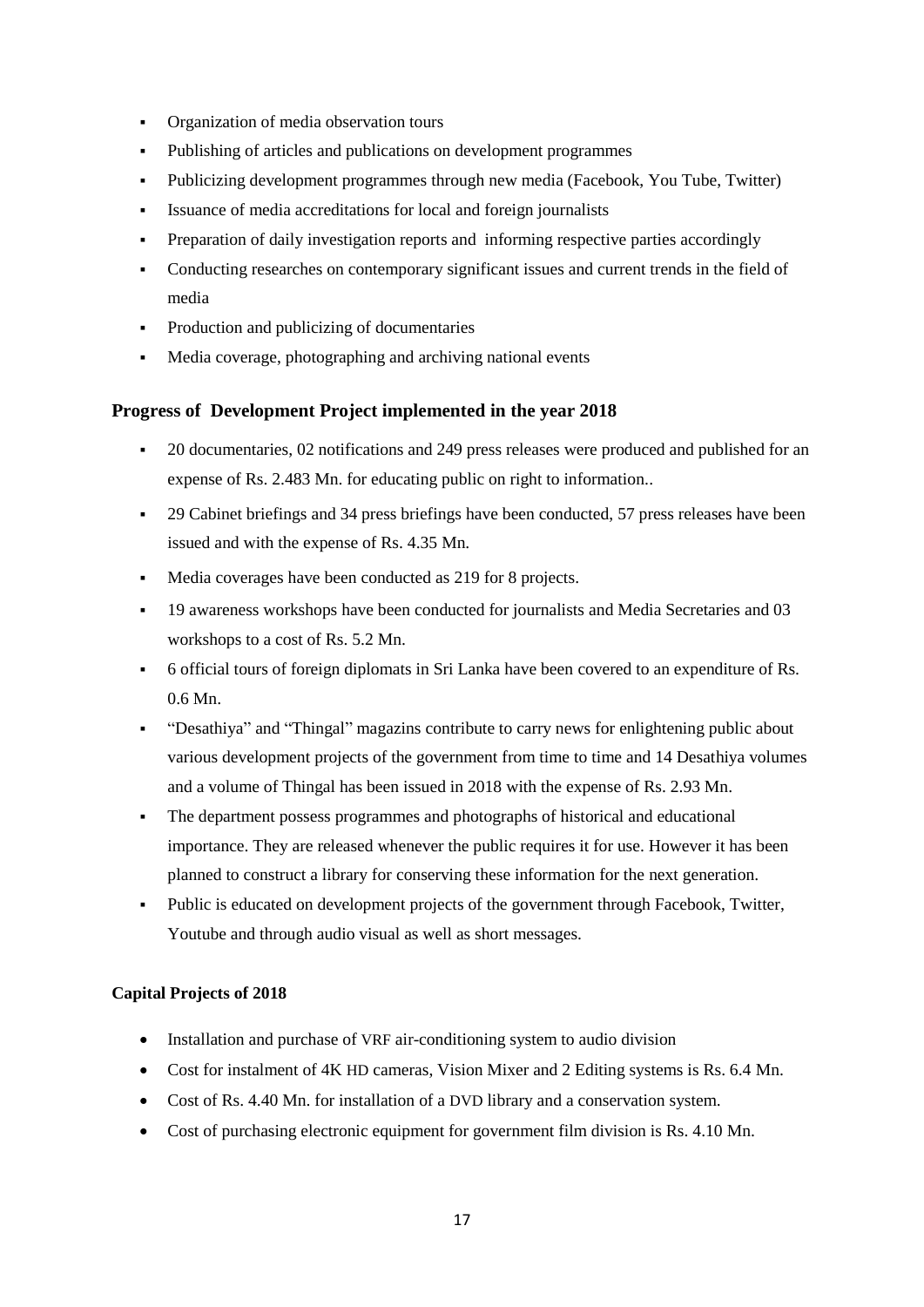| Category                      | N <sub>0</sub> |
|-------------------------------|----------------|
| Local journalists             | 2158           |
| Foreign journalists           | 171            |
| Media Officials               | 700            |
| Web journalists               | 194            |
| Regional journalists          | 1452           |
| Photo journalists             | 149            |
| <b>TV</b> Journalists         | 263            |
| Presenters                    | 167            |
| Media officers                | 437            |
| Media Administrators          | 70             |
| <b>Tele Creators</b>          | 18             |
| Issuance of Media<br>Identity | 98             |
| Cards for special occasions   |                |
| <b>GID</b> officers           | 9              |
| Total                         | 5886           |

# **Issuance of Media Identity Cards for Journalists**

# **Financial Progress 2018**

**(Rs. Mn.)**

| <b>Item</b>  | <b>Estimate</b> | <b>Expenditure   Percentage</b> |     |
|--------------|-----------------|---------------------------------|-----|
| Recurrent    | 602.29          | 515.32                          | 86% |
| Capital      | 146.14          | 45.29                           | 31% |
| <b>Total</b> | 748.43          | 560.61                          | 75% |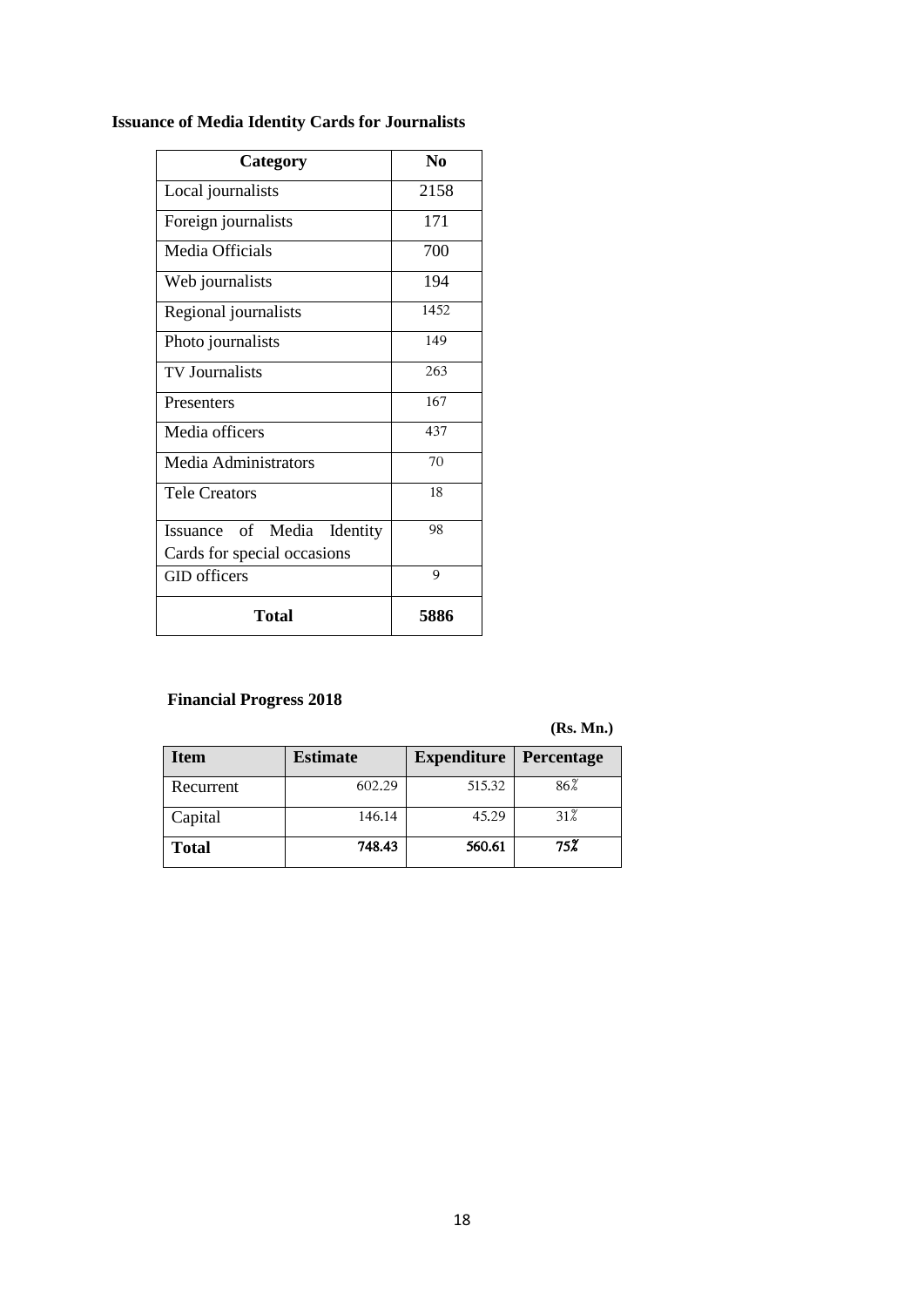# **Sri Lanka Broadcasting Corporation**

#### **Introduction**

Broadcasting Department established on  $01<sup>st</sup>$  October, 1949 as an independent institution has been transformed into Sri Lanka Broadcasting Corporation with the introduction of the Republican Constitution on  $22<sup>nd</sup>$  May, 1972. There after, the Sri Lanka Broadcasting Corporation became the pioneer broadcaster catering to diverse needs of listeners as a "service provider" identifying their social needs. The Corporation broadcasts 06 national channels, 07 regional services and a community service via long wave, medium wave and short wave frequencies covering the entire country with 09 transmission stations. In addition, foreign broadcasting services are conducted through Relay Stations in Puttlam and Trincomalee. With its sincere and honest media mission, the Sri Lanka Broadcasting Corporation has far reached the listeners and has opened avenues to access international arena through its website.

Furthermore, Sri Lanka Broadcasting Corporation maintains two training institutions conducting theoretical and practical courses on radio broadcasting.

#### **Vision**

To be a role model for a better electronic media culture.

#### **Mission**

For an individual personality strengthening reconciliation, economic development and democratic core systems in a multi – national, multi – lingual and a multi – religious society.

#### **Objectives**

- Collection and clear dissemination of information of political, economic and social importance created globally.
- Enabling sufficient opportunities for people to collect general knowledge that facilitate to operate as active stakeholders in the society within the environment where they live.
- Develop a pool of general knowledge for the society.
- Identifying challenges for the existence of man while furnishing knowledge required for them.
- Motivating to promote urgent and final destinations / aims of the society
- Assisting to make clear the definitions on the fundamental facts
- Provision and catalysing knowledge for the development of skills, character and knowledge of the individual
- Identification, securing and enhancing the national culture and the culture of certain communities.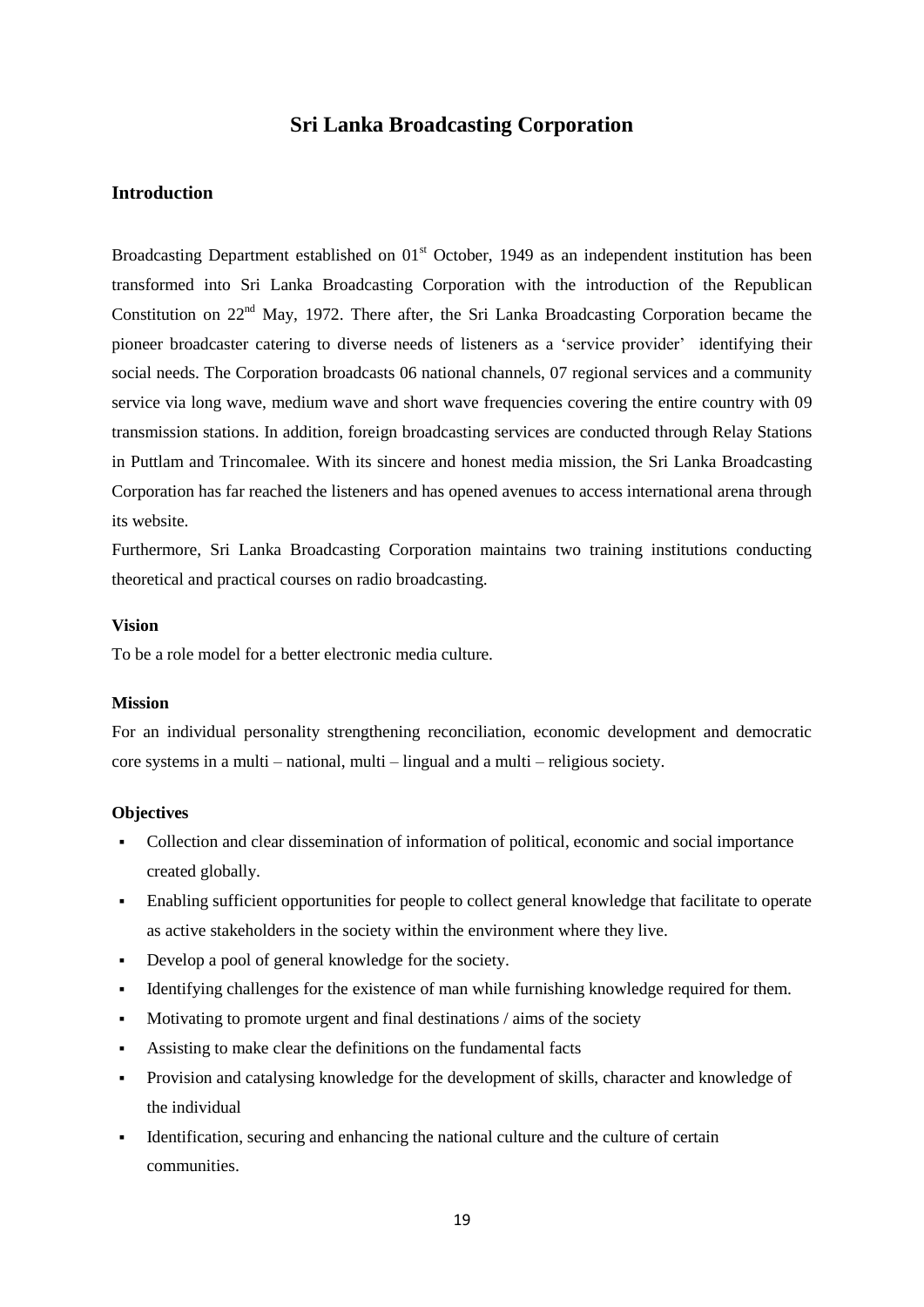- Cater the recreational needs of the society
- Pave way for mutual understanding,  $\cos$  existence as well as mutual respect among different communities.
- Applying updated sophisticated technological changes / novelties

#### **Role of the Corporation**

In terms of Sri Lanka Broadcasting Corporation Act No.37 of 1966, the role of the Corporation is as follows :

- Operation of broadcasting services within Sri Lanka applying developments, expansions and enhancements for the betterment of the public.
- Monitoring and administration of programmes broadcast via Sri Lanka Broadcasting Corporation
- Utilizing powers and responsibilities vested by the Act for broadcasting
- **Providing necessary advice to Hon. Minister in relation to broadcasting**

# **Progress of Projects implemented in the year 2018**

#### **Administration Division**

- The Department of Management Services has been furnished with the proposed cadre composition of the Cooperation for approval.
- Getting the lands utilized by the Corporation cleared.

Recovering land rental for the broadcasting tower erected at Kalatuwawa land. Obtaining the approval of the Cabinet of Ministers with regard to the ownership of the land where Head Office is situated.

Demarcation activities of the "Niwahana" land in Nuwara Eliya have been concluded. Taking measures to acquire the land proposed for establishment of Yaal FM.

# **Training Division**

Programmes conducted at the training institute of the Corporation

| <b>Programme</b>                                       | <b>Participation</b> |    |  |
|--------------------------------------------------------|----------------------|----|--|
| Radio Production and Presentation Certificate Course   | <b>Trainees</b>      | 17 |  |
| Paper marking of Tamil presenters' written test        | <b>Officers</b>      | 22 |  |
| <b>Training of English Relief Announcers</b>           | <b>Officers</b>      | 20 |  |
| Training of National Apprentice and Training Authority | <b>Trainees</b>      | 20 |  |
| Media training for media section of the Royal College  | <b>Students</b>      | 10 |  |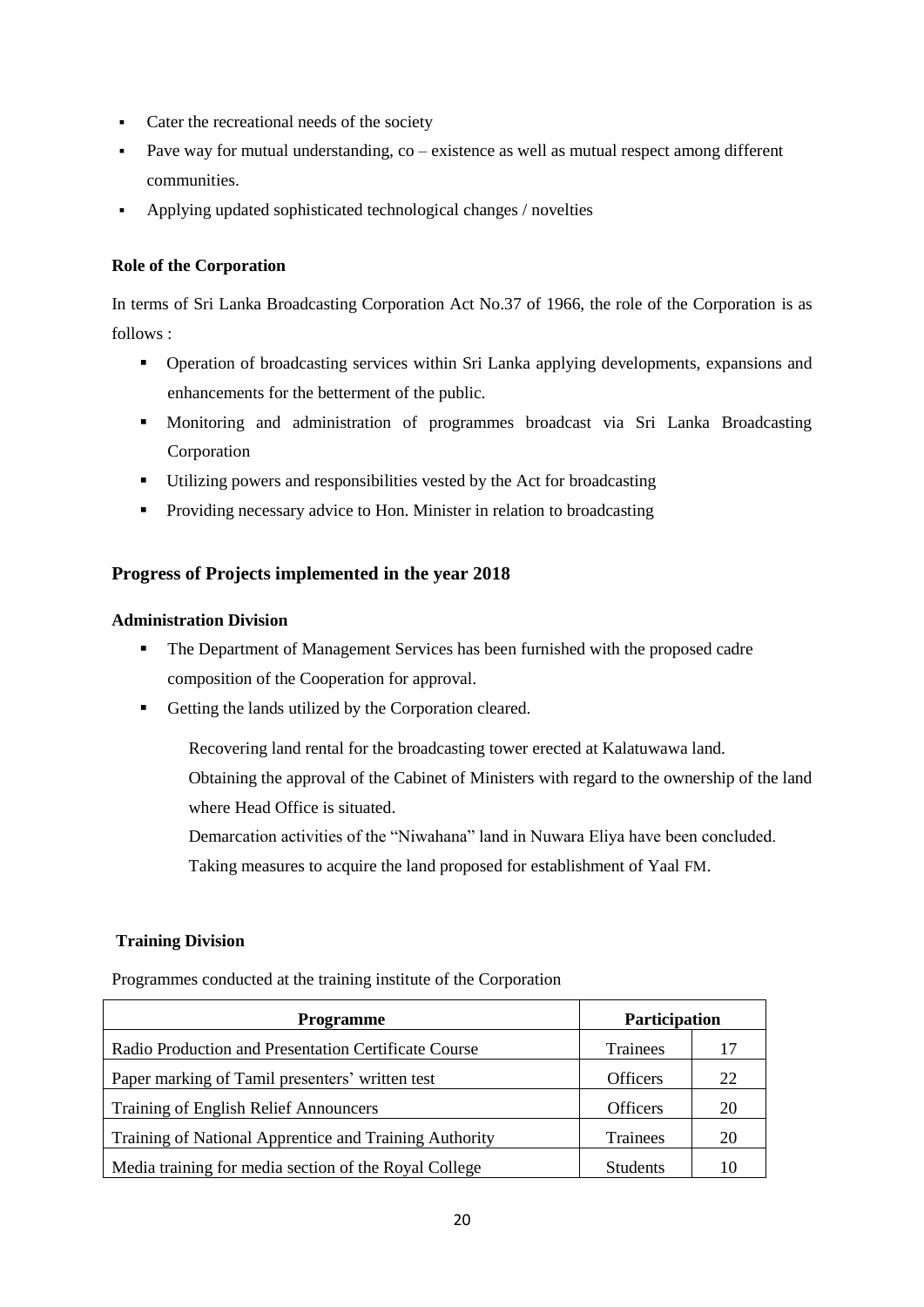| Radio Production and Presentation Certificate Course (Weekdays)                           | <b>Trainees</b> | 21  |
|-------------------------------------------------------------------------------------------|-----------------|-----|
| Radio Production and Presentation Certificate Course (Weekends)                           | Trainees        | 15  |
| Sinhala presenters feedback workshop                                                      | <b>Officers</b> | 19  |
| <b>Relief Announcers training</b>                                                         | <b>Officers</b> | 05  |
| Training workshop for sports commentators                                                 | <b>Officers</b> | 13  |
| Tamil presenters feedback session                                                         | <b>Officers</b> | 19  |
| Training for receptionists                                                                | <b>Officers</b> | 04  |
| English presenters feedback session                                                       | <b>Officers</b> | 03  |
| University students presenter training for City FM                                        | <b>Students</b> | 17  |
| Training workshop on language use for English Announcers                                  | <b>Officers</b> | 10  |
| Apprentice / trainee training for 05 students of the University of<br>Sri Jayawardanapura | <b>Students</b> | 05  |
| Workshop held at Kotmale Holiday Resort for top and medium<br>level Managers              | <b>Officers</b> | 27  |
| Public Announcement training course for Airport Services<br>Assistants                    | <b>Officers</b> | 15  |
| Training workshop on promotion of programmes via social media                             | <b>Officers</b> | 30  |
| Audio condition evaluation workshop                                                       | <b>Officers</b> | 30  |
| Training for officers in audit division - SLIDA                                           | <b>Officers</b> | 01  |
| Training workshop for top and medium level Managers - Hector<br>Kobbekaduwa Institute     | <b>Officers</b> | 22  |
| Public Announcement training course for Airport Services<br>Assistants                    | <b>Officers</b> | 15  |
| Automatic studio training of Sinhala Relief Announcers                                    | officers        | 12  |
| <b>Total</b>                                                                              |                 | 372 |

# **Overseas Trainings**

| <b>Training course</b>                                                      | <b>Participation</b>      |         |
|-----------------------------------------------------------------------------|---------------------------|---------|
| Factory Training – Italy                                                    | <b>Technical Officers</b> | 03      |
| Radio & Television for Medium & Senior Level Managers<br>Conference – China | <b>Executive Officers</b> | 02      |
| Factory Training – Thailand                                                 | <b>Officers</b>           | $_{01}$ |
| Factory Training - Italy                                                    | <b>Officers</b>           | 03      |
| Factory Training – Spain                                                    | <b>Officers</b>           | 03      |
| <b>Total</b>                                                                |                           | 12      |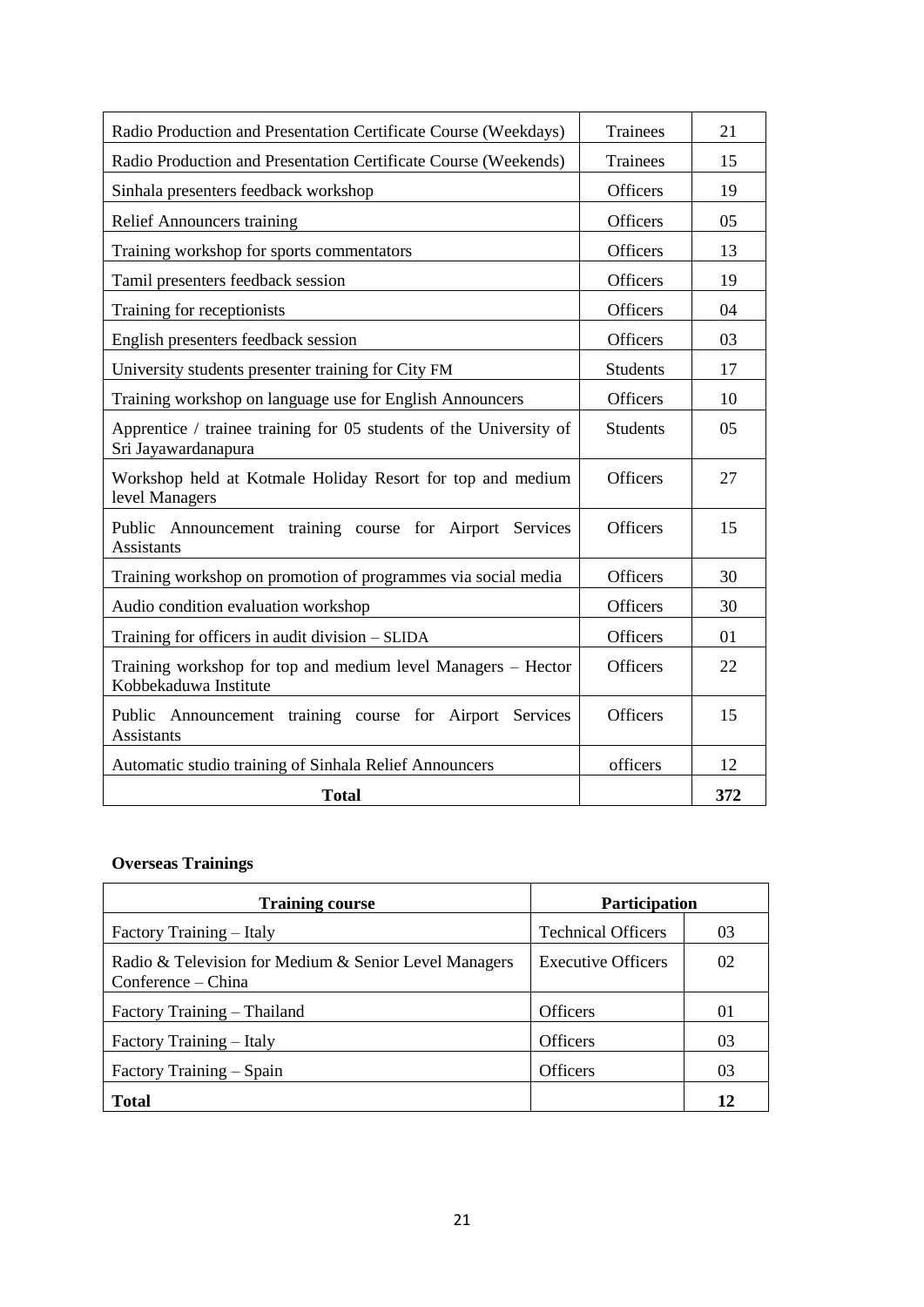# **Programme Division**

|              | <b>Radio Broadcasting Service and</b>               | <b>Physical</b><br>(Programmes) |                 |               | <b>Financial</b><br>(Rs. Mn.) |
|--------------|-----------------------------------------------------|---------------------------------|-----------------|---------------|-------------------------------|
|              | <b>Programme Subject Area</b>                       | <b>Target</b>                   | <b>Progress</b> | <b>Target</b> | <b>Progress</b>               |
| $\mathbf{1}$ | <b>City FM</b>                                      |                                 |                 |               |                               |
|              | Production and broadcasting creative                | 3192                            | 3192            |               |                               |
|              | programmes to enable arresting new listeners        |                                 |                 |               |                               |
|              | Production and broadcasting programmes with         | 2178                            | 1900            | 80            | 75                            |
|              | sponsorship                                         |                                 |                 |               |                               |
|              | Production and broadcasting programmes for          | 1428                            | 1428            |               |                               |
|              | promoting socio-cultural values                     |                                 |                 |               |                               |
|              | Production and broadcasting programmes to           | 804                             | 804             |               |                               |
|              | cater advanced aesthetic preferences of listeners   |                                 |                 |               |                               |
| $\mathbf{2}$ | <b>Commercial Service</b>                           |                                 |                 |               |                               |
|              | Production<br>broadcasting<br>creative<br>and       | 1682                            | 1682            | 02            | 1.2                           |
|              | programmes<br>capture<br>cluster<br>of<br>new<br>to |                                 |                 |               |                               |
|              | subscribers                                         |                                 |                 |               |                               |
|              | Production and broadcasting programmes with         | 413                             | 413             | 07            | $\mathbf{2}$                  |
|              | client sponsorship                                  |                                 |                 |               |                               |
| 3            | <b>Muslim Service</b>                               |                                 |                 |               |                               |
|              | Production and broadcasting programmes<br>for       | 374                             | 374             |               | 69.07                         |
|              | promoting socio-cultural values                     |                                 |                 |               |                               |
| 4            | <b>Tamil Service</b>                                |                                 |                 |               |                               |
|              | Production and broadcasting programmes<br>for       | 704                             | 704             |               |                               |
|              | promoting socio-cultural values                     |                                 |                 |               |                               |
| 5            | <b>Thendral Service</b>                             |                                 |                 |               |                               |
|              | Production and broadcasting programmes<br>for       | 557                             | 557             | 5.45          | 5.45                          |
|              | promoting socio-cultural values                     |                                 |                 |               |                               |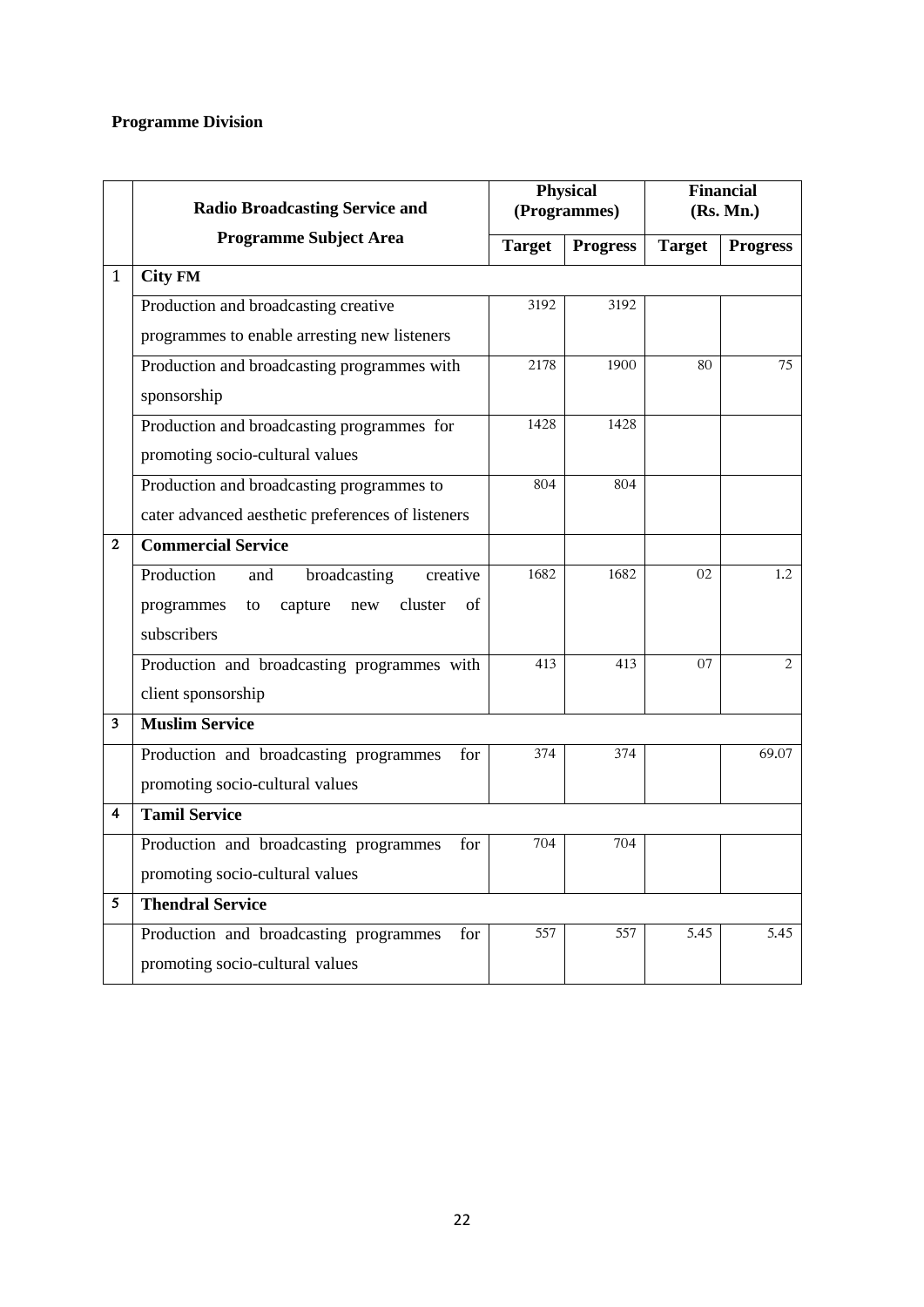# **Marketing Division**

|                | <b>Item</b>                                                                                       | Unit           | N <sub>0</sub> | <b>Target</b><br>(Rs. Mn.) | <b>Progress</b><br>(Rs. Mn.) | $\frac{0}{0}$ |
|----------------|---------------------------------------------------------------------------------------------------|----------------|----------------|----------------------------|------------------------------|---------------|
| $\mathbf{i}$ . | <b>Obtaining</b><br>multiple<br>service contribution                                              |                |                |                            |                              |               |
|                | Summary of hourly news                                                                            | News bulletins | 3600           | 122                        | 138                          | 133           |
|                | Main news bulletin                                                                                |                |                |                            |                              |               |
|                | Development news                                                                                  | News bulletins | 1440           | 61                         | 66                           | 108           |
|                | <b>Business news</b>                                                                              | News bulletins | 1440           | 40                         | 60                           | 150           |
|                | Weather report                                                                                    | News bulletins | 1440           | 40                         | 16                           | 40            |
| ii.            | Promotion<br>of<br><b>brands</b><br>through majority of 10<br>second advertisements               | programmes     | 14400          | 65                         | 40                           | 62            |
| iii.           | 30second advertisements<br>at times of news bulletins                                             | News bulletins | 1440           | 113                        | 311                          | 275           |
| iv.            | Poya Day Programmes of<br>Swadeshiya Service<br>"Pooja"                                           | Programmes     | 12             | 61                         | 46                           | 75            |
| V.             | Investigative discussion<br>"Sara Prabha Gira"                                                    | Programmes     | 360            | 61                         | 29                           | 48            |
| vi.            | Broadcasting songs by<br>categorizing in to popular<br>movie songs, children's<br>songs and duets | Programmes     | 10800          | 61                         | 49                           | 80            |
| vii.           | Current programmes<br>"Subharathi"<br>and<br>"Viduyam Thelai"                                     | Programmes     | 720            | 183                        | 202                          | 110           |
| viii.          | Islamic<br>programmes<br>"Azan"                                                                   | Programmes     | 1800           | 101                        | 102                          | 101           |
| ix.            | Radio dramas                                                                                      | Programmes     | 96             | 203                        | $\overline{25}$              | 12            |
| Х.             | Analtzing<br>songs<br>by<br>$1$ yricists $-$                                                      | Programmes     | 12             | 38                         | 36                           | 95            |
|                | "Mihira Manaram"                                                                                  |                |                |                            |                              |               |
| xi.            | <b>Time Checks</b>                                                                                | Time Checks    | 3600           | 121                        | 69                           | 57            |
| xii.           | Collaborative<br>restructuring promotions<br>of the institution                                   | Programmes     | 8              | 203                        | 107                          | 53            |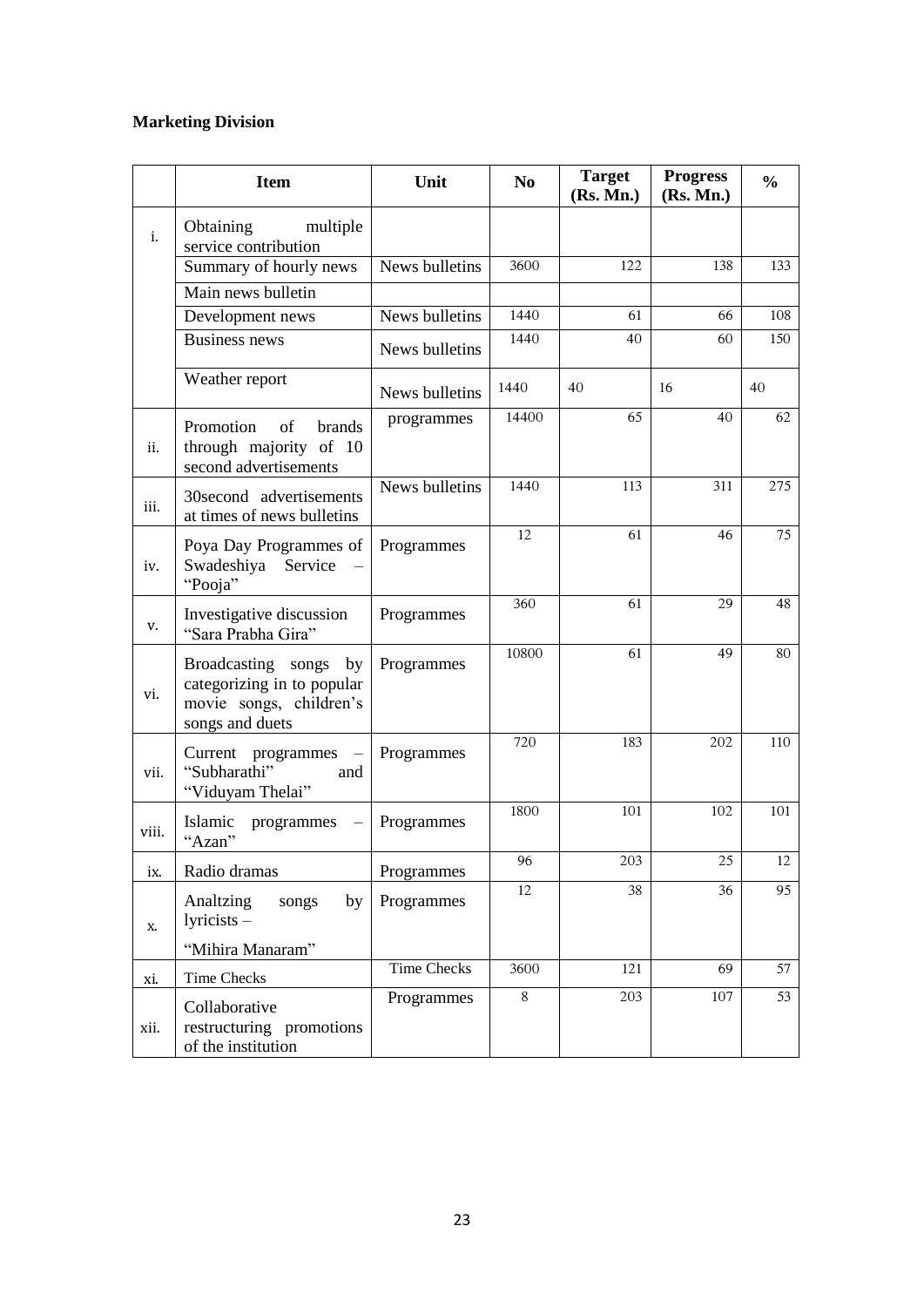# **Engineering Division**

| <b>Project and Total Estimated Cost</b>            | <b>Physical progress</b>   |               |                                 |                            | <b>Financial</b><br><b>Progress</b><br>(Rs.Mn.) |  |  |
|----------------------------------------------------|----------------------------|---------------|---------------------------------|----------------------------|-------------------------------------------------|--|--|
| (Rs. Mn.)                                          | <b>Progress</b>            | $\frac{0}{0}$ | <b>Annual</b><br>provisio<br>ns | <b>Expe</b><br>nditu<br>re |                                                 |  |  |
| Capital projects performed by treasury allocations |                            |               |                                 |                            |                                                 |  |  |
| Construction of studio complex for                 | Inauguration of            | $5\%$         | 42.5                            | 3.4                        |                                                 |  |  |
| SLBC Jaffna Yaal FM (Rs. 42.50 Mn.)                | construction activities of |               |                                 |                            |                                                 |  |  |
|                                                    | the project could not be   |               |                                 |                            |                                                 |  |  |
|                                                    | taken place due to delay   |               |                                 |                            |                                                 |  |  |
|                                                    | in relevant land           |               |                                 |                            |                                                 |  |  |
|                                                    | acquisition activities.    |               |                                 |                            |                                                 |  |  |
|                                                    | 09 IP Audio Codes          |               |                                 |                            |                                                 |  |  |
|                                                    | required for the stations  |               |                                 |                            |                                                 |  |  |
|                                                    | have been purchased.       |               |                                 |                            |                                                 |  |  |
| Construction of upgrading project of               | Tenders awarded for        | 50%           | 17.16                           | 14.0                       |                                                 |  |  |
| Continuity Studio Complex at Head                  | purchase of equipment.     |               |                                 |                            |                                                 |  |  |
| Office – Phase III (Rs. 77.16 Mn.)                 | Studios from $C1 - C6$     |               |                                 |                            |                                                 |  |  |
|                                                    | will be updated.           |               |                                 |                            |                                                 |  |  |
| Upgrading of the Computer Network -                | Procurement committee      | 50%           | 110                             | 10                         |                                                 |  |  |
| Phase II (Rs. 319.69 Mn.)                          | approval has been          |               |                                 |                            |                                                 |  |  |
|                                                    | granted for awarding       |               |                                 |                            |                                                 |  |  |
|                                                    | tender.                    |               |                                 |                            |                                                 |  |  |
| Purchasing of 06 nos. of Audio                     | Tender awarded for         | 50%           | 7                               |                            |                                                 |  |  |
| Processors for Colombo and Yatiyantota             | purchase of Audio          |               |                                 |                            |                                                 |  |  |
| FM transmission centres (Rs. 7.0 Mn.)              | Processors.                |               |                                 |                            |                                                 |  |  |
| Accomplishment of air conditioning                 | 15 air conditioners have   | 75%           | 10                              | 7.2                        |                                                 |  |  |
| and electricity requirements for Head              | been purchased.            |               |                                 |                            |                                                 |  |  |
| Office and Regional Offices.                       | Electricity and their      |               |                                 |                            |                                                 |  |  |
| (Rs. 10.0 Mn.)                                     | equipment installation is  |               |                                 |                            |                                                 |  |  |
|                                                    | being taken place.         |               |                                 |                            |                                                 |  |  |
| Renovation of "Niwahana" -Nuwara                   | Tenders awarded            | 50%           | 7.6                             | 7.6                        |                                                 |  |  |
| Eliya, Media Academy -Kothmale and                 |                            |               |                                 |                            |                                                 |  |  |
| Circuit Bungalow - Ambewela. (Rs.                  |                            |               |                                 |                            |                                                 |  |  |
| $6.0 \text{ Mn.}$ )                                |                            |               |                                 |                            |                                                 |  |  |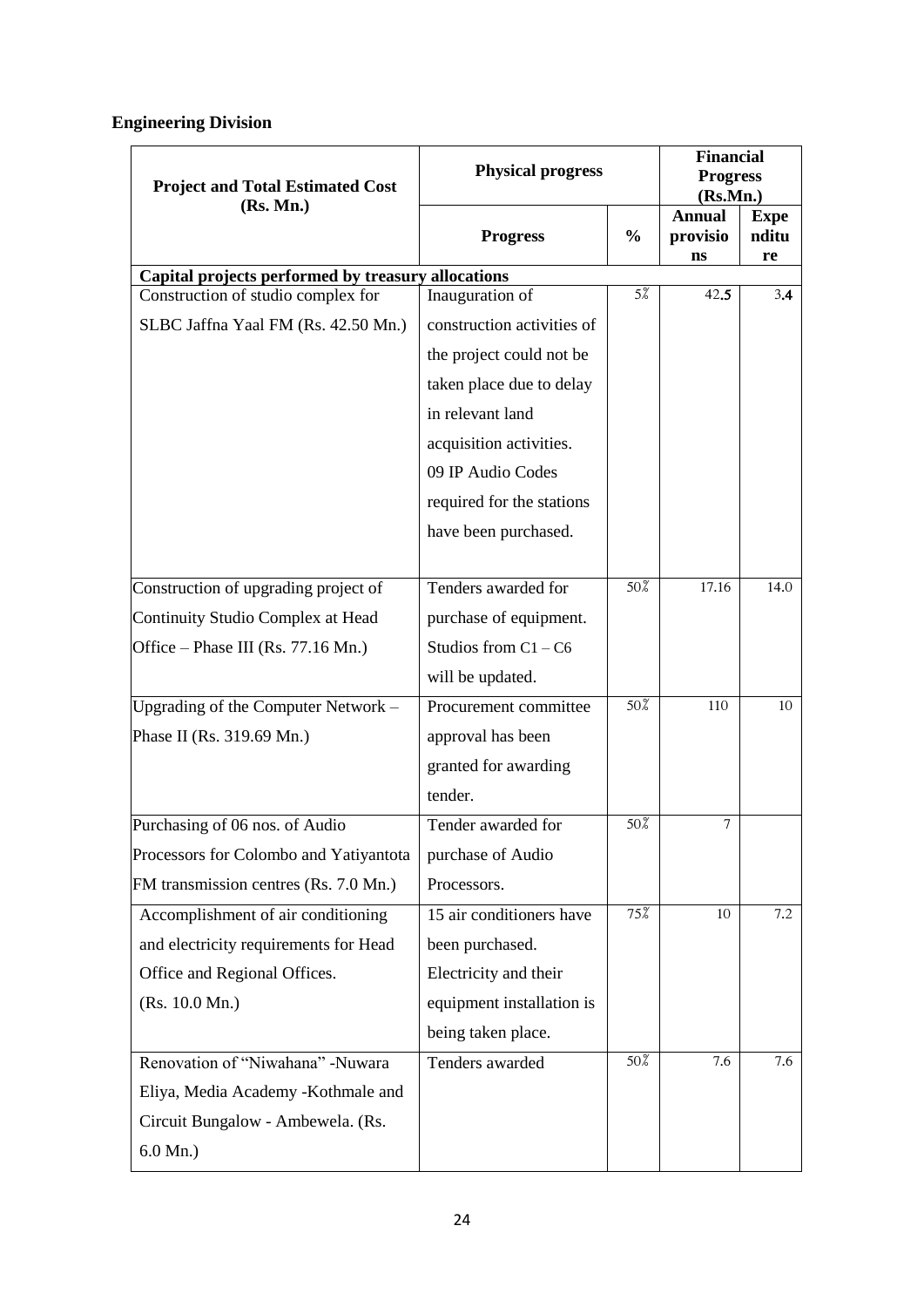| Spares for studios / Transmitting         | Ordered equipment        | $90\%$ | 5.2  | 2.1 |
|-------------------------------------------|--------------------------|--------|------|-----|
| Stations /Outside Broadcasting (OB)       |                          |        |      |     |
| (Rs. 5.2 Mn)                              |                          |        |      |     |
| Purchase of computers with                | Tenders awarded          | $50\%$ | 5.34 | 5.3 |
| accessories (Rs. 5.34 Mn.)                |                          |        |      |     |
| Purchase of an Accounting Software        | Obtaining approval of    | 100%   | 3.1  | 3.1 |
| (Rs. 3.1 Mn.)                             | the procurement          |        |      |     |
|                                           | committee for calling    |        |      |     |
|                                           | quotations               |        |      |     |
| Projects brought forward from year 2017   |                          |        |      |     |
| <b>Updating Haputhale FM Transmitting</b> | Tenders awarded to       | 100%   | 4.9  | 4.9 |
| Station – stage II (Rs. 191.75 Mn.)       | purchase equipment       |        |      |     |
|                                           |                          |        |      |     |
| Project to update Kandurata service       | Construction work of the | 75%    | 10.0 | 7.9 |
| (Rs. 10.0 Mn.)                            | studio complex has been  |        |      |     |
|                                           | completed.               |        |      |     |

#### **Audio Research Division**

- Final report after data analysis of the postal and telephonic survey on listening condition of channels of Sri Lanka Broadcasting Cooperation has been submitted.
- Although it was planned to conduct postal and telephonic surveys for obtaining responses on media utility, establishment of listeners" societies, and evaluation of programmes being broadcast and were broadcast in the channels in year 2018, priority was given to restructure radio services/channels since it was of dire need.
- 92 reports fortified with information pertaining to relevant services have been furnished by collecting and enlisting the daily information required for programmes
- Steps have been taken to prepare a hand out and a booklet for radio subscribers
- **EXECUTE:** Listeners' views and proposals have been given conducting a postal survey on Sinhala Commercial Service for restructuring radio services.
- <sup>•</sup> 61 reports have been furnished on timely topics required for programmes.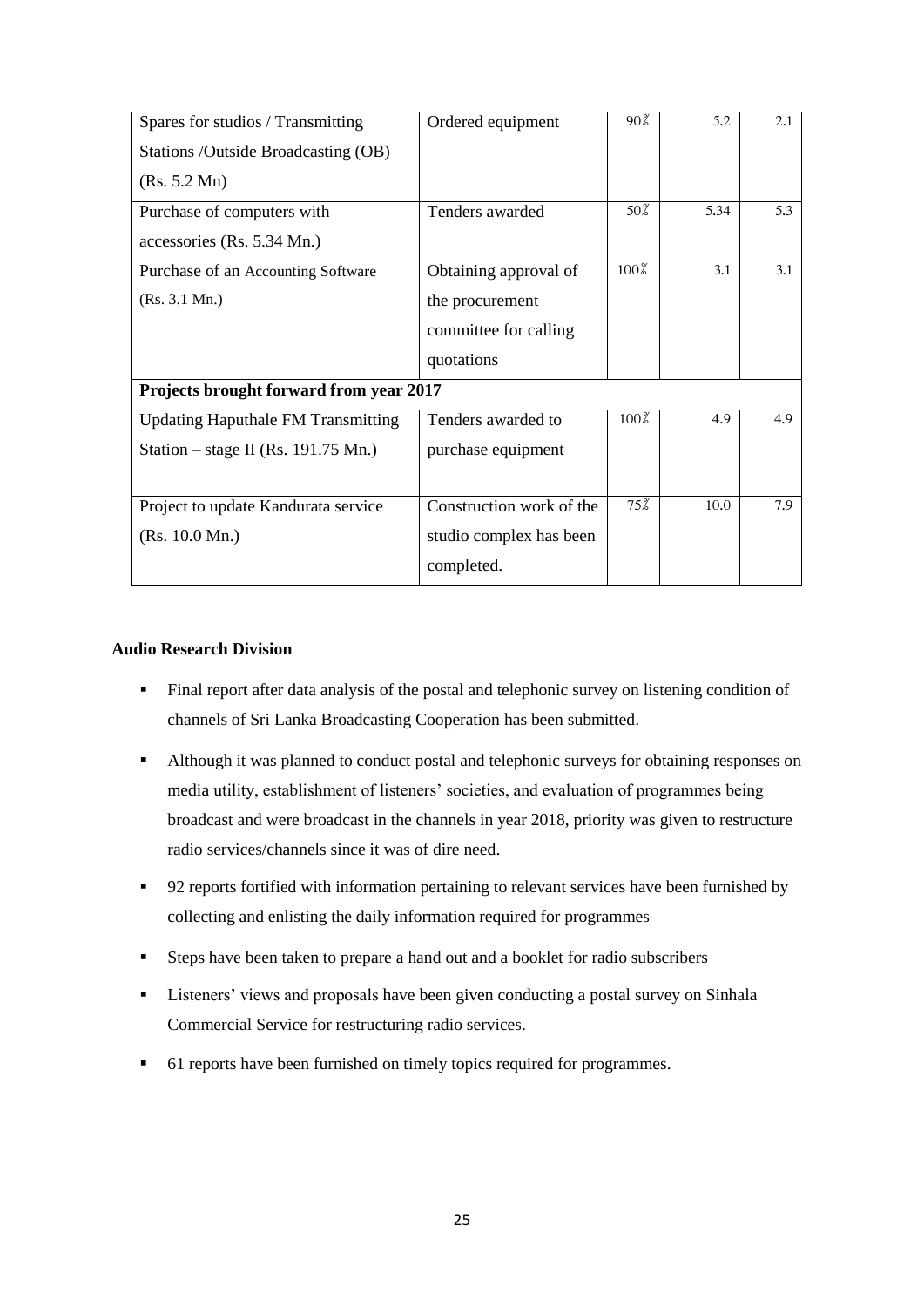### **Financial Progress of Year 2018**

The general treasury remitted Rs. 360 Mn. for recurrent expenditure and Rs. 222 Mn. for capital expenditure to Sri Lanka Broadcasting Coorporation which amounted to a total of Rs. 582 Mn. for the year 2018.

| <b>Item</b>                                           | Amount    |
|-------------------------------------------------------|-----------|
|                                                       | (Rs. Mn.) |
| <b>Total Income</b>                                   | 987.58    |
| <b>Total Expenditure</b>                              | 1345.05   |
| Profit / Loss excluding Treasure Allocations          | (357.47)  |
| <b>Treasury Allocations for Recurrent Expenditure</b> | 360.00    |
| Profit / Loss including Treasure Allocations          | 2.53      |
| Tax                                                   | (26.64)   |
| Profit without Tax                                    | (24.11)   |

#### **Proposed programmes to be implemented in year 2019**

- Construction of a studio complex for Yaal FM
- Escalation of income condition of the Corperation through introduction of promotion programmes as well as enhancement of local and foreign air time.
- Promotion of Corperation's income through training programmes.
- Production and broadcasting creative programmes so that new subscriber groups can be captured.
- **Establishment of listeners' societies.**
- Obtaining approval for composition of proposed cadre and relevant recruitment procedure of the Corperation and absorption of employees.
- Installation of 6 audio processors for Colombo and Yatiyantota Transmission Stations Stage II
- Implementation of Information Technology Facilities Enhancement Project Stage III
- Purchase of 6 number of stereo programme connectors for regional services.
- Island wide field survey on the use of the radio media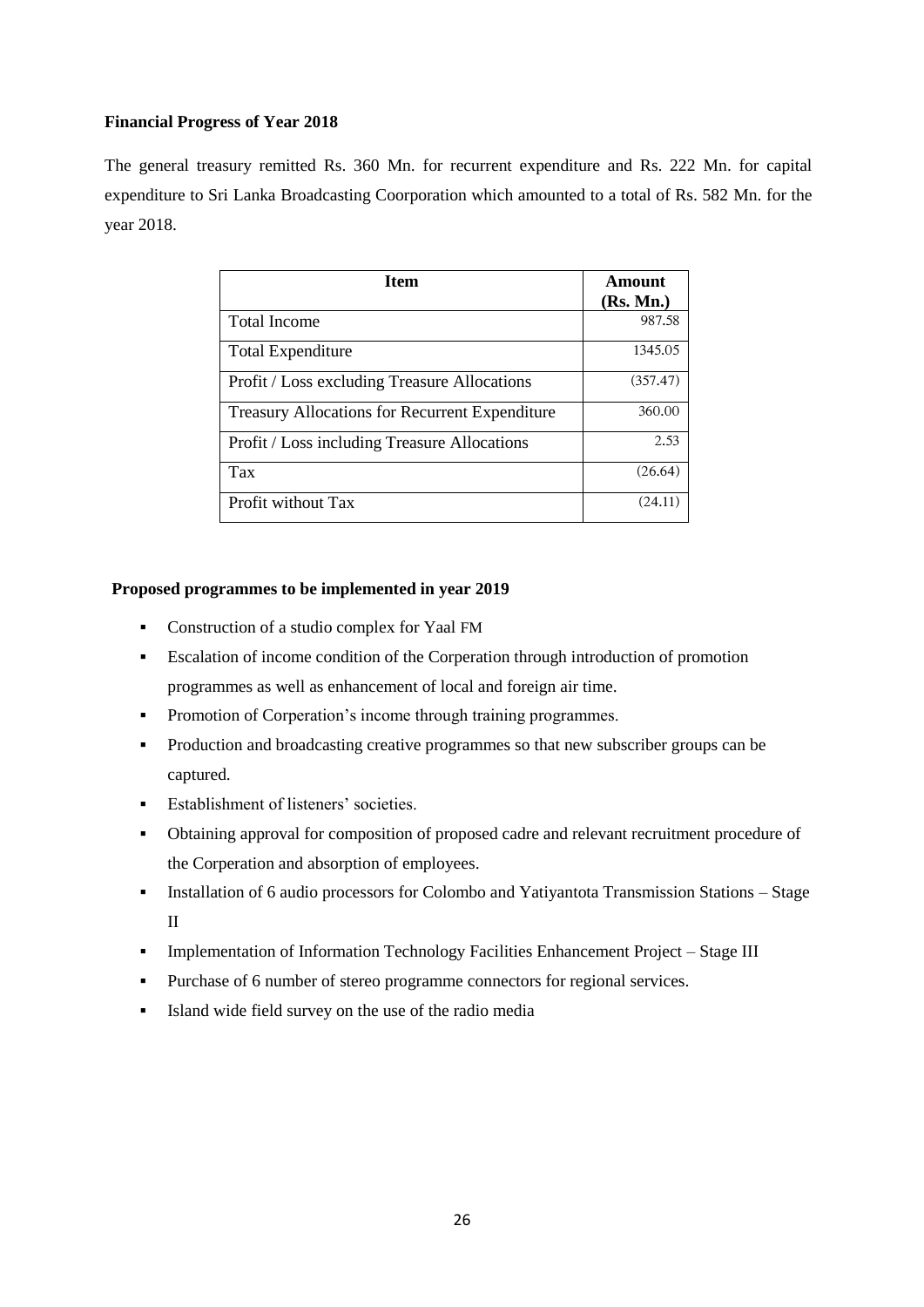# **Sri Lanka Rupavahini Corporation**

#### **Introduction**

Sri Lanka Rupavahini Corporation has been established under Rupavahini Corporation Act No 06 of 1982. This Act provides for the maintenance, development, expansion and upgrading of a broadcasting service or matters incidental thereto. Production and telecasting of programmes comes among main functions of the Sri Lanka Rupavahini Corporation. As the National Channel, the Sri Lanka Rupavahini Corporation has marched forward in its technological journey mingling with rapidly advancing television technology presenting its viewers with high quality creations. During the past three decades, the Sri Lanka Rupavahini Corporation has been able to address the taste and the brain of the audience by disseminating news and producing locally and internationally acclaimed high quality programmes. Furthermore, it has successfully performed the role of a state media institution by raising public awareness on development projects implemented in the country.

#### **Vision**

"The continuing audio visual icon of Sri Lankans"

#### **Mission**

"With commitment and unity, creating timely, meaningful and intuitive programmes rich in knowledge, entertainment and education and disseminating them chiselled with state-of-the-art technology exceeding the expectations of Sri Lankans everywhere"

#### **Objectives**

- **Improving attractiveness, variety and meaningfulness of television programmes through the** introduction of changes to the format of programmes.
- Reaching viewers more efficiently through the strategic use of state-of-the-art technologies.
- Productively improving physical infrastructure and human resources of the institution.
- Introducing new sources of income to the institution.
- Amending the statutory framework of the institution to suit the competition.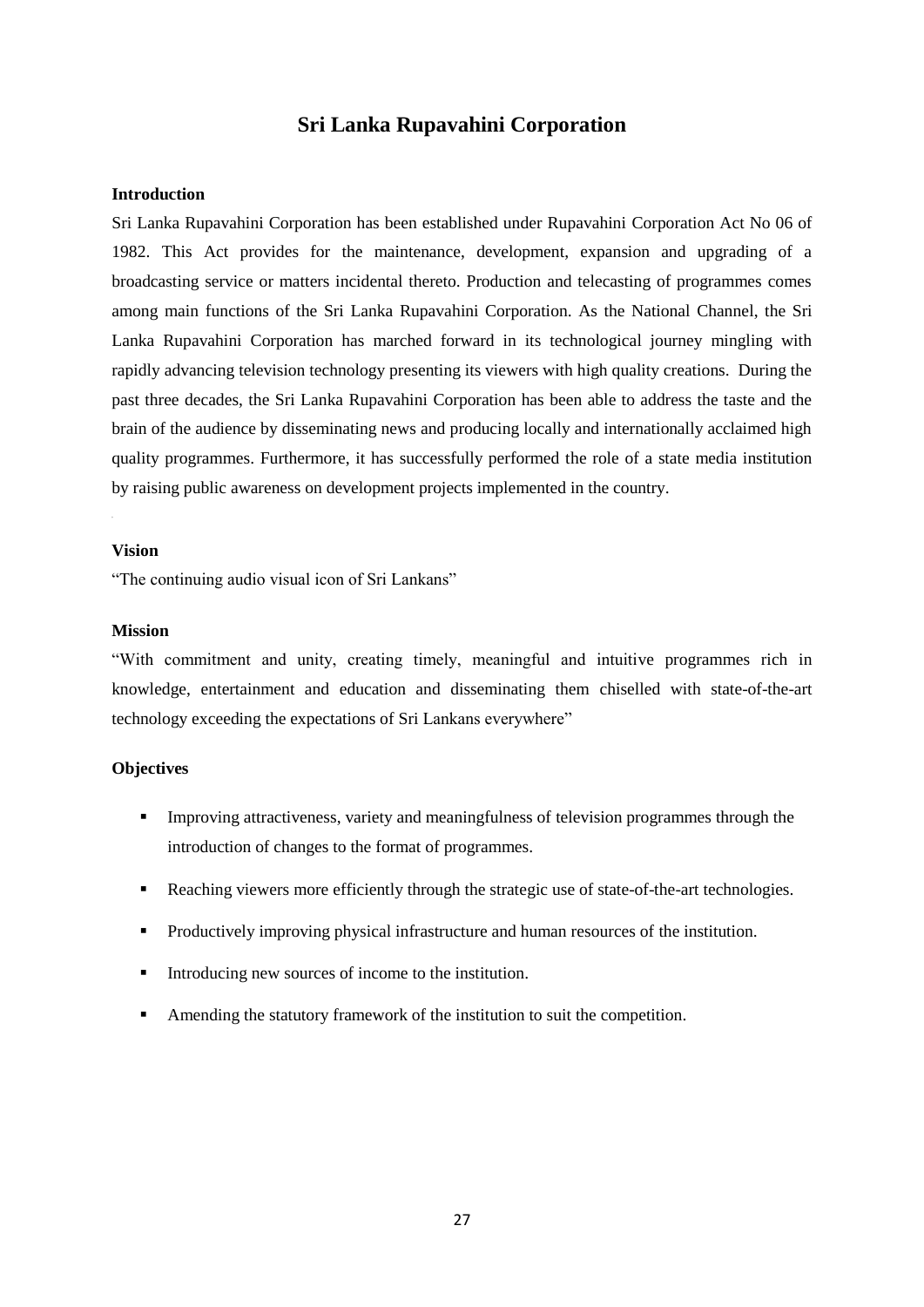#### **Progress of Development Projects implemented from 01.01.2018 to 31.12.2018**

#### **Upgrade of Rupavahini Programmes under Japanese Cultural Aid**

Pursuant to the agreement entered between the Sri Lanka Rupavahini Corporation and the Japanese Government under its cultural exchange programme to upgrade television programmes in Sri Lanka, Japan International Cooperation Agency (JICA) has handed over 449 XD Cam Disks containing NHK Japanese educational documentaries valued Rs. 73.60 Mn. to the Rupavahini library in September, 2017. These programmes have to be telecast thrice during the next four years in English language, dubbed in Sinhala with Tamil subtitles and dubbed in Tamil language.

Counterpart Funds of Rs. 42.7 Mn. has been allocated for dubbing, subtitling and for trailers and out of which Rs. 20 Mn. in 2017 and Rs. 20.23 Mn. in 2018 have already been granted to Rupavahini Corporation.

With the enforcement of this agreement in September, 2017, dubbing, subtitling and the making of trailers have been initiated from the beginning of year 2018. Accordingly, 218 programmes in Tamil Language and 95 programmes in English Language have been broadcast whereas 224 programmes have been dubbed in Sinhala while 107 programmes have been broadcast with Tamil subtitles. Production cost amounted to Rs. 40.23 Mn for the purpose.

| Project and the Total<br><b>Estimated Cost</b>                                           | <b>Physical Progress</b>                                                                                                                                       | <b>Financial Progress</b><br>(Rs. Mn.) |                      |             |
|------------------------------------------------------------------------------------------|----------------------------------------------------------------------------------------------------------------------------------------------------------------|----------------------------------------|----------------------|-------------|
| (Rs. Mn.)                                                                                | Progress                                                                                                                                                       | $\%$                                   | Annual<br>allocation | Expenditure |
| Enhancement<br>and<br>updating<br>programme<br>production<br>facilities<br>(Rs. 150 Mn.) | Obtaining 10 advanced technically<br>super dimensional camcorders for<br>covering electronic field production<br>activities and electronic<br>news<br>coverage | 100                                    | 150                  | 16.9        |
|                                                                                          | Purchase<br>of<br>07<br>Digital<br>HD<br>Waveform Monitor required for<br>1,2,3,4 stations and the news station                                                | 90                                     |                      | 15          |
|                                                                                          | Purchase of 10 HD NLE Machines<br>for main control stations                                                                                                    | 80                                     |                      | 25.5        |
|                                                                                          | Installation of New Communication<br>Systems for Main Control Room<br>and other stations                                                                       | 90                                     |                      | 15          |
| <b>Total</b>                                                                             |                                                                                                                                                                |                                        | 150                  | 72.4        |

Capital projects performed with treasury allocations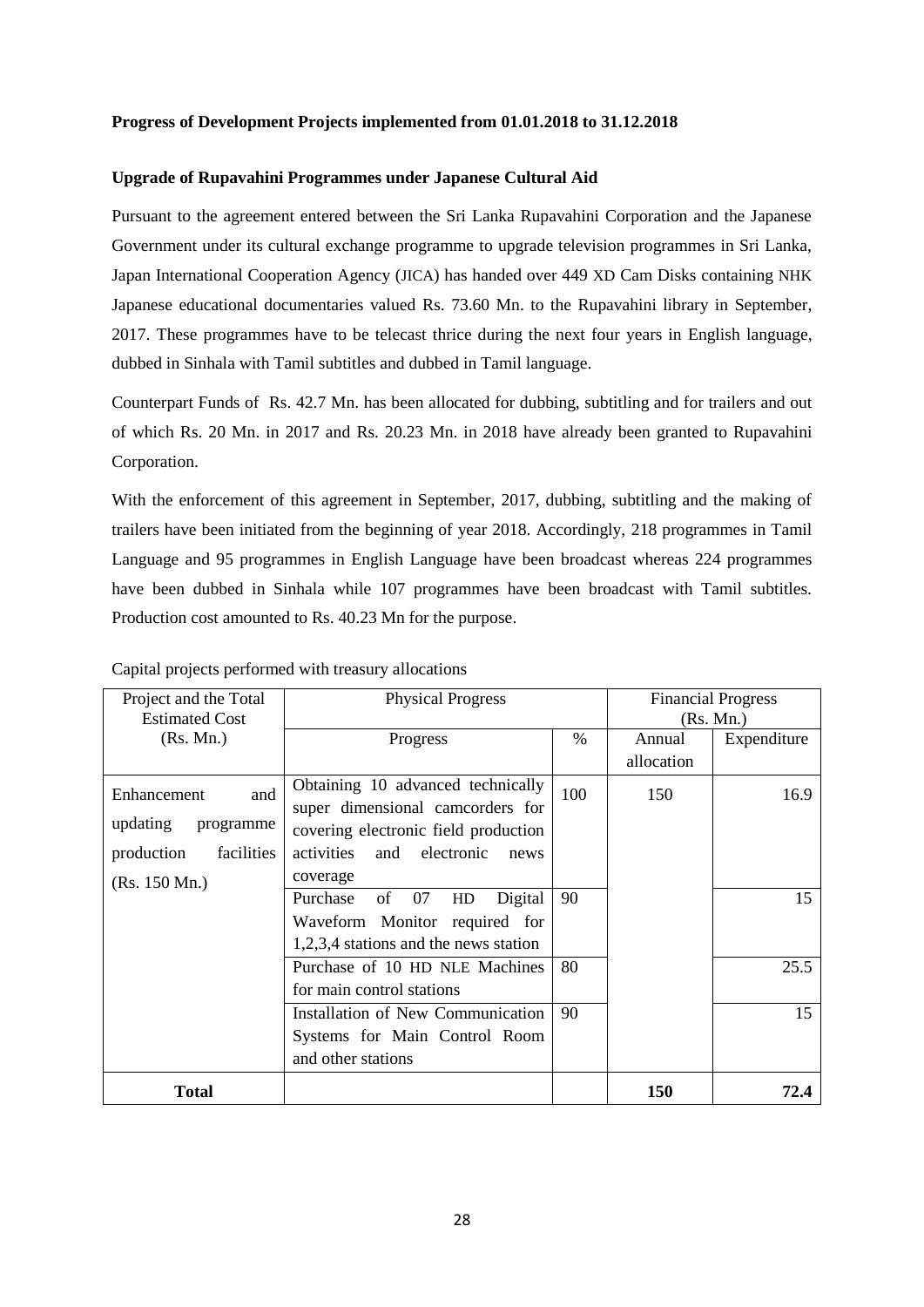Apart from this, the frequencies required for enhancing the coverage area of the "Nethra" Channel which is the channel of the reconciliation were obtained followed by discussions with Telecommunication Regulatory Commission..

# **17th General Conference of Asia-Pacific Institute for broadcasting Development**

Creating a regional platform to encourage dialogue and cooperation in the electronic media policy of the Asia Pacific Region taking account on emerging and current global regional and national issues. 17<sup>th</sup> General Conference of Asia-Pacific Institute for broadcasting Development was held on 2-4 August 2018.

#### **Financial Progress – 2018**

Pursuant to Cabinet Memorandum submitted by the Ministry of Finance and Mass Media to obtain Treasury allocations from the Budget 2018 for annual capital and recurrent expenditure of SLRC, the approval of the Cabinet of Ministers has been granted to allocate Rs. 480 Mn. for year 2018 as Rs. 40 Mn per month and as capital expenditure to initiate technical projects included in the three-year plan (2018 – 2020) of the Corporation as follows; Rs. 550 Mn. for year 2018, Rs. 68 Mn. for year 2019 and Rs. 42 Mn. for year 2020. Rs. 160 Mn. of capital expenditure has been allocated for year 2018 to initiate technical projects. Imprest for Capital expenditure is Rs. 100 Mn.

| Item                               | Amount    |
|------------------------------------|-----------|
|                                    | (Rs. Mn.) |
| <b>Total Revenue</b>               | 2058.91   |
| Expenditure                        | 2347.13   |
| Pre-tax Profit / (Loss)            | (288.22)  |
| Receipt of Treasury Recurrent      | 479.00    |
| Expenditure                        |           |
| Pre Tax Profit /(Loss)             | (190.78)  |
| After Tax Profit /Loss             | (190.78)  |
| <b>Total Comprehensive Revenue</b> | (190.78)  |

#### **Projects proposed to be implemented in 2019**

Implementation of 06 projects approved as per the cabinet memorandum dated 10 October 2017.

- Accordingly, production of attractive programmes with high quality broadcasting capacity
- Updating the Main Control Room
- Converting studio 3 for High Definition broadcasting activities
- Enhancing terrestrial broadcasting transmission
- Computer networking
- Archiving digital rupavahini programmes according to digital technology.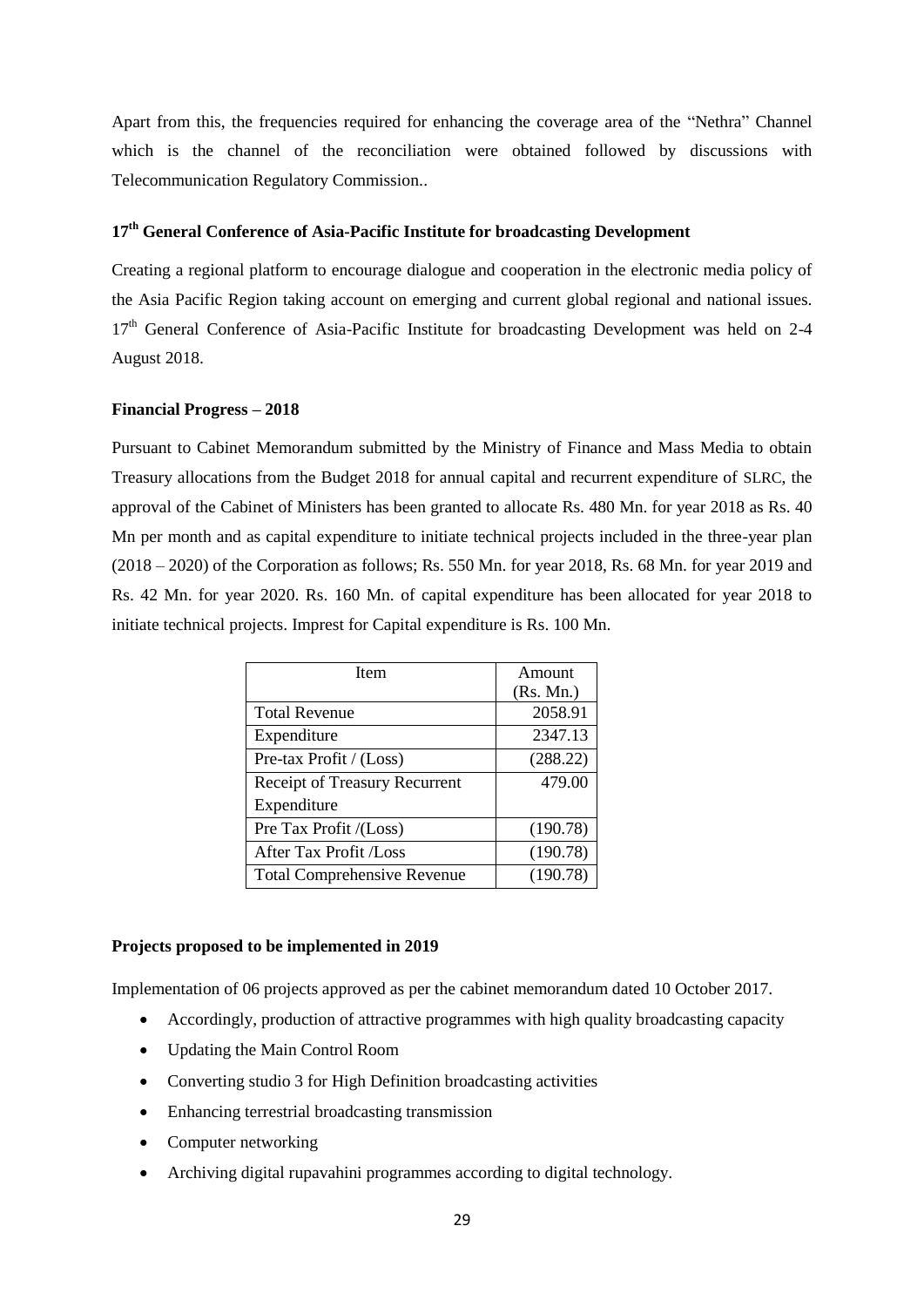# **Independent Television Network Ltd**

#### **Introduction**

Independent Television Network Ltd initiating its operation in 1979 has become the foremost television and radio network in the island. Being established as a state owned public company, the Independent Television Network currently maintains two television channels; ITN and Vasantham TV and two radio channels; ITN FM and Vasantham FM. During recent years, the Independent Television Network has grown in to the most powerful television and radio network in Sri Lanka, with a greater coverage to cover the entire island. From the beginning, it has been renowned as the "Family Channel" broadcasting programmes of higher standard to listeners and viewers while conforming to social, cultural and religious values of Sri Lanka.

#### **Vision**

"The superlative Sri Lankan media organization of international repute"

#### **Mission**

To deliver high quality, creative content usng state-of-the-art technology and exceeding stakeholder expectations, whilst safeguarding the values of Sri Lankans through dedicated team work within the framework of a prosperous enterprise and presenting Sri Lankan perspective to the world.

#### **Objectives and Strategies**

- **Presenting excellent educational, documentary and entertainment programmes**
- Utilizing cutting edge technology for production of programmes
- Maintain financial stability of the institution
- Development of creative, competent and qualified human resources
- **Reaching the international viewership through publicizing local content and exchange of** programmes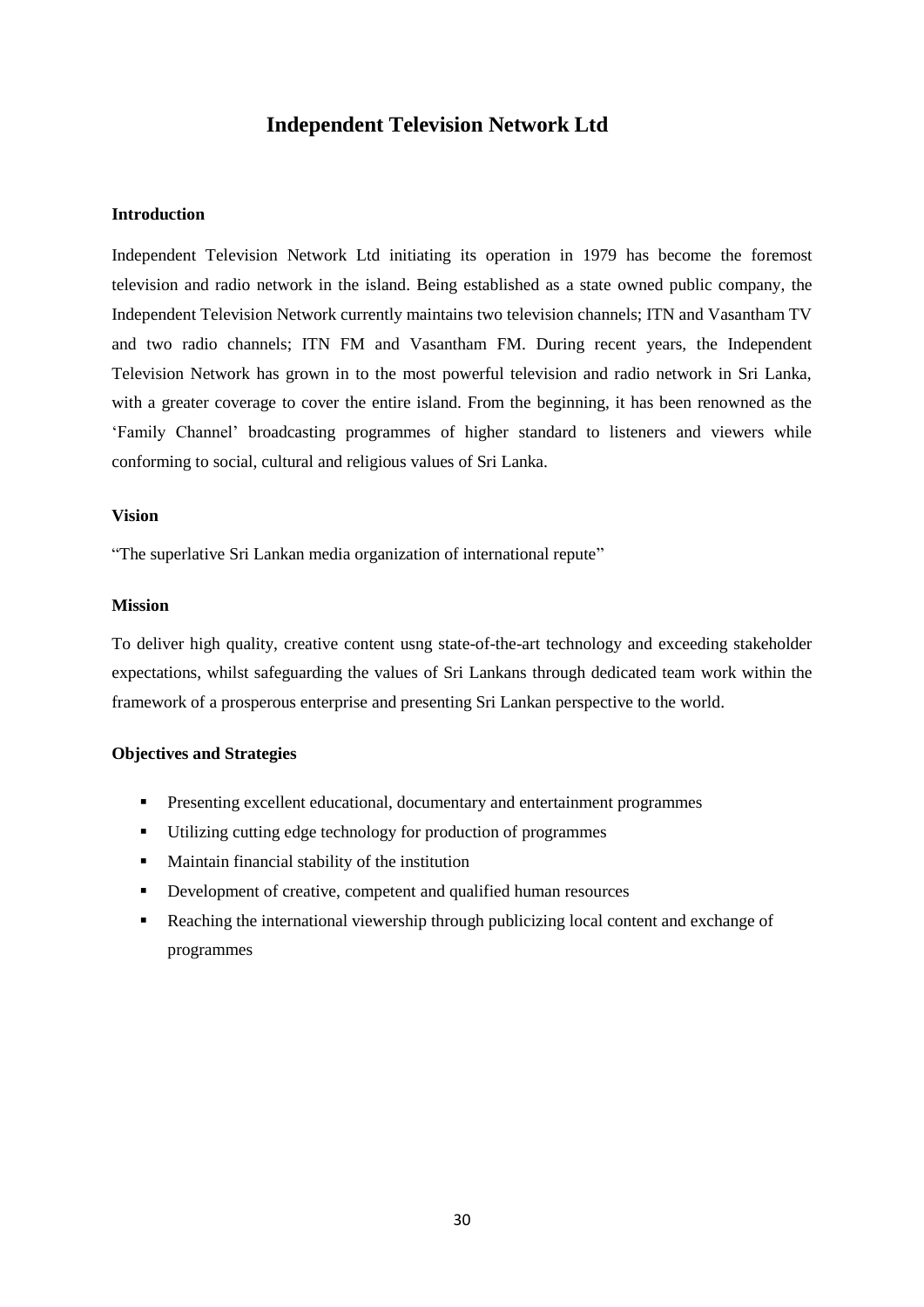#### **Progress of Projects implemented from 01.01.2018 to 31.12.2018**

#### **Engineering Division**

According to budget proposals of 2018 an allocation of Rs. 30 Mn. was made for enhancing Vasantham Rupavahini channel. Accordingly, Letters of Credit have been opened to the value of Rs. 15 Mn. for purchase of 55" KTV receptors, transmitter and equipment required for channel transmission activities. In addition, audio visual equipment to the value of Rs. 4.6 Mn. has been ordered. Received amount was Rs. 10 Mn only.

Development projects performed with institutional funds.

|    | <b>Project and Total Estimated</b>  | <b>Physical progress</b> |               | <b>Financial Progress</b><br>(Rs. Mn.) |                        |
|----|-------------------------------------|--------------------------|---------------|----------------------------------------|------------------------|
|    | Cost (Rs. Mn.)                      | <b>Progress</b>          | $\frac{0}{0}$ | <b>Allocation</b>                      | <b>Expen</b><br>diture |
| 1. | Construction activities of the new  | Walls and floor final    | 50            | 15                                     | 8'37                   |
|    | building $(Rs. 15 \text{ Mn.})$     | step                     |               |                                        |                        |
| 2. | <b>Upgrading Rupavahini station</b> | Purchase of equipment    | 34            | 18'5                                   | 6'335                  |
|    | complex $(Rs. 18.5 Mn.)$            |                          |               |                                        |                        |
| 3. | Enhancement of main control         | Procurement activities   | 25            | 54                                     |                        |
|    | station (Rs. 74 Mn.)                | are being done           |               |                                        |                        |
| 4. | Installation of solar panels for    | Concluding eligibility   | 10            | 1'3                                    | 1'3                    |
|    | accomplishment of electricity       | studies and preparation  | $\Omega$      |                                        |                        |
|    | requirements of the institution.    | of the roof for affixing |               |                                        |                        |
|    | $(100kw)$ (Rs. 18.5 Mn.)            | panels                   |               |                                        |                        |
| 5. | Enhancement of radio                | ITN FM Jaffna            | 23            | 24                                     | 3'77                   |
|    | broadcasting activities             | broadcasting station     |               |                                        |                        |
|    | (Rs. 24 Mn.)                        | development              |               |                                        |                        |
| 6. | Development of existing news        | Procurement activities   | 10            |                                        |                        |
|    | stations (Rs. 21.7 Mn.)             | are being performed      |               |                                        |                        |

- Frequencies required for enhancement of coverage areas for ITN TV and VTV was able to be obtained as per discussions with Telecommunication Regulatory Commission.
- Rs. 49.44 Mn. was spent for employee motivation of the institution by giving 8 overseas trainings, 16 local trainings as well as insurance coverage for 676 employees.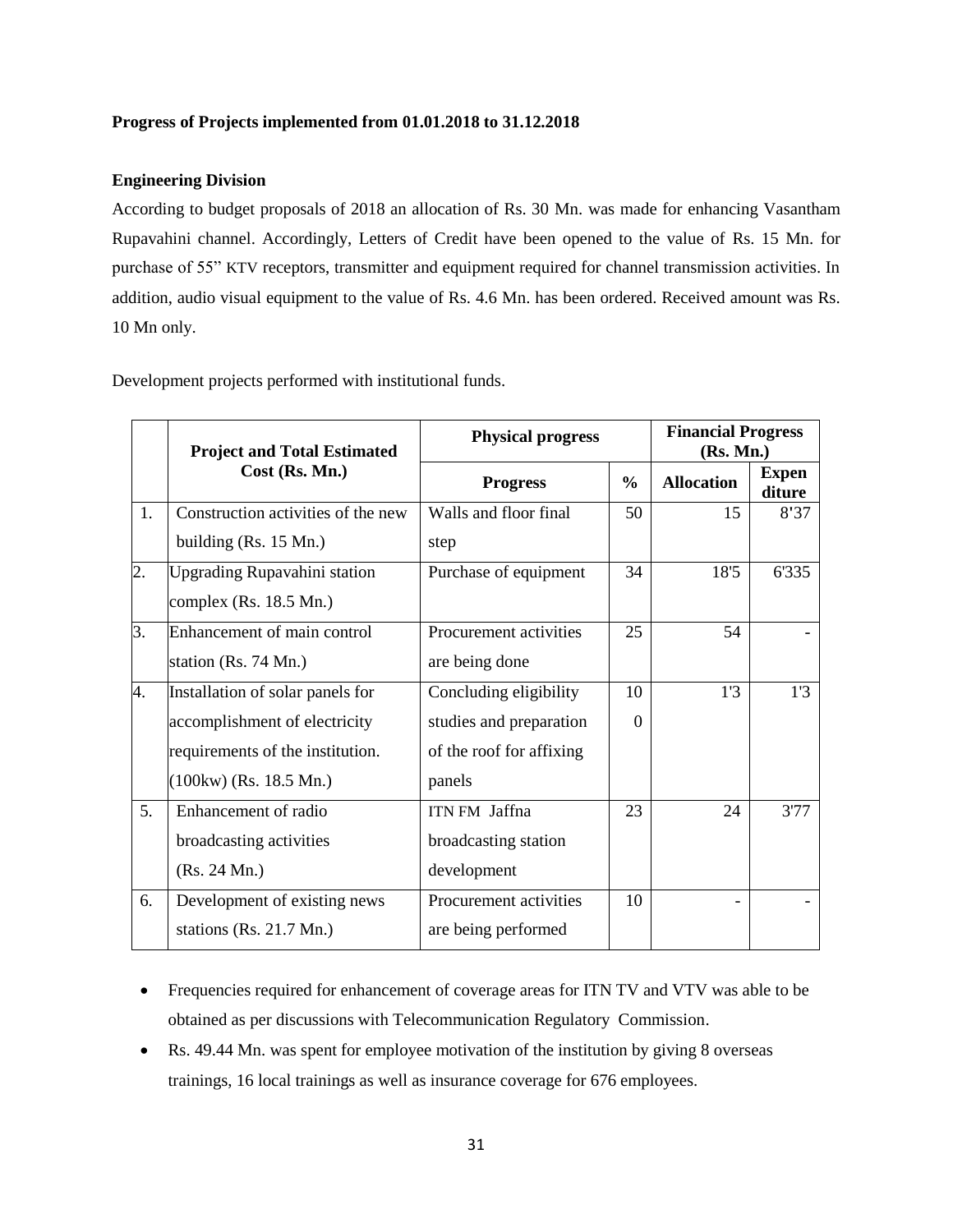#### **Programme Division**

A number of programmes with social responsibility and accountability have been arranged within year 2018 whereas most programmes consist of reconciliation and coexistence. ITN programme division was successfully capable of being pioneer in year 2018 as a channel that present programmes with contents that ensure satisfaction of subscribers within the competitive media environment.

Independent Television Network was able to allocated special time for a balanced news telecast and development programmes performed by the government.

#### **Special programmes**

- Due to the immense popularity for the programme "Youth with Talent" initiated in year 2016, its second step too was telecast with the assistance of National Youth Services Council in year 2018. This programme was a stage for those with unveiled skills to present them vividly. This programme arrested the maximum subscriber appraisal was again appraised as the most popular programme and was the most income generated programme.
- "Gamata Koutiyak" was successfully presented with the contribution of rural youth community.
- The "Eth Pawura" programme initiated with the objective of being a help to small and medium scale entrepreneurs under the theme of "Victory field of social entrepreneurs", was a programme that was contributed by a cluster of local entrepreneurs with instructions and financial contribution. First and Second stages have been telecasted.
- "Sonduru Aachghnawa" programme that transmit knowledge about novel and entertaining artistes and transmitting the art to the public concerns , "Shanida Sadaya" for commemorating past artistes and evaluating their experiences with their contribution to the field, "Sineru" for relavation of global and local cinema, "Chat & Music" , and "Nomiyena Sihinaya" aiming music lovers, "Akura" to encourage reading, and "Siv Mansala" and "Coffee Table" for evaluating services of institution and persons contribute to economic, social and literary sectors have been introduced.
- Periodic programmes such as "Sanwadaya" and "Theeranaya" were taken place with the participation of a panel of intellects, were telecast with the objective of making aware the public on debatable subjects such as economy, society and politics.
- Series of programmes were telecast parallel to timely subjects such as global womens" day, and religious days such as Christmas and other Hindu and Muslim religious days.
- Priority was given to "Thaksalawa" a series of programmes aiming at 5 year Scholarship, A/L and O/L students.
- "Maadya Pradeepa" seminars were conducted weekly collaboration with the Ministry of Education.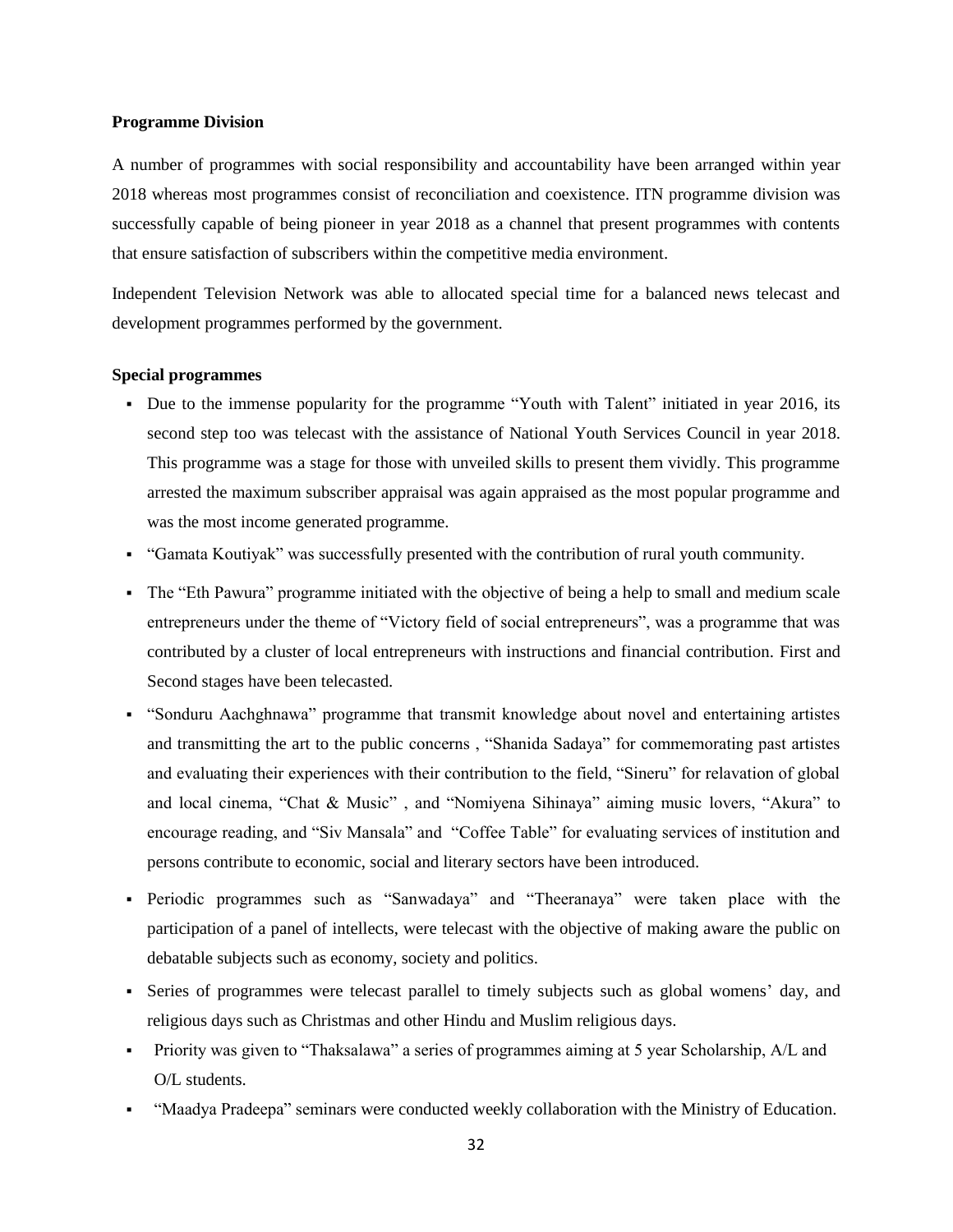#### **Financial Progress of 2018**

A project report was submitted to the Department of National Planning to obtain provisions of Rs. 304 million for promotion activities of Vasantham television channel from budget 2018. Although Rs. 50 million has been allocated for this project which was submitted as a budget proposal in 2018, only a remittance of Rs. 30 Mn. was received as provisions.

| <b>Channel</b> | Income<br>(Rs. Mn.) | Income / loss<br>(Rs. Mn.) |
|----------------|---------------------|----------------------------|
| <b>ITN</b>     | 1186                | (252)                      |
| Vasantham TV   | 133                 | (7)                        |
| <b>ITN FM</b>  | 67                  | (37)                       |
| Vasantham FM   | 43                  | (2)                        |
| Prime TV       |                     |                            |
| Prime Radio    |                     |                            |
| Total          | 1429                |                            |

#### **Income/Loss per Channel in year 2018**

#### **Financial Progress of year 2018**

| <b>Item</b>                       | Amount    |  |  |
|-----------------------------------|-----------|--|--|
|                                   | (Rs. Mn.) |  |  |
| Revenue                           | 1195.00   |  |  |
| <b>Cost of Sales</b>              | (606.6)   |  |  |
| Gross Profit                      | 588.9     |  |  |
| Other Income                      | 192.9     |  |  |
| <b>Distribution Cost</b>          | (102.7)   |  |  |
| <b>Administrative Expenses</b>    | (1300)    |  |  |
| <b>Finance Cost</b>               | (0.005)   |  |  |
| Profit before Tax                 | (621.7)   |  |  |
| Tax                               | (18.9)    |  |  |
| Adjustments                       | (2.4)     |  |  |
| Profit after Tax                  | (640.62)  |  |  |
| <b>Total Comprehensive Income</b> | (643.04)  |  |  |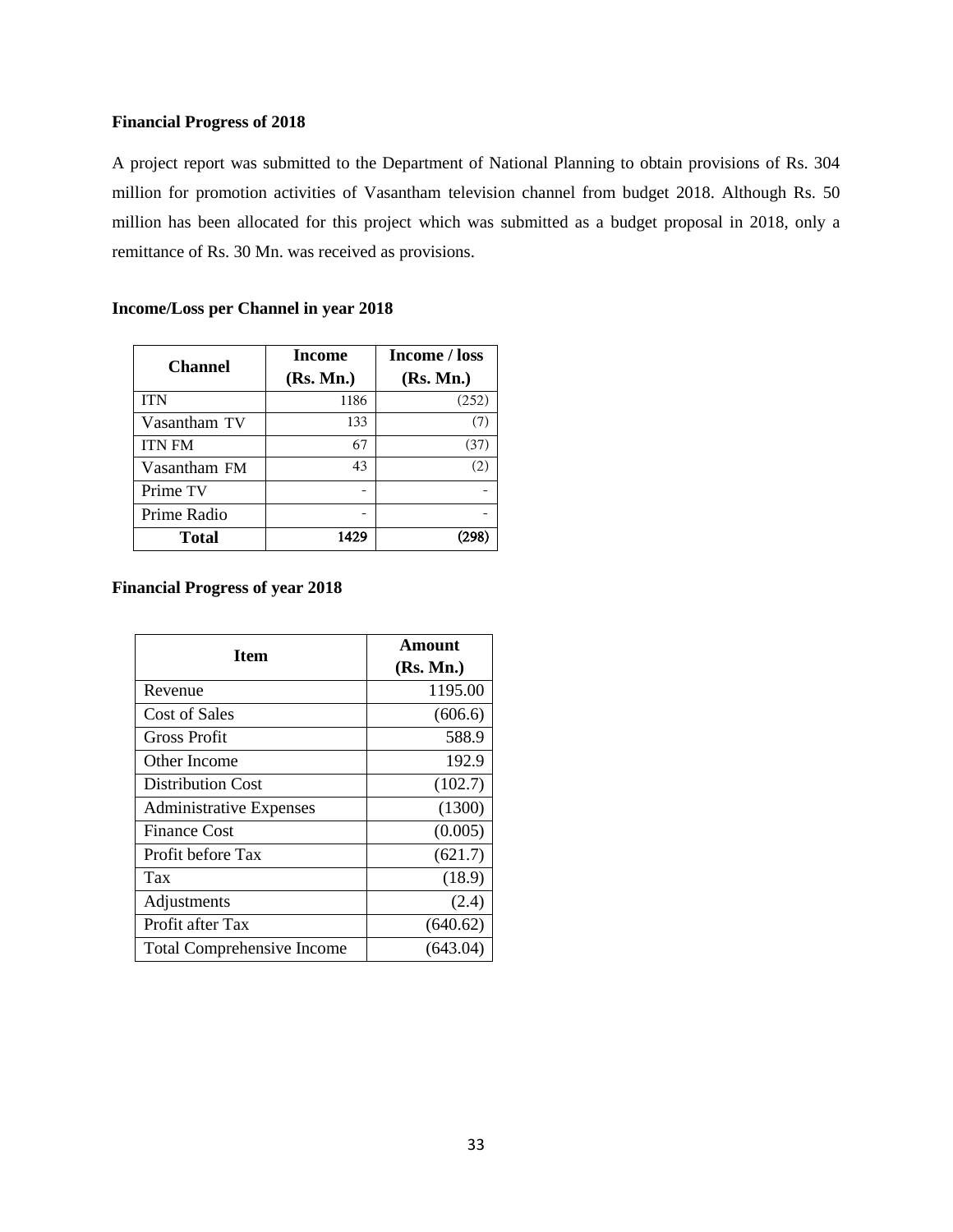#### **Development Projects and Programmes to be implemented during the year 2019**

 Enhancing the coverage area of "Vasantham TV" channel that is assisting to prepare an accurate mechanism with quality for development of reconciliation along with carrying the government mission and national information to the public widely as a government channel.

#### **Targets - 2019**

- Become number 01 rated channel in 2019.
- Increase the revenue by 75% in 2019 compared to the estimated revenue in 2018.
- Reduce the overhead and unnecessary expenditure by 25% compared to the actual expenses in 2018.
- Telecast high quality and creative programmes to promote the country"s economic and social development, cultural diversification and preservation as well as the environmental protection and promotion in 2019
- Developed skilled, disciplined, competent and professional human resources with sound knowledge and attitudes to complete locally and internationally.
- Act as exemplary state media institution to create a people friendly proper media culture in Sri Lanka.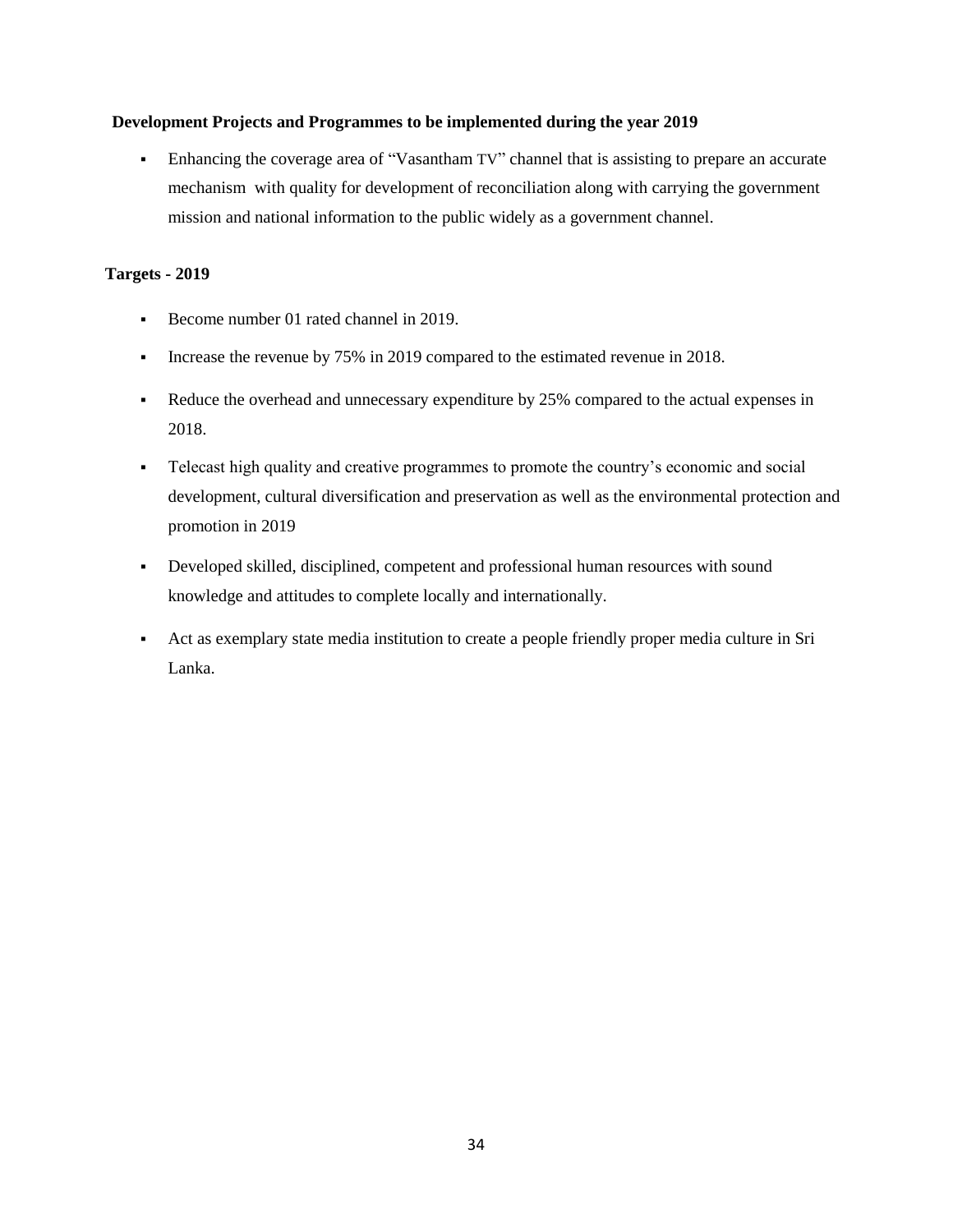# **Associated Newspapers of Ceylon Ltd**

#### **Introduction**

The Associated Newspapers of Ceylon Limited (ANCL), better known as "Lake House", is a public limited liability company incorporated in Sri Lanka in 1926. 88% of its shares were nationalized under the Associated Newspapers of Ceylon Limited (Special Provisions) Law No. 28 of 1973 and this stake is held by the Public Trustee of Sri Lanka on behalf of the government.

[Today, "Lake House" maintains its position as the foremost newspaper publisher and prints its main newspapers simultaneously in three different languages; Sinhala, Tamil and English. In keeping with current trends and generational needs, the main publications of "Lake House", namely the Sunday Observer, Daily News, Silumina, Dinamina, Thinakaran & Varamanjari are also published as online editions in the internet and in all social media. The Lake House is proud to cater to every category and generation of readers with specialized publications such as "Tharunee" for women, "Mihira" for children, "Budusarana" for Buddhist devotees, "Sarasaviya" for artistes and "Subasetha" for astrologers, "Kreeda" for sports enthusiasts, "Arogya" for readers interested in medicine, "Athuru Mithuru", "Vidunena" and "Sithmina" as educational supplements for classroom and "Maanchu" for courts reporting.

With internet and broadband penetrating into mobile devices, three mobile apps for Daily News, Dinamina and Thinakaran have been launched. Further, audio studio has been introduced to broadcast news clips and entertainment via the website to augment and enhance penetration and viewership of social media sites of ANCL and applications. Century long journey has enabled to firmly cement the position as a stalwart in the media industry. As a national organization, it is the responsibility of ANCL to continuously aim for improvement and advancement towards the best interest of the organization, media industry and the nation and proud to have maintained steady growth based on these core values.

#### **Vision**

"Remain as Sri Lanka"s leading print media institution with other media service capabilities".

#### **Mission**

Transform the pioneer print media organization to be the most preferred provider of reliable and high quality media products / services in the country, with convergence as the key driver.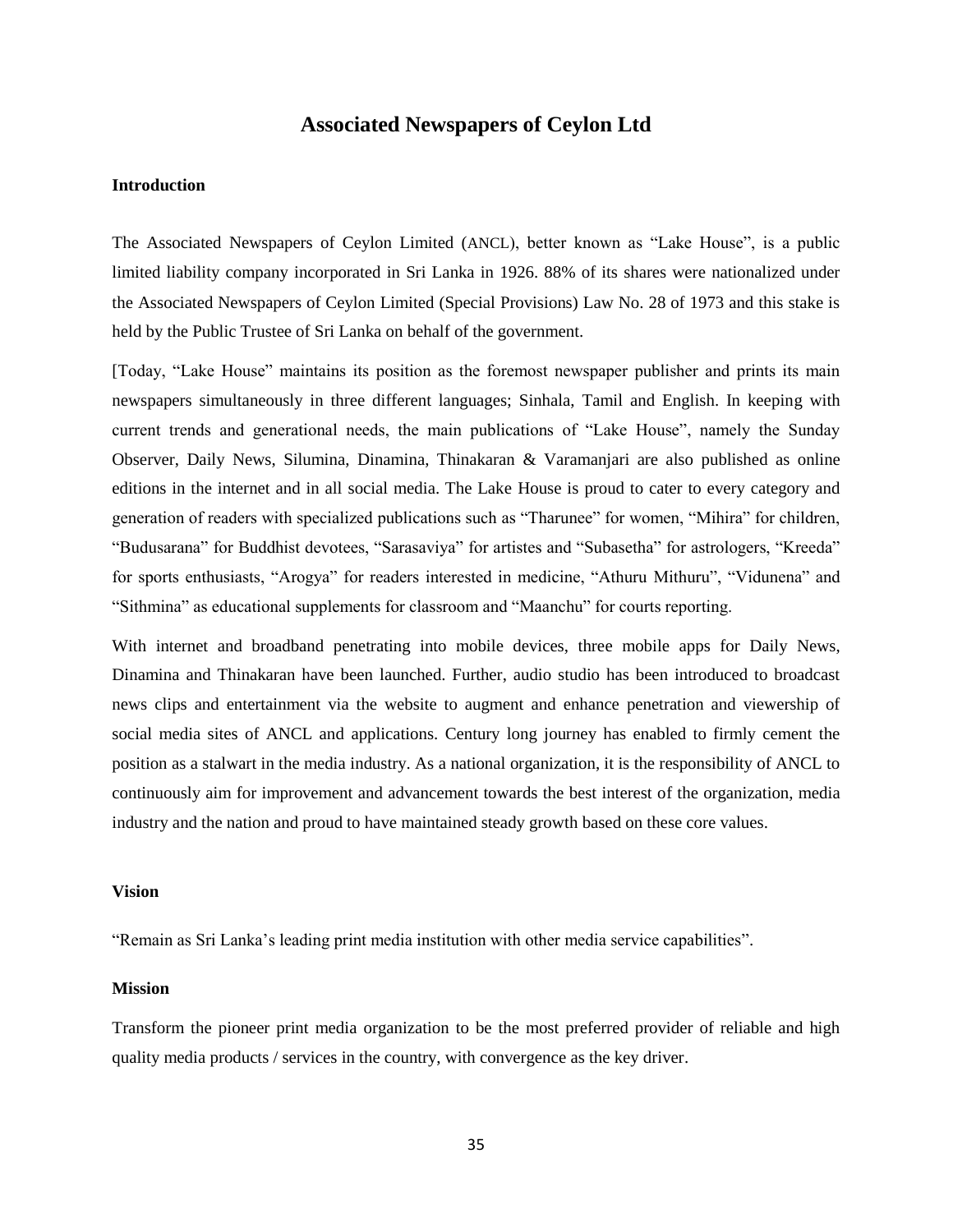We will achieve this by operational excellence and leveraging the brand values and effectively using extensive news gathering and marketing infrastructure combined with state-of-the-art technology

We will relentlessly pursue clearly defined strategies to advance our market leadership and sustain profitability and growth, keeping national interest foremost in our dealings.

#### **Objectives**

- To become the market leader in printing industry To become the most active new media
- Disseminating accurate and credible news To enter in to convergent social media
- To become the most efficient newspaper provider and transporter
- 
- Introduction of ICT system for editorial administration and entering in to mass media and graphic designing training
- To provide efficient assistant services for the operations of Lake House in order to re-create the pride the pride of Lake House
- Categorizing the market based on current trends and demands of the market and brandings
- Strengthening the market of print media advertising Stores Division Upgrade productivity in material
- Finance Department
	- i Maintain proper financial status
	- ii Upgrade productivity in financial management
- 
- 
- Upgrade human resource policies
- Customer care excellence Upgrade employee competencies
	- Supply Chain Division Upgrade efficiency and productivity in procurements and to conform all procurements in to Procurement Guidelines
	- Fund Management Division To obtain services efficiently and productively
	- Reaching the excellence in the online edition of newspapers
	- management
		- iii Minimizing bad debt
		- iv Obtaining information required for decision making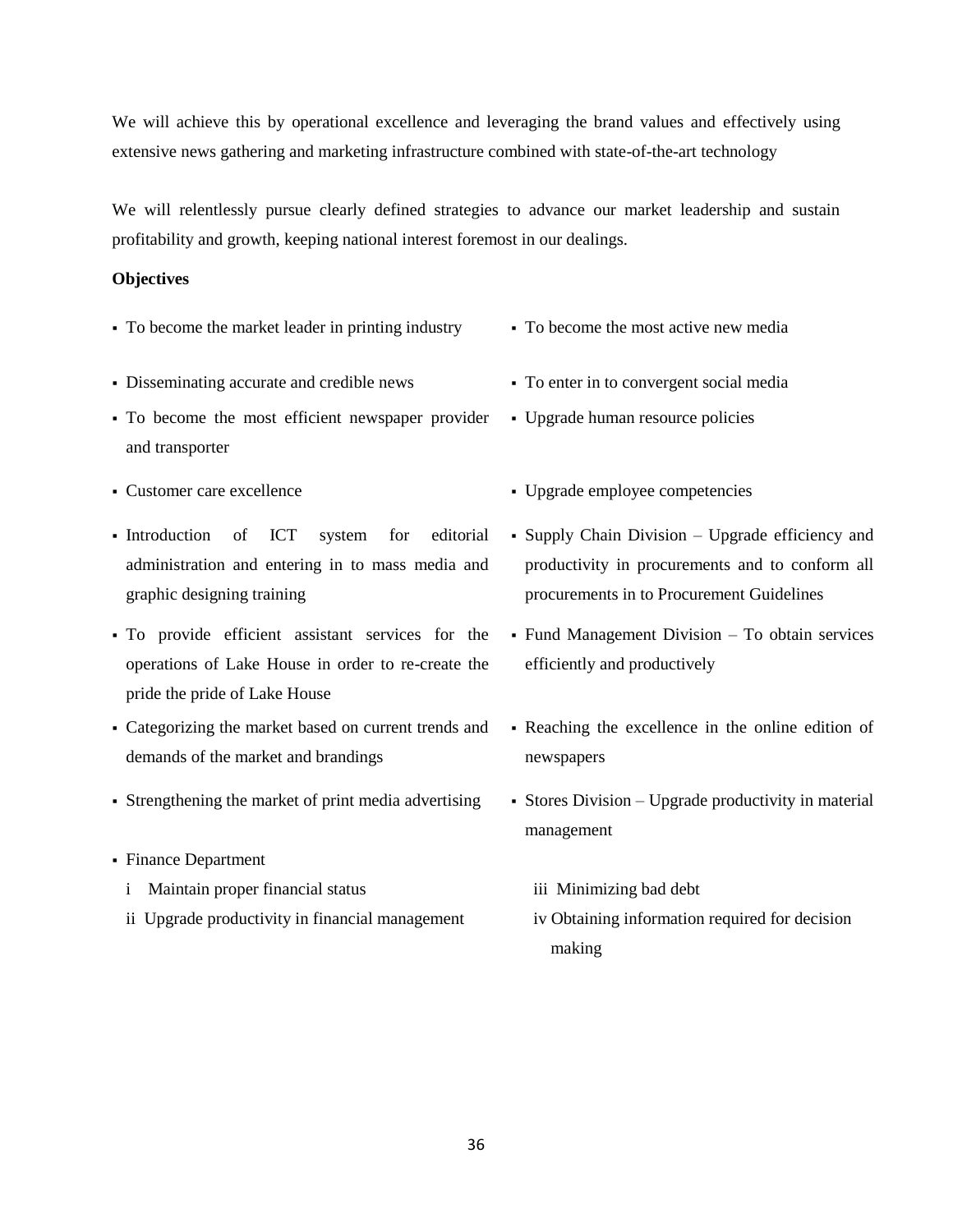#### **Progress of Development Projects implemented in 2018**

#### **01 Progress of the editorial staff**

- **EXECT** LMRB evaluation : "Daily News" as the most read English daily, "Sunday Observer" as the most read English weekend and Dinamina as the most improved newspaper were nominated.
- 128 pages were published in commemoration to "Daily News" newspaper centenary
- Launching of a daily newspaper named "Resa" and a monthly magazine named "Sathmadala"
- Re launching of "Arogya" and "Athuru Mithuru"
- "Kreeda" replaced as "Ranbima" with Silumina
- Best web.lk Awards  $2018:$

[www.dinamin.lk](http://www.dinamin.lk/) web under category of best sports and entertainment, [www.thinakaran.lk](http://www.thinakaran.lk/) the best Tamil website, [www.dinamin.lk](http://www.dinamin.lk/) , [www.dailynews.lk](http://www.dailynews.lk/), [www.thinakaran.lk](http://www.thinakaran.lk/) crowned as the best news websites at the Journalism Excellence Awards

- Initiation of digitisation of the library
- Magazines through new media published through newspapers and institutions were enabled in audio visually.

# **02 Upgrading Publicity and Promotional Campaigns**

- Expansion of "Gam Nagara Charika" programme
- Although programmes were scheduled for the districts of Ampara and Galle districts this programme was not held in Galle
- Utilizing buses, notice boards, and new methods of advertising for promotion of newspapers.
- Appointment of new representatives for increased circulation of newspapers.
- Organizing News Agents' Awards Night.
- Conducting Observer School Boy Cricketer 2018 promotion programme.
- **"** "Sarasavi Film Festival" was held on 03 August 2018.

#### **03. Enhancing the quality of activities performed by editorial staff**

- Enhancing facilities of editorial staff employees.
- **Launching employee training programmes**

Course on sub-edition - 01 year

Course on news reporting - 06 months

- Course on news photography 03 months
- Sinhala, Tamil and English courses 09 months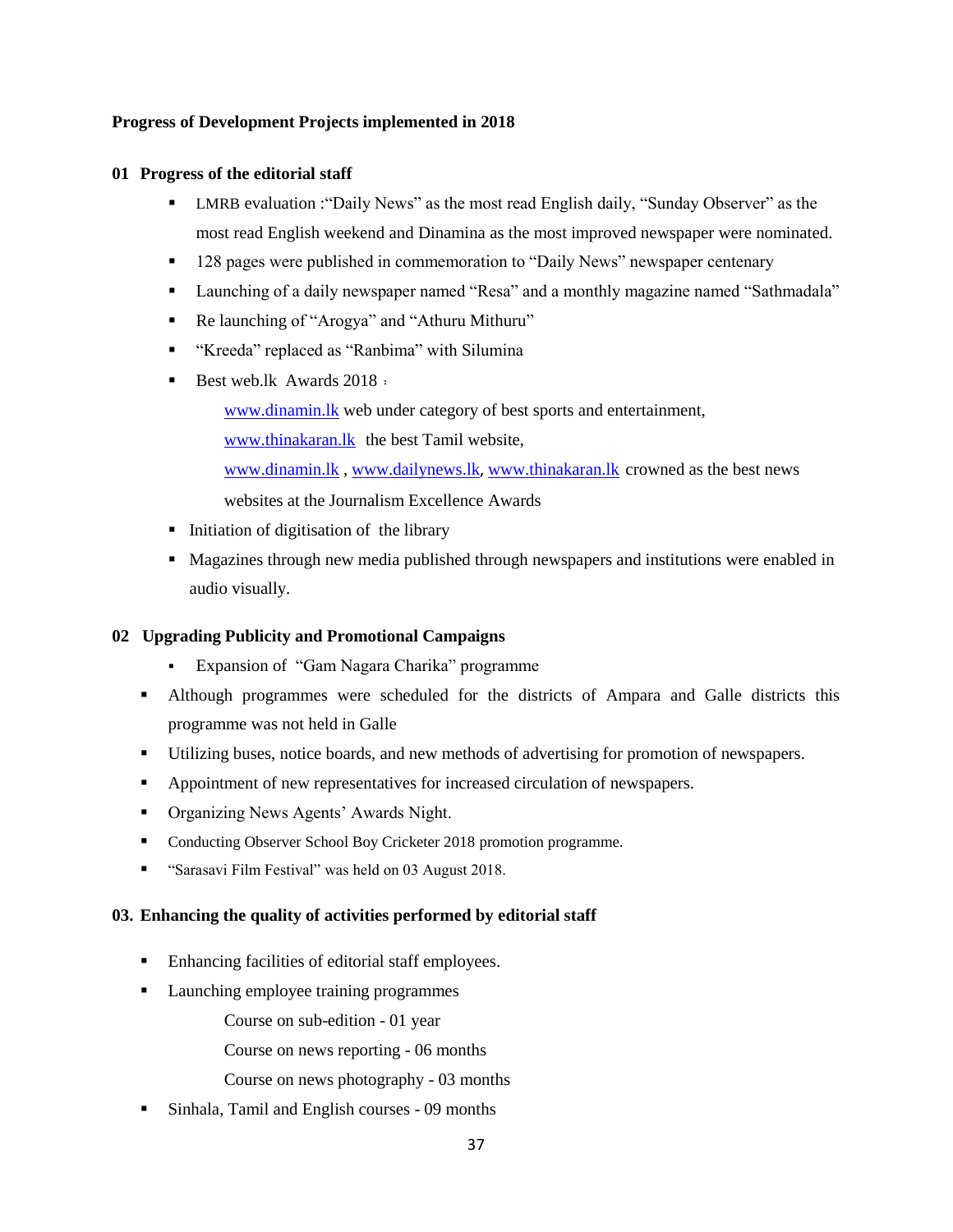#### **04. Escalation of income from advertisements from 10% to 15%**

- Identification of commuters / clients to the institution. Value addition to those identified and appointment of new regional advertising agents.
- Issuance / publishing a periodical magazine containing timely topics and advertisements with Daily News newspaper.

#### **05. Promotion of sponsorship**

- Launching special promotion programmes for sponsorship of all publications.
- Distribution of copies free of charge to make aware readers on timely information.
- Conducting monthly meetings covering all News Agents and Correspondants of the entire district. Provinces of Western, Central, Sabaragamuwa and North Central have been covered in this connection.
- Sales Process Flow based on information technology has been introduced.

#### 06' **Enhancing information technology and monitoring**

■ Taking measures to purchase 02 additional units of printing for Magnum press.

#### **07. Introduction of information technology facilities and innovation activities for financial division**

 Improvement of financial and insurance scheme software is under construction whereas a s. 10 million has been spent for the purpose.

#### **08. Enhancing internal landscaping of the institution with modern facilities**

**•** Rupees 10 million has been estimated for internal renovation of LakeHouse building while Rs. 05 million has been spent for completion of new planning of a couple of new departments.

#### **09. Promotion of Human Capital**

- Actions are performed for developing work force flow.
- Enhancement of human resource information system (ex: salary preparation system payroll) has been concluded.
- Aiming at Annual alumni communiqué " Sandeshaya " volumes

#### **10. New Introductions**

Introduction of updates for Daily News, Dinamina, Thinakaran Apps, Adpro promotion, Relaunching of [www.lakehouse.lk](http://www.lakehouse.lk/) website, Development of Liberty software, Introduction of HRIS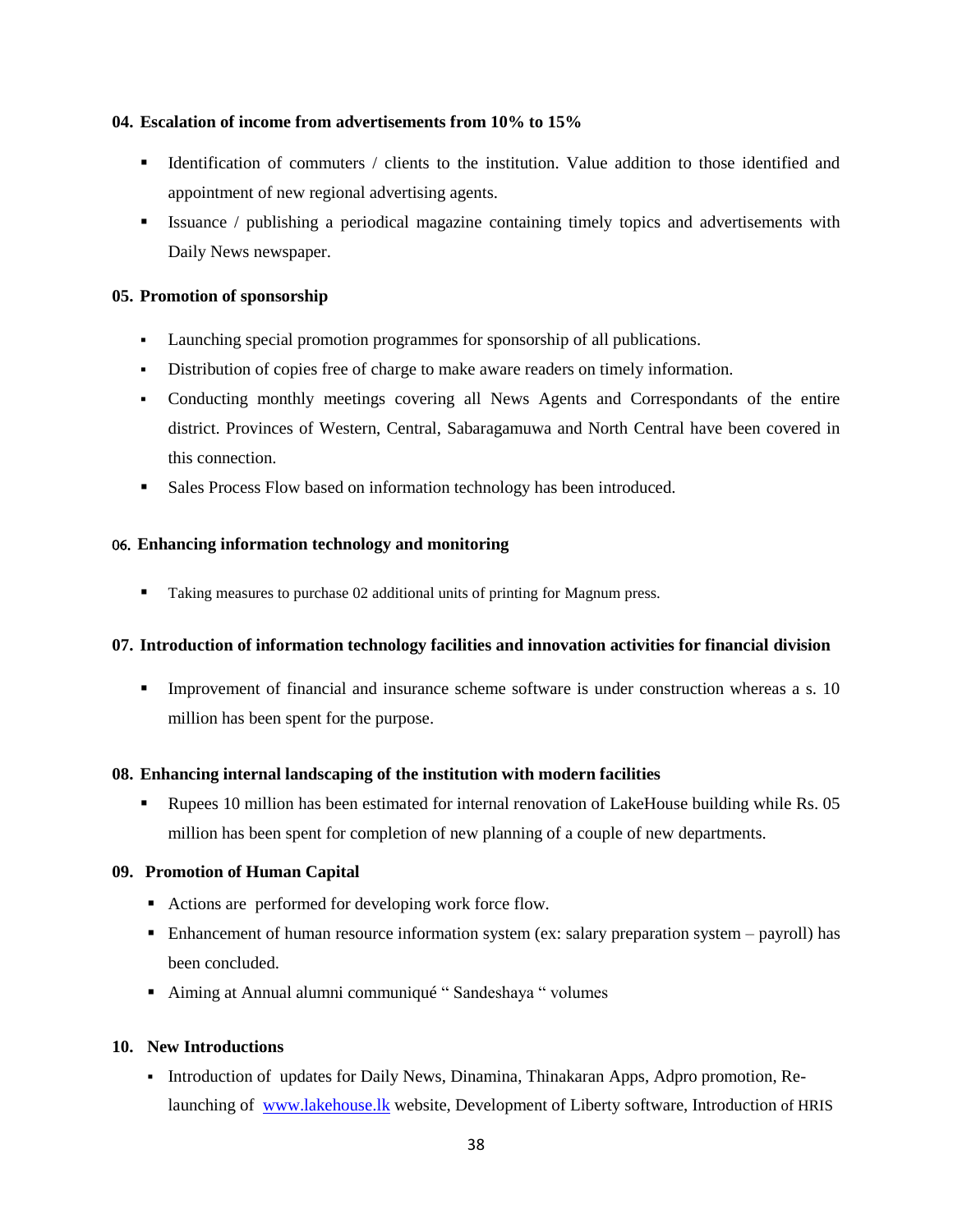system, Linking vehicle pool to a GPS system, and introduction of a new institution identity card have been introduced.

# **11**' **Employee Motivation**

Monthly awarding of "Ran Salakuna" awards for evaluation of skills of "Lake House" media personalities.

# **12. Others**

- Action plan 2018 and Strategic Plan 2018 2020 have been prepared and submitted to the Ministry.
- Introduction of KPI Key Performance Indicators for all the departments and implementation accordingly.

#### **Financial Progress of year 2018**

| <b>Item</b>                      | (Rs. Mn.) |
|----------------------------------|-----------|
| Revenue                          | 2975.76   |
| <b>Cost of Sales</b>             | (1656.57) |
| <b>Gross Profit</b>              | 1319.19   |
| Other income                     | 109.86    |
| <b>Administrative Expenses</b>   | (1150.31) |
| <b>Distribution Expenses</b>     | (364.64)  |
| <b>Operating Profit</b>          | (85.90)   |
| <b>Finance Expenses</b>          | (75.48)   |
| Profit before Tax and Fair Value | (161.38)  |
| Adjustments                      |           |
| Tax Expense                      | 13.33     |
| Fair Value Adjustment            | 20.14     |
| Profit after Tax                 | (127.91)  |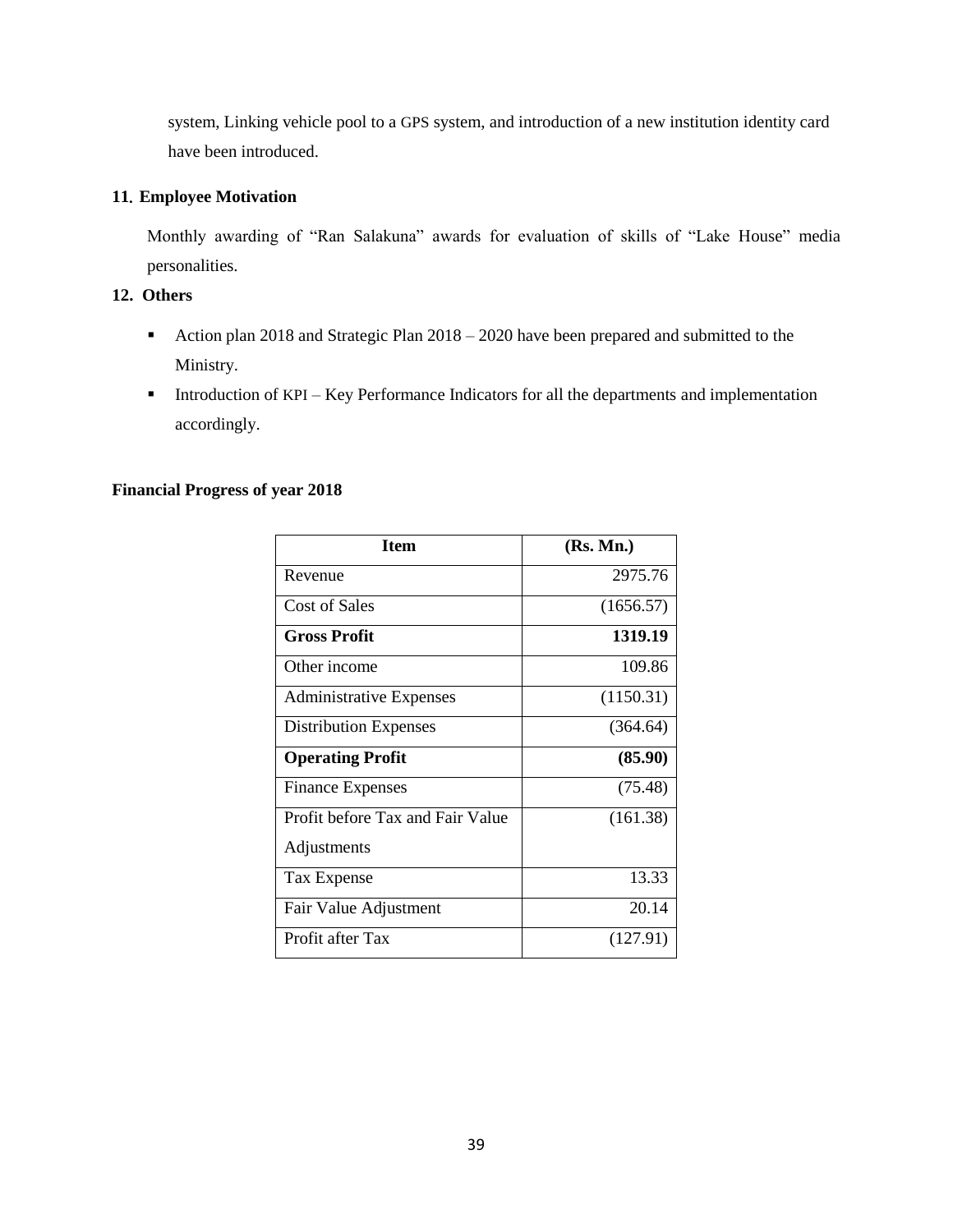# **Sri Lanka Press Council**

#### **Introduction**

Sri Lanka Press Council is a statutory institution established under Sri Lanka Press Council Act No 05 of 1973 and functioning under the purview of this Ministry.

Main objective of this institution is to secure press freedom while preventing exploitation of such freedom, upgrading the quality of the content of newspapers as well as ensuring the public right to information are among other objectives.

Sri Lanka Press Council has focused attention towards upgrading professional standards of journalists and conducting awareness programmes for journalists while ethically moulding them in relation to certain controversial issues and guiding them through legal approaches.

Furthermore, the role of the Press Council includes regularization of newspapers, encouraging proper coordination among all sectors in publication of newspapers, conducting researches on the use and requirements of newspapers, methods of requirement to the journalist profession and any other matter related to welfare, education, training or upgrading and maintenance of newspapers.

#### **Objectives of Establishment of the Press Council**

- To formalize particulars pertaining to newspapers in Sri Lanka
- To instruct in the regard
- To examine errors in printing or publishing certain particulars in the newspapers and to provide for facts in relation to or corresponding to them.

#### **Aims of the Press Council**

- Ensuring newspaper freedom in Sri Lanka, prevention of misusing the freedom and in concurrence with the best professional circumstances, securing the nature of the newspapers in Sri Lanka
- Safeguarding the independence of publishing true statements as news in newspapers and publishing opinions based on true statements on particulars.
- Being accountable for maintaining values of newspaper journalists and being responsible for the two facts namely citizenship rights and responsibilities.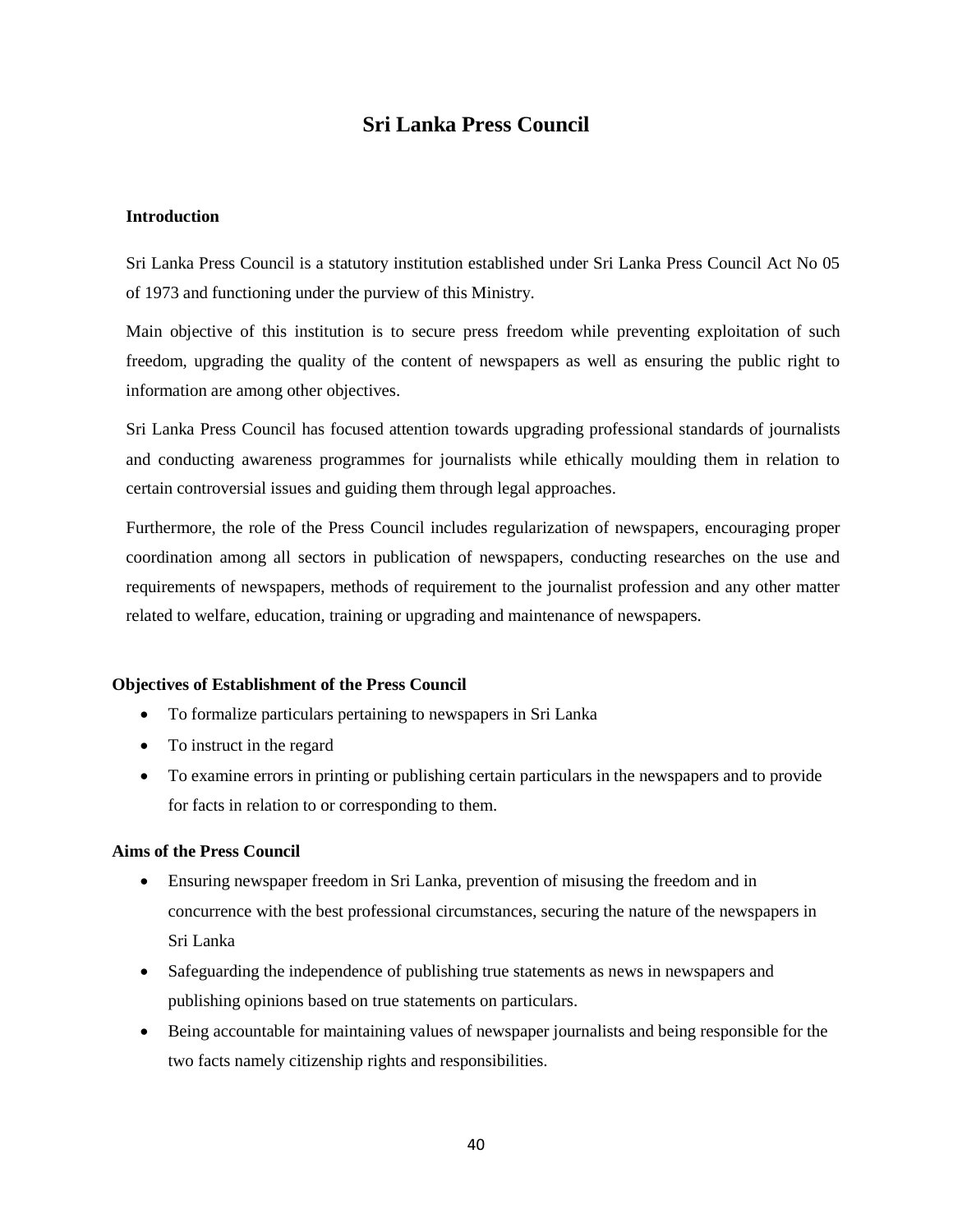- Enhancing the methods of recruitment to the newspapers journalism, welfare, education and enhancement of training.
- Encouraging a price link that operates among all sectors engaged in newspaper production or publishing.
- Advising the government on any fact pertaining to formalizing and maintaining newspapers.

#### **Progress of Projects in year 2018**

#### **Inquiry into complaints received against newspapers**

Complaints against newspaper articles appeared in any newspaper published in Sri Lanka, which can be injurious to any individual, organization or an institution can be made to the Sri Lanka Press Council. Upon receipt of such complaints, relevant parties will be convened and inquires will be conducted according to the Sri Lanka Press Council Act.

The Council expected to inquire 125 complaints during the year 20178. However, the Council could inquire 35 complaints during the year in 2017 and 51 complaints of year 2018 to a total of 86 complaints altogether. No amount is charged for inquiring into complaints.

| <b>Nature of Inquiry</b> | No of<br><b>Complaints</b> |
|--------------------------|----------------------------|
| Inquiry in progress      | 64                         |
| Settled                  |                            |
| Dismissed                | 03                         |
| Issued orders            | 03                         |
| Decoded not to proceed   | 05                         |
| Total                    |                            |

#### **Registration of Newspapers**

All newspapers and magazines published within the island have to be registered in Sri Lanka Press Council, and thereby the proprietors and publishers of newspapers will receive a legal right.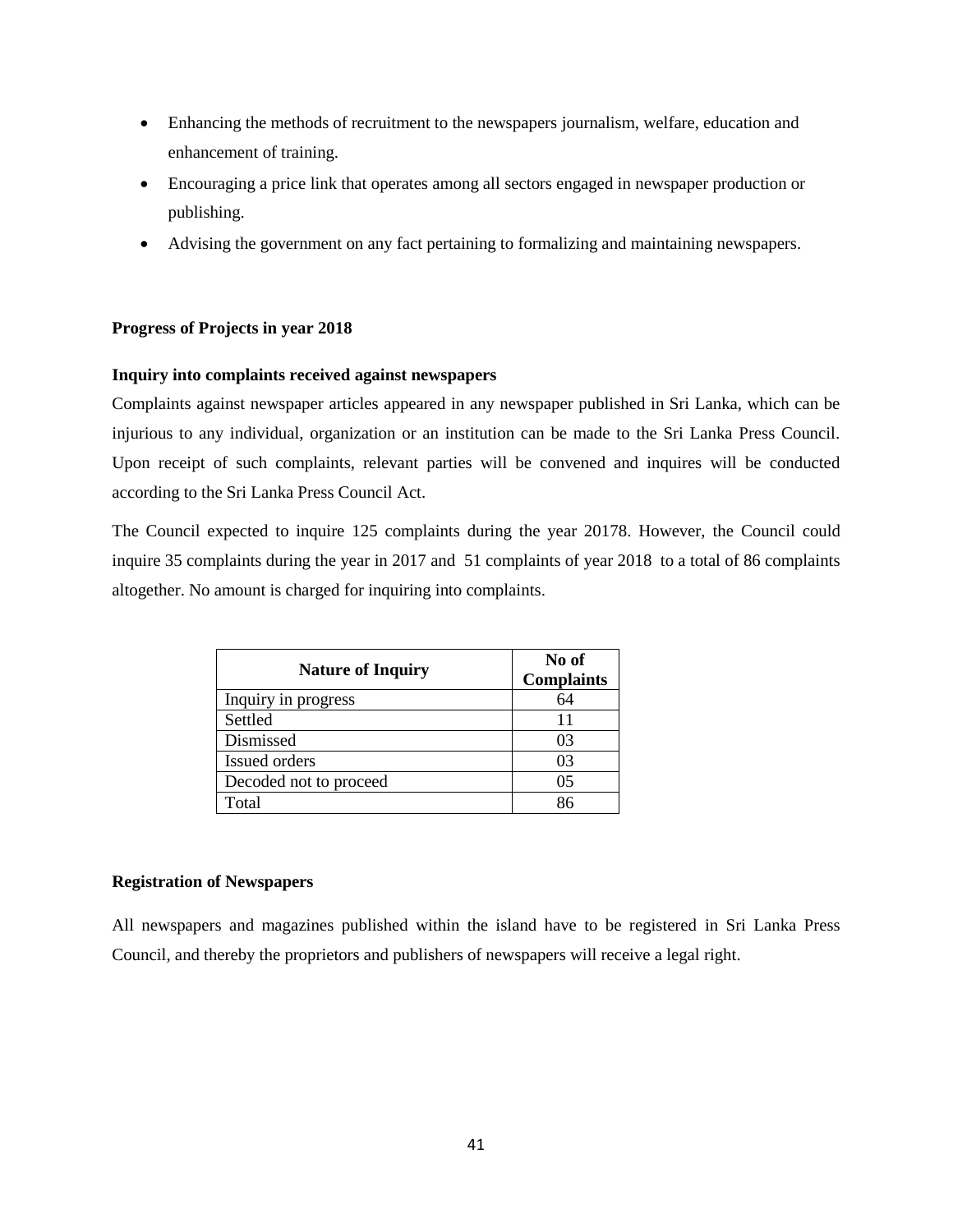| <b>Classification of</b><br>newspapers by the<br>period | No of newspapers<br>registered |
|---------------------------------------------------------|--------------------------------|
| Daily                                                   | 10                             |
| Weekly                                                  | 26                             |
| Monthly                                                 | 54                             |
| Other                                                   | 28                             |
| Total                                                   | 118                            |

Progress of registration of newspapers in year 2018 will be as follows

| <b>Classification of</b><br>newspapers by the<br>language | No of newspapers<br>registered |
|-----------------------------------------------------------|--------------------------------|
| Sinhala                                                   | 69                             |
| Tamil                                                     | 17                             |
| English                                                   | 21                             |
| Bi / Trilingual                                           | 11                             |
| Total                                                     | 118                            |

#### **Diploma Course in Journalism and Communication Studies**

This one year course in Journalism is conducted for professional journalists and new entrants in the field aimed at upgrading theoretical knowledge and skills of journalism and the syllabus of this course has been designed based on the document on journalism training introduced by the UNESCO.

48 students have registered for the seventh batch and at the awarding of diploma certificates held under the patronage of H. E. the President on 30.11.2018, 28 students of the sixth batch have received diploma certificates. Chairpersons of newspaper councils of countries of India, Nepal, Bangladesh and Maldives participated in the diploma awarding ceremony.

#### **Conducting Media Workshops for Provincial Journalists**

Workshops and seminars are conducted on selected themes at district level with the objective of developing theoretical and practical knowledge of provincial journalists. Accordingly, 04 islandwide workshops have been conducted by now.

Workshops have been conducted on "The Role of the Journalist in the Establishment of National Reconciliation in Sri Lanka" in Hambantota and Colombo on 18.05.2018. Workshop on "Social Media and Its Effects" was conducted in Kalutara district on 14.08.2018. "Media Ethics and Role of the Journalist" was held for media teachers and journalists on 15.09.2018 in Polonnaruwa.

#### **Conducting School Media Workshops**

Workshops and Seminars on Communication and Media Studies are conducted in parallel to the syllabus prescribed for G.C.E. (O/L) and G.C.E. (A/L) examinations. Under this project lectures and discussions are conducted in schools away from the capital city to expand their subject related knowledge. 05 workshops have been conducted in the year 2018.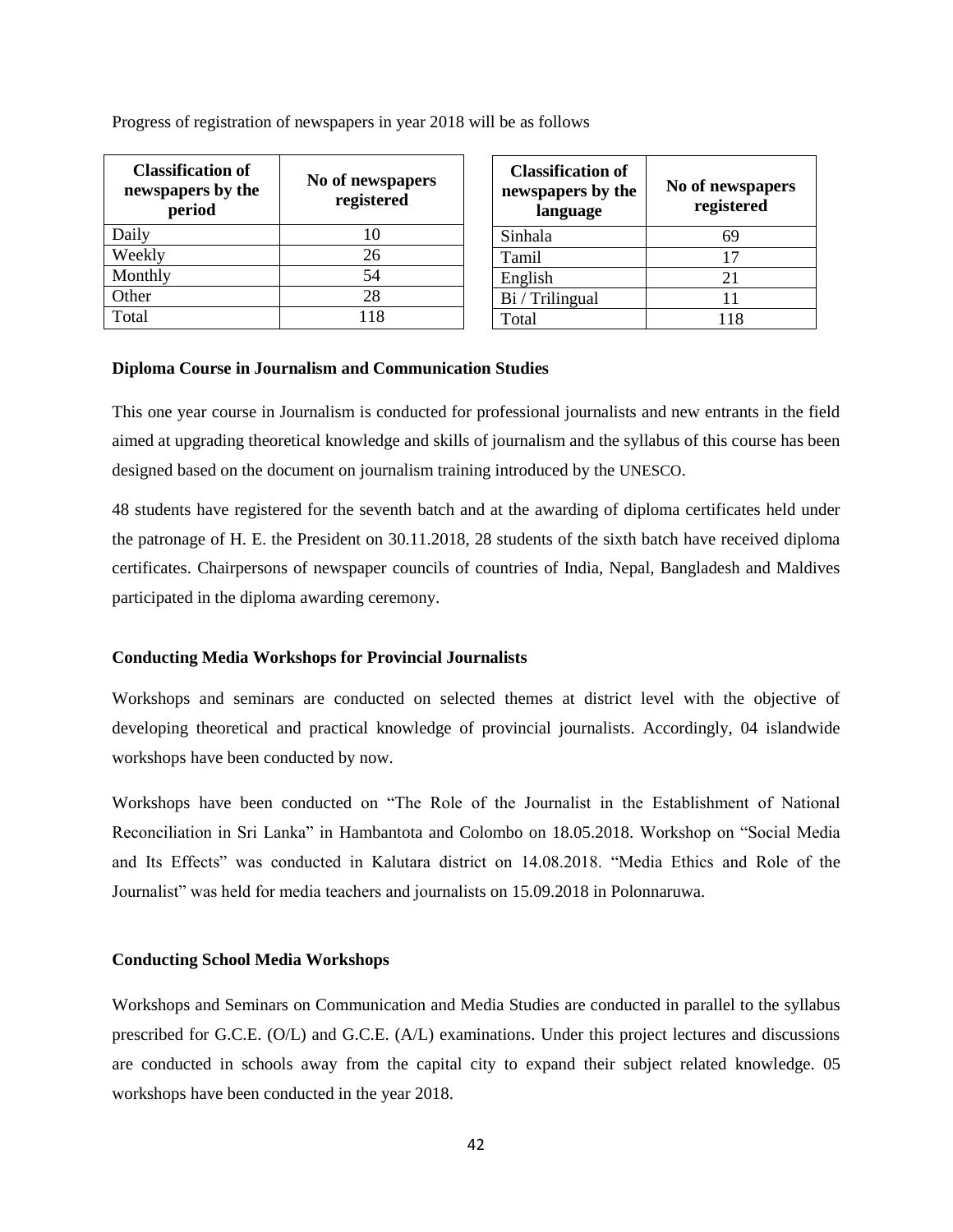- "Media Literacy and Appreciation" programme was held in Gamini MMV, Ingiriya on 23.02.2018 while at Maha Maya Vidyalaya, Kelaniya on 23.05.2018 and at Siddhartha MMV, Balapitiya on 13.09.2018.
- "Programme in commemoration of Kumarathunge Munidasa Esq and Karunadasa Sooriyarachchi Esq" was held at Bandaranayake Vidyalaya, Gampaha on 05.03.2018

In addition to workshops School Media Associations have been registered and sets of publications have been given to schools.

#### **University Workshops**

A workshop on "Communication and Media Study" has been conductedin the Rajarata University.

#### **Co-operative Conference on Asia Press Councils.**

This conference was held on 29-31 October 2018 with the objective of developing co-operation among press councils and media boards of South Asian countries, getting to know about global tends as well as contributing its outcome to press field of this country and to discuss about the topics of globally importance with regard to mass media field. Chairpersons as well as representatives of press councils of India, Nepal, Bangladesh and Maldives were present at the event. (Expenditure Rs. 2.9 Mn.)

#### **Conducting Researches on Contemporary Issues**

Researches are conducted on issues of contemporary significance related to journalism and media and with social and cultural impact. The objective of conducting such researches is to dedicate towards the development of media by guiding responsible parties on matters revealed in such researches. By now numerous researches have been completed while a research on "Comparative Studies" is currently in progress.

#### **Publications of the Council**

Eventhough most publications of the Council are centered on journalism and the journalist, the Council has decided to launch publications to cover other media as well. Accordingly, Madya Sameeksha III was launched in April 2018.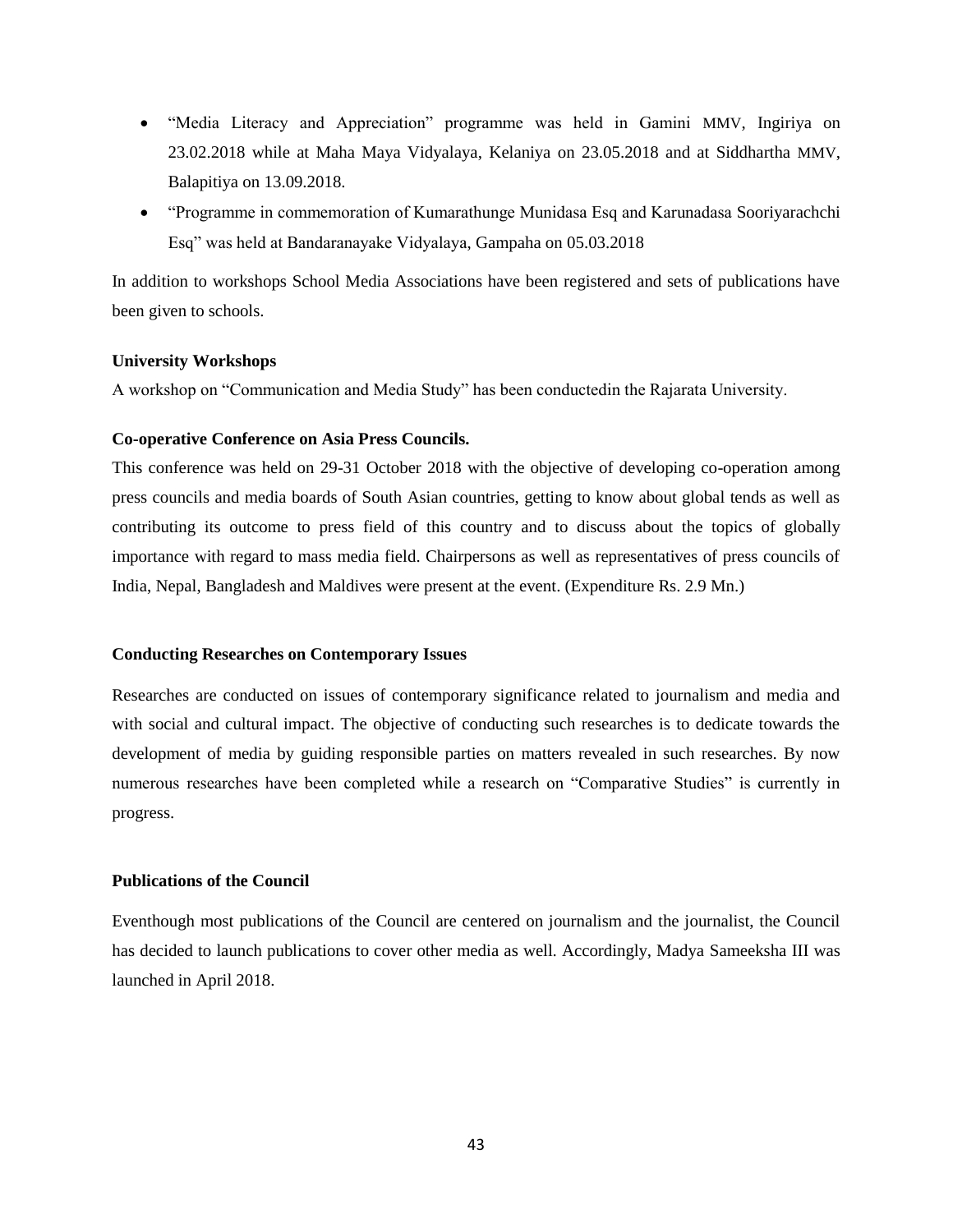#### **Monthly Seminars**

Monthly seminars on "Media Freedom and Responsibility" conducted on 27.01.2018 with the chairing of Mr. Lakshman Datt Frant of Nepal.

#### **Communication Dialogue |Programme "Sannivedana Kathikavatha"**

Small group discussions on contemporary significant books and other creative work are conducted under this programme. Nearly 28 group discussions have been conducted in the year 2018. It is intended to critically analyse creations of veteran and senior artistes as well as to facilitate them.

#### **Seminars for Teachers of Communication Study**

In this programme teachers of Communication Study serving in rural areas away from Colombo are provided with theoretical and practical knowledge related to the subject in assisting their teaching process. A seminar covering North Western province in Kurunegala on 18.10.2018 and another seminar covering the Southern Province in Matara on 19.01.2018 were held.

#### **Projects to be implemented in year 2018**

- Sri Lanka Press Council Act has been amended in order to be applied for websites and the final draft has been submitted to the Ministry for further actions.
- Proposed seminars on creating a new media culture to be conducted in collaboration with the Press Councils of SAARC countries and other related institutions.
- Programmes aimed at upgrading subject related knowledge welfare of the journalists.
- Awareness programmes for school students and university students.
- Programmes conducted with school Media Units to improve media literacy in students.
- Shifting to a new building due to inefficient office space of the Council building.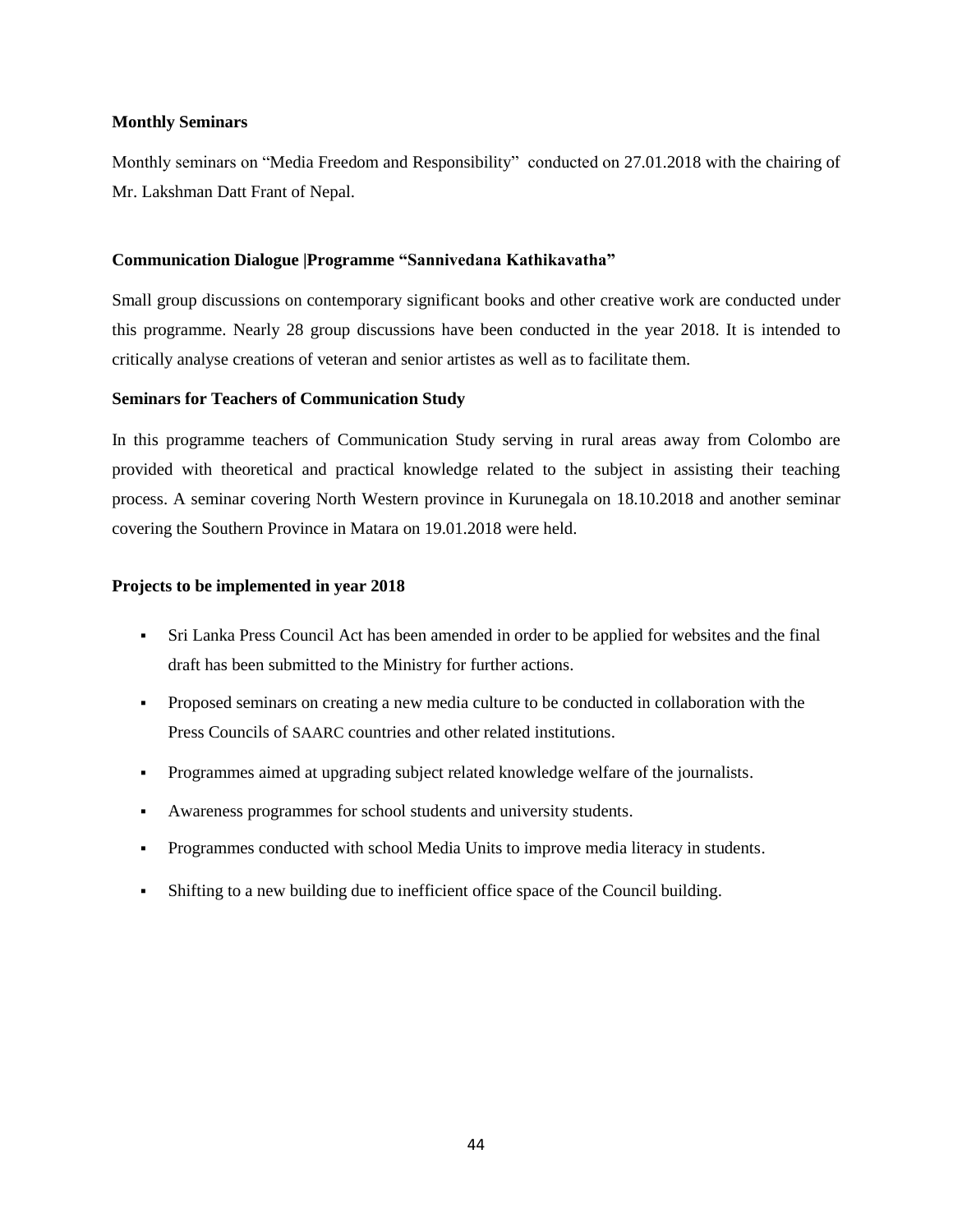# **Selacine Television Institute**

#### **Introduction**

At the inception of television broadcasting in Sri Lanka, the Selacine Television Institute has been established on 02<sup>nd</sup> February, 1982 under the then Ministry of Planning Implementation with the intention of conducting publicity activities of the government and producing news required for television media.

With the expansion of the mission of television media, the Selacine Television Institute has gone beyond production of news and has reached new avenues of television media.

This institution functions with the prime objective of creatively transmitting the progress of development projects of the government mechanism in Sri Lanka to the public.

Accordingly, the Selacine Television Institute at present has become the communicator equipped with sophisticated technological equipment and the strength of marketing and event management while publicizing government projects with a new facelift during the new millennium of communication and marketing.

#### **Vision**

To become the most preferred advertising agency in Sri Lanka.

#### **Mission**

To contribute actively to the economic, social and political development by providing creative and strategic communication services with creativity, state of the art technology and talented human resources for the public and private sectors in Sri Lanka.

#### **Objectives**

- To increase the market share
- To maximize profits through minimizing expenses
- To implement strategies to enhance customer satisfaction
- Human resource development

#### **Functions**

- Rasing public awareness pertaining to government development activities while functioning as a state advertising agency
- Designing Event management activities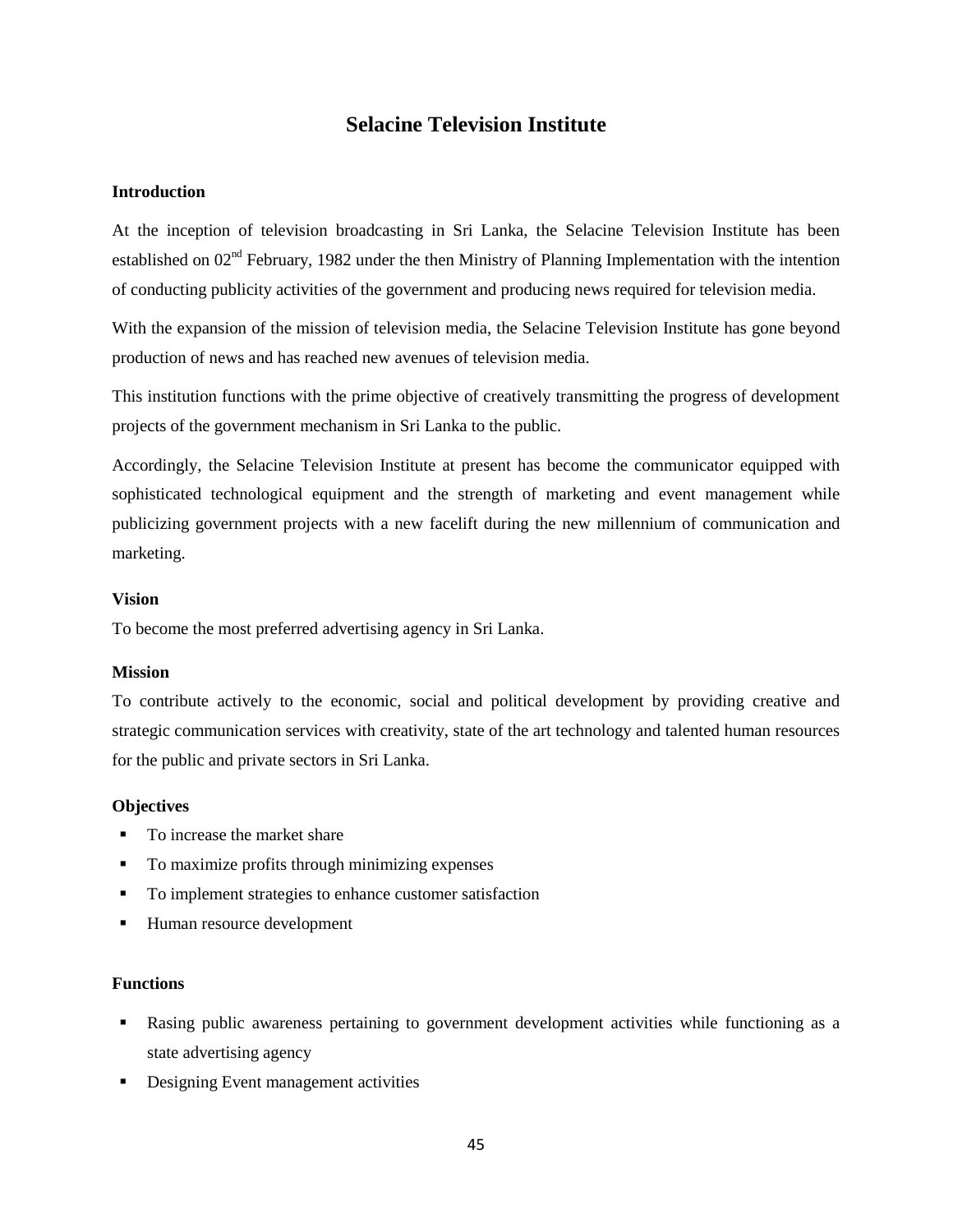- Designing newspaper advertisements forwarding media planning regarding them and scheduling advertisements via electronic and print media
- **Marketing promotions and developing concepts**
- Conducting media researches
- Designing of websites
- **Performing express printing activities**

#### **Progress of projects implemented from 01.01.2018 to 31.12.2018**

Major financial resource of the institution is via scheduling while event management and printing too generate sufficient income to the institution.

Following chart envisages the income earned as per the income generating plan.

| Programme                                                                   | <b>Physical</b> |                 |               | Finance (Rs. Mn.) |                 |               |
|-----------------------------------------------------------------------------|-----------------|-----------------|---------------|-------------------|-----------------|---------------|
|                                                                             | <b>Target</b>   | <b>Progress</b> | $\frac{0}{0}$ | <b>Target</b>     | <b>Progress</b> | $\frac{0}{0}$ |
| <b>Income Generation</b>                                                    |                 |                 |               |                   |                 |               |
| Scheduling                                                                  | 1125            | 784             | 70            | 425               | 433.98          | 102           |
| <b>Production Activities</b>                                                | 36              | 59              | 150           | 35                | 64.99           | 186           |
| <b>Event Management</b>                                                     | 45              | 25              | 33            | 120               | 52.04           | 43            |
| <b>Graphic Designing</b>                                                    | 89              | 329             | 732           | 50                | 50.73           | 101           |
| Web Developing                                                              |                 |                 |               |                   | 0.60            |               |
| <b>Total</b>                                                                |                 |                 |               | 630               | 602.35          | 96            |
| <b>Market Promotion</b>                                                     |                 |                 |               |                   |                 |               |
| Developing websites and facebook pages for promoting image of Selacine      |                 |                 |               |                   |                 |               |
| Identification of new clients                                               |                 |                 |               |                   |                 |               |
| <b>State Sector</b>                                                         | 67              | 6               | 9             |                   |                 |               |
| Private Sector                                                              | 53              | 12              | 23            |                   |                 |               |
| <b>Human Resource Management</b>                                            |                 |                 |               |                   |                 |               |
| Introduction of methodologies for<br>evaluation of employees<br>performance | 70              | 70              | 100           |                   |                 |               |
| Training and Development                                                    | 15              | 15              | 100           |                   |                 |               |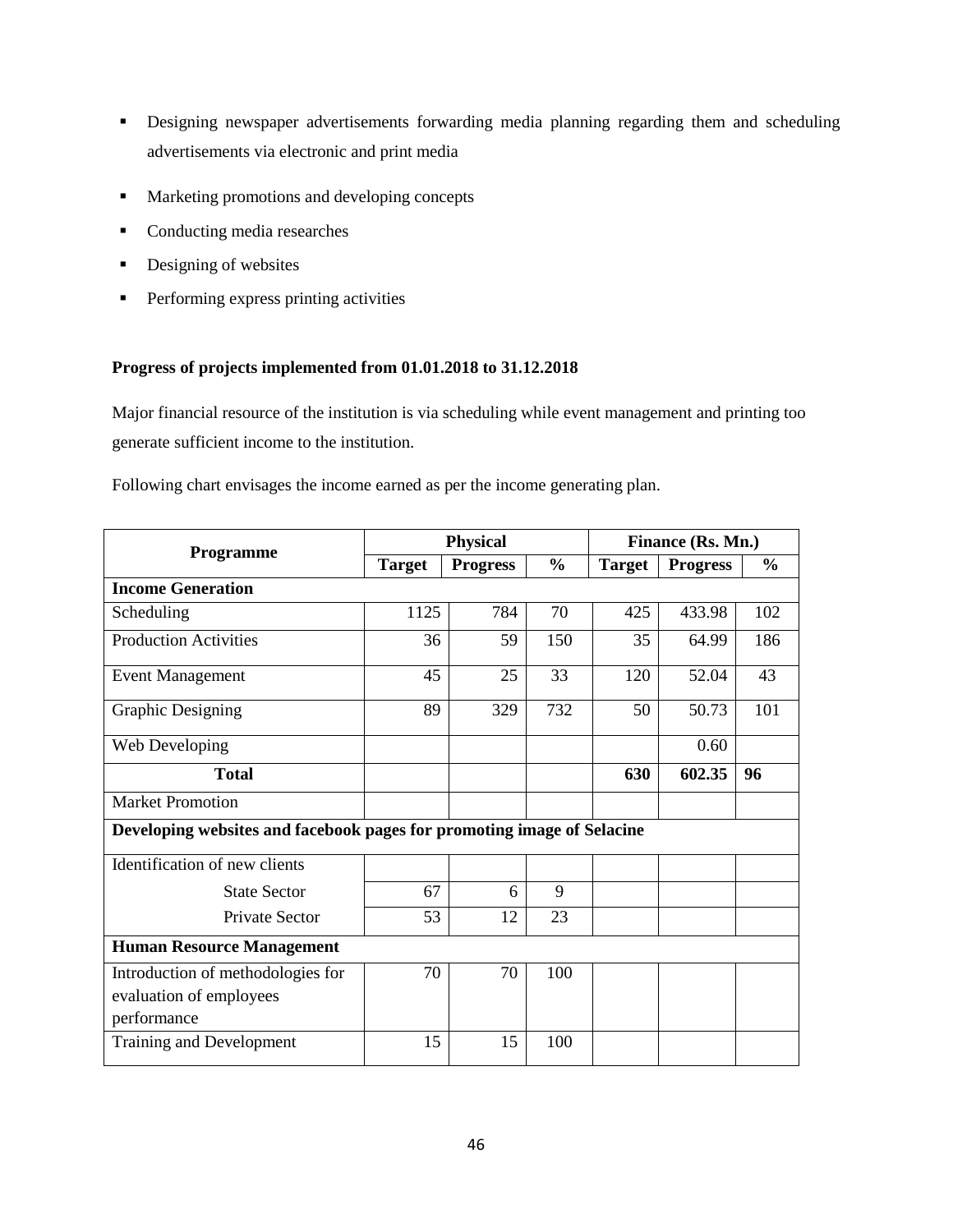#### **Event Management Programmes Performed**

- Village to village promotion programme named "Ahanna" on reconciliation organized by the Ministry of Finance and Mass Media.
- Event Management of rural development programme performed atr provincial level of
- "Gamperaliya" Programme that was organized by the Ministry of Finance and Mass Media.
- Exhibition in Monaragala for "Entreprise Sri Lanka" programme organized by the Ministry of Finance and Mass Media.
- "Tuk Tuk" promotion programme for three-wheeler drivers organized by the Ministry of Tourism.
- Festival of entering into bi-lateral agreement by India and Sri Lanka organized by the Ministry of Telecommunication and Digital Infrastructure
- Awareness programme of power media awarding ceremony for journalists organized by Sri Lanka Sustainable Energy Authority
- Exhibition stalls organized by Ceylon Electricity Board.

# **Actions taken for the progress of the institution within year 2018**

- Measures were taken as per management services circular 2/2016 for solving salary anomalies of employees of the institution.
- Implementation of medical insurance for provision of insurance benefits for employees of the institution
- Rs. 15 Mn. out of Rs. 18.3 Mn. payable to the Department of Inland Revenue was able to be paid. Rs. 10 Mn. was paid pertaining to the existing year agreed as VAT in arrears.
- Identification of short comings of skills of the employees of the institution, conducting a work study aiming at skills / surplus of employees / short comings.
- Introduction of JOB MANAGER Software suitable for all the sections to enable accounting activities and efficient reporting of information.
- Engage employees without work in work, suspension of allowances of employees withdrawn allowances illegally and settling lawsuits in labour tribunal by employees.
- Submission of required reports to the Ministry for registering the institution as a Guarantee Limited Company.